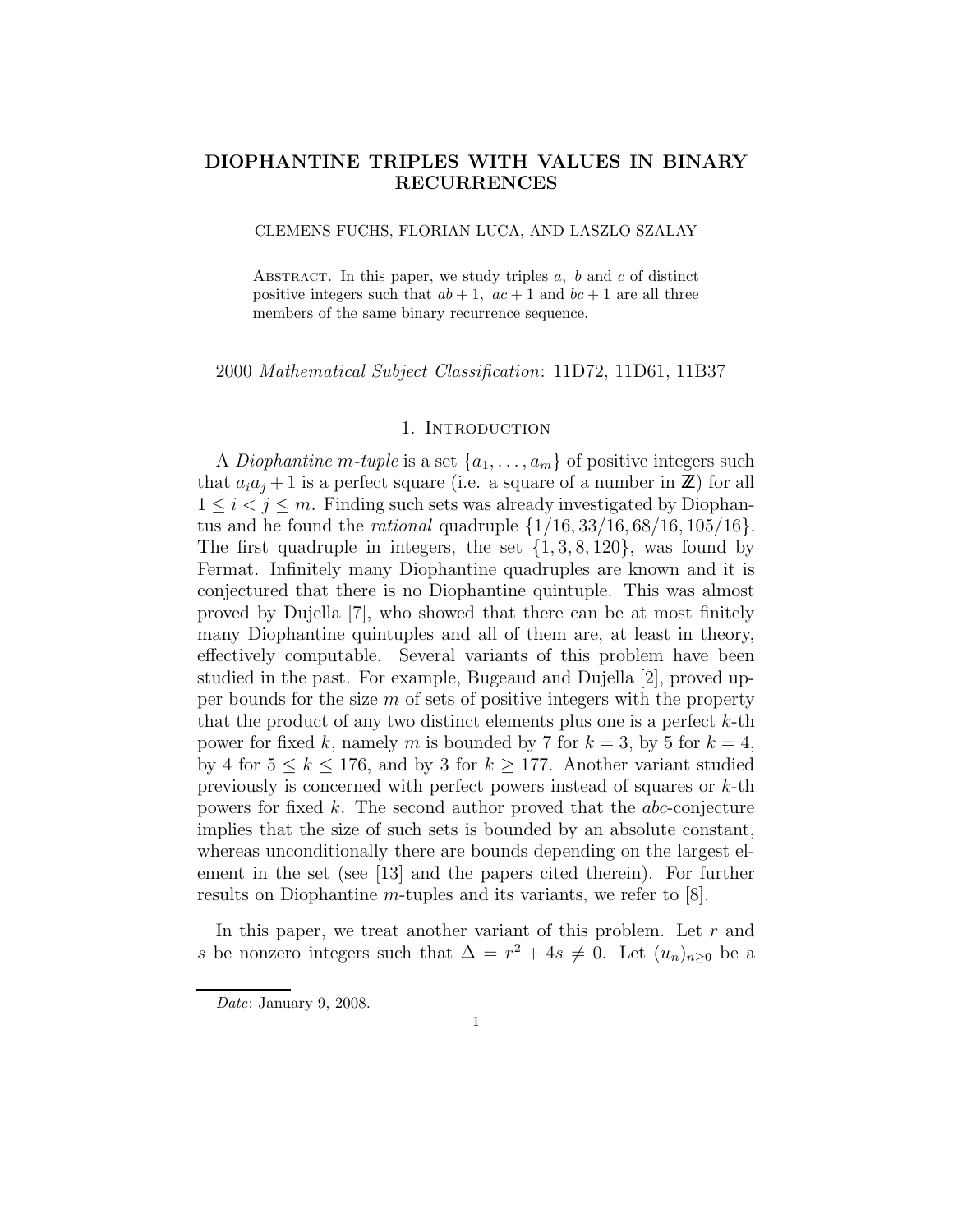binary recurrence sequence of integers satisfying the recurrence

$$
u_{n+2} = ru_{n+1} + su_n \quad \text{for all} \quad n \ge 0.
$$

It is well-known that if we write  $\alpha$  and  $\beta$  for the two roots in  $\mathbb C$  of the *characteristic equation*  $x^2 - rx - s = 0$ , then there exist constants  $\gamma, \delta \in \mathbb{K} = \mathbb{Q}[\alpha]$  such that

$$
(1) \t\t u_n = \gamma \alpha^n + \delta \beta^n
$$

holds for all  $n \geq 0$ . We shall assume in what follows that the sequence  $(u_n)_{n\geq 0}$  is nondegenerate, which means that  $\gamma\delta\neq 0$  and  $\alpha/\beta$  is not root of unity. We shall also make the convention that  $|\alpha| \geq |\beta|$ . Note that  $|\alpha| > 1$ .

Here, we look for Diophantine triples with values in the set  $\mathcal{U} =$  $\{u_n : n \geq 0\}$ , namely sets of three distinct positive integers  $\{a, b, c\}$ , such that  $ab+1$ ,  $ac+1$ ,  $bc+1$  are all in  $U$ . Clearly, there are always such pairs as e.g.  $\{1, u_n-1\}$ . Note that if  $u_n = 2^n + 1$  for all  $n \ge 0$ , then there are infinitely many such triples (namely, take  $a, b, c$  to be any distinct powers of two); in this situation, we can even get arbitrarily large sets  $\{a_1, \ldots, a_m\}$  with the property that  $a_i a_j + 1 \in \mathcal{U}$  for all  $1 \leq i < j \leq m$ . Our main result is that the above example is representative for the sequences  $(u_n)_{n>0}$  with real roots for which there exist infinitely many Diophantine triples with values in  $U$ . More precisely we prove the following.

**Theorem 1.** Assume that  $(u_n)_{n\geq 0}$  is a nondegenerate binary recurrence sequence with  $\Delta > 0$  such that there exist infinitely many sextuples of nonnegative integers  $(a, b, c; x, y, z)$  with  $1 \le a \le b \le c$  such that

(2)  $ab + 1 = u_x$ ,  $ac + 1 = u_y$ ,  $bc + 1 = u_z$ .

Then  $\beta \in {\pm 1}$ ,  $\delta \in {\pm 1}$ ,  $\alpha, \gamma \in \mathbb{Z}$ . Furthermore, for all but finitely many of the sextuples  $(a, b, c; x, y, z)$  as above one has  $\delta \beta^z = \delta \beta^y = 1$ and one of the following holds:

(i)  $\delta\beta^x = 1$ . In this case, one of  $\gamma$  or  $\gamma\alpha$  is a perfect square; (ii)  $\delta \beta^x = -1$ . In this case,  $x \in \{0, 1\}$ .

Theorem 1, of course, implies that there are only finitely many triples of positive integers such that the product of any two plus one is in  $\mathcal{U}$ , except in the cases described (and these cases really occur as we saw above). We mention that the problem can be reformulated as a Diophantine equation of polynomial-exponential type with three independent exponential variables and three additional polynomial variables,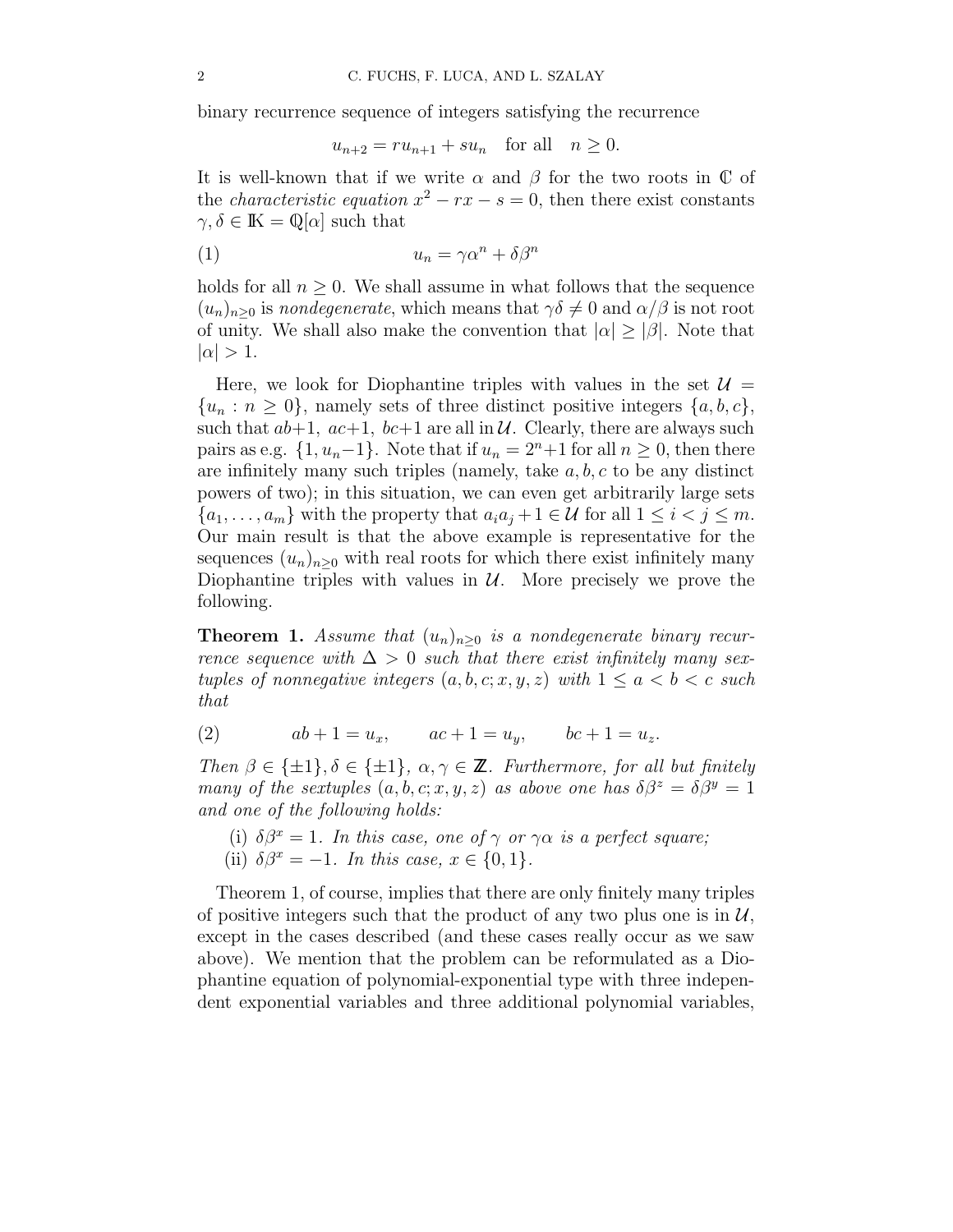namely

$$
(ab + 1 - u_x)^2 + (ac + 1 - u_y)^2 + (bc + 1 - u_z)^2 = 0.
$$

It is well-known that the Subspace theorem is a powerful tool for such problems, e.g. it was also used to classify the solutions to the equation  $Au_x + Bu_y + Cu_z = 0$  for fixed  $A, B, C \in \mathbb{Z}$  in [17] (see [18] for a survey on such equations). A new development in applying the Subspace theorem was startet by Corvaja and Zannier (see [22, 23, 10]), and their techniques will also be used in our proof (especially we use [6, 11] and [5]). We could not prove any finiteness result for the case when  $\Delta$  < 0, the reason being that in this case there is no *dominant root* in the polynomial-exponential Diophantine equation, which is the main restriction in applying the Subspace theorem with these techniques at present.

For example, it follows for the particular case of the Fibonacci sequence  $(F_n)_{n>0}$ , given by  $(r, s) = (1, 1)$ ,  $F_0 = 0$  and  $F_1 = 1$ , that there are at most finitely many triples of positive integers such the product of any two plus one is a Fibonacci number  $F_n$ . In the subsequent paper [16] the second and third author show that there is in fact no triple of distinct positive integers a, b and c such that  $ab + 1$ ,  $ac + 1$  and  $bc + 1$ are all three Fibonacci numbers.

### 2. A bird's-eye-view of the proof

For the convenience of the reader we will give an overview of the proof of the theorem, since the proof is rather long and becomes more and more technical towards the end. We mention that throughout the paper the symbols  $o, O, \sim, \ll, \gg, \asymp$ , are used with their usual meaning.

Since  $\Delta > 0$ , it follows that  $|\alpha| > |\beta|$ . We shall show that one may assume that both  $\alpha$  and  $\gamma$  are positive. We assume that we have infinitely many solutions  $(a, b, c; x, y, z)$  to equation (2). Then  $z \to \infty$ ,  $x < y < z$  if z is sufficiently large, and c | gcd( $u_y - 1, u_z - 1$ ). The case  $\delta\beta^z = 1$  is not hard to handle. When  $\delta\beta^z \neq 1$ , results from Diophantine approximations relying on the Subspace Theorem, as the finiteness of the number of solutions of nondegenerate unit equations with variables in a finitely generated multiplicative group and bounds for the greatest common divisors of values of rational functions at units points in the number fields setting, allow us to reduce the problem to elementary considerations concerning polynomials. By using unit equations, we first conclude that  $\log b$  and  $\log c$  have the same orders of magnitude, therefore  $x \leq y \leq z$ . Then we show that a is also large which will come in handy lateron. These preliminaries can be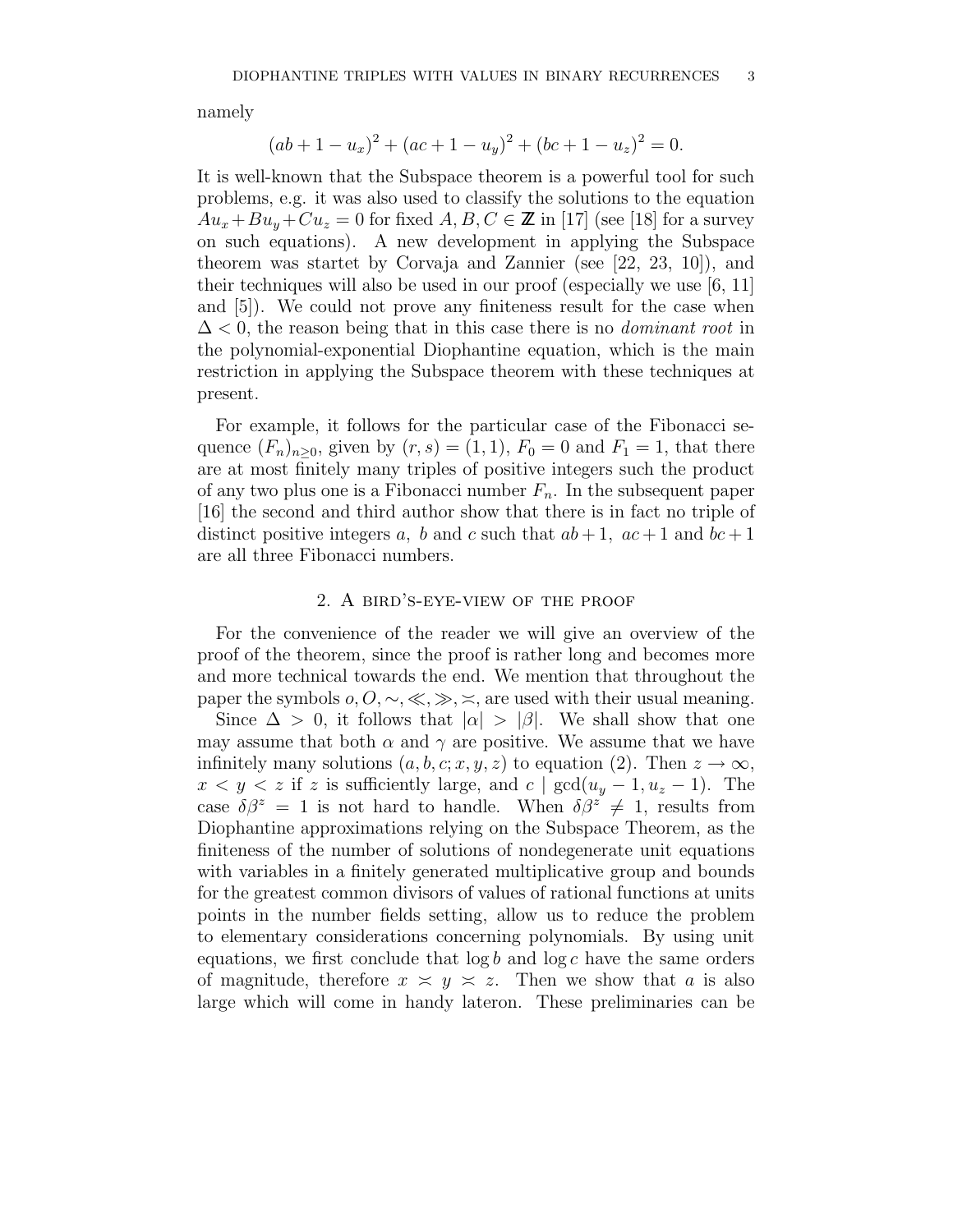found in the next two sections (see Section 3 and 4). Next, since the multi-recurrence  $((u_x-1)(u_y-1)(u_z-1))_{x\leq y\leq z}$  has a dominant root and comparable positive integer subscripts, a result of the first author from [11] tells us that for infinitely many of our solutions, the positive integer abc is a linear combination of finitely many of the monomials in  $\alpha^x$ ,  $\beta^x$ ,  $\alpha^y$ ,  $\beta^y$ ,  $\alpha^z$ ,  $\beta^z$  appearing in the formal Puiseux expansion of  $\sqrt{(u_x - 1)(u_y - 1)(u_z - 1)}$ . Hence, the relation  $(abc)^2 = (u_x - 1)(u_y - 1)(u_z - 1)(u_z - 1)$  $1(u_z - 1)$ , may now be regarded as a unit equation with unknowns in the multiplicative group generated by  $\alpha$  and  $\beta$ , and it remains to deal with it (equivalently, it can be viewed as the problem of calculating the zeroes of a multi-recurrence; this is not an easy task, see e.g. Remark 5 in [11]). The proof now falls in two distinct cases: the case when  $\alpha$ and  $\beta$  are multiplicatively independent or multiplicatively dependent. In case  $\alpha$  and  $\beta$  are multiplicatively independent (which together with the considerations outlined above is handled in Section 5), listing the first few dominant units in both sides of the equation and identifying them, one gets a few linear relations among the exponents  $x, y$  and  $z$ . It turns out that if one goes back to the original equations, these few linear relations are enough to get a contradiction in this case. In case when  $\alpha$ and  $\beta$  are multiplicatively dependent (see Section 6), we argue without going back to the before mentioned multi-recurrence. Instead, we show first in an elementary way (using just the pigeon hole principle), that there are only finitely many lines in  $\mathbb{Z}^3$  the union of which contain all possible triples  $(x, y, z)$  leading to a solution of our problem. Since we have infinitely many solutions, we may assume that for infinitely many of them we have  $x = d_1t + e_1$ ,  $y = d_2t + e_2$ ,  $z = d_3t + e_3$ , where  $d_1, d_2, d_3, e_1, e_2, e_3$  are fixed integers with the first three positive and t is some positive integer variable. But in this case, since  $\alpha$  and  $\beta$  are also multiplicatively dependent, it follows that  $u_x - 1$ ,  $u_y - 1$ ,  $u_z - 1$ are all polynomials in  $\rho^t$ , where  $\rho$  is some number such that  $\alpha = \rho^i$  and  $\beta = \pm \rho^j$  for some integers i and j. Since any two of these numbers have large greatest common divisors, it follows that these three polynomials have common roots any two of them and their product is the square of some other polynomial. The proof ends by a careful analysis of how these polynomials might share their roots with a view of getting a contradiction.

### 3. Preparations

Let  $\mathbb L$  be any algebraic number field and S be a finitely generated multiplicative subgroup of  $\mathbb{L}$ . Given  $N \geq 1$ , a unit equation is an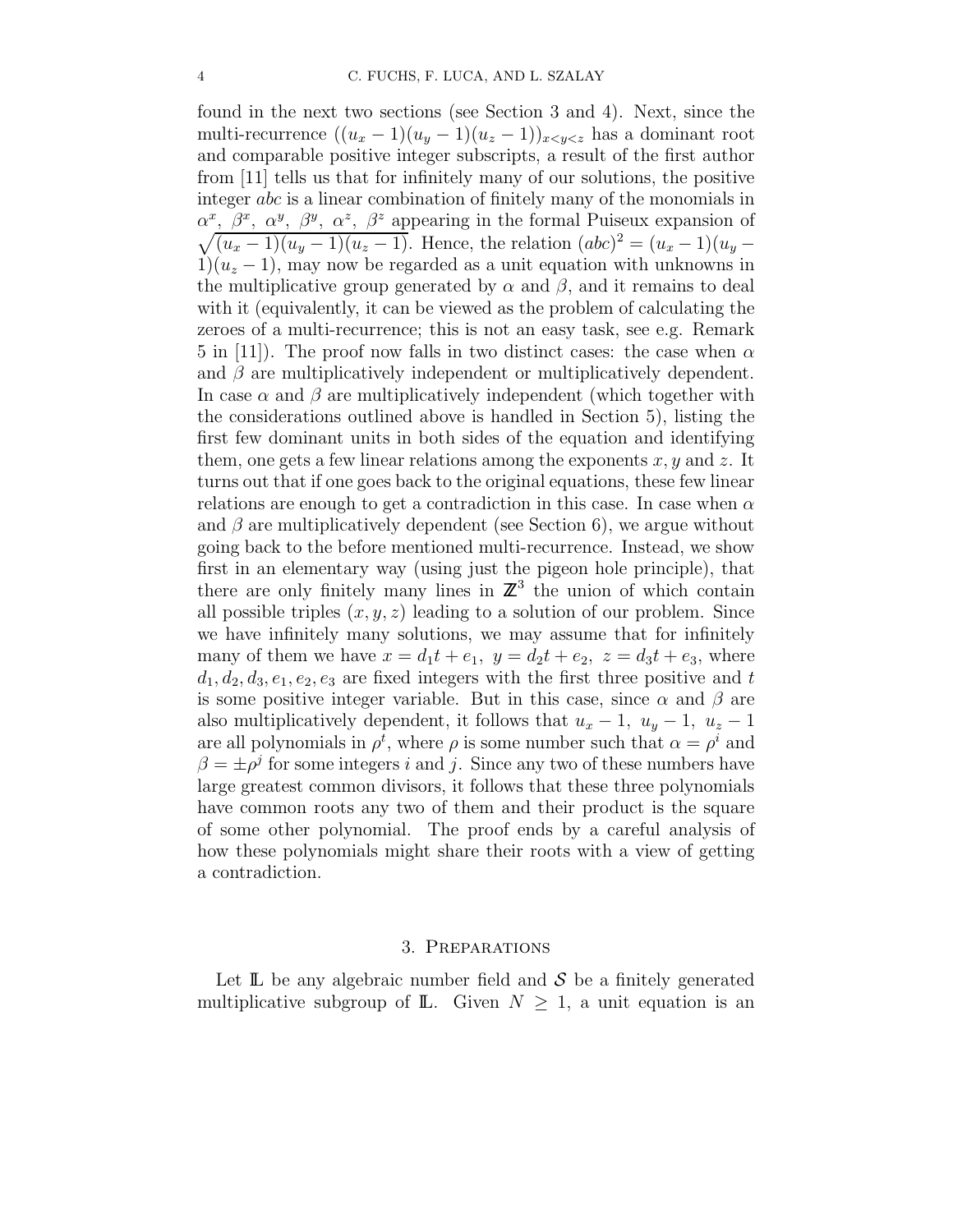equation of the form

(3) 
$$
\sum_{i=1}^{N} a_i x_i = 1,
$$

where  $a_1, \ldots, a_N \in \mathbb{L}$  are fixed nonzero coefficients and  $x_1, \ldots, x_N \in \mathcal{S}$ . A solution  $(x_1, \ldots, x_N)$  of the above unit equation is called *nondegenerate* if  $\sum_{i\in I} a_i x_i \neq 0$  for all proper subsets  $I \in \{1, ..., N\}$ . In such a case, we will call the unit equation (3) itself nondegenerate. We record the following result about unit equations.

**Lemma 2.** There are only finitely many nondegenerate solutions  $x =$  $(x_1, \ldots, x_N) \in S^N$  to the unit equation (3).

We will use Lemma 2 several times in what follows. In our case (and for the rest of the paper), S is the multiplicative group generated by  $\alpha$ and  $\beta$  inside K; i.e.,  $\mathcal{S} = {\alpha^n \beta^m : n, m \in \mathbb{Z}}$ . In this special case (3) can be rewritten as

(4) 
$$
\sum_{i=1}^{N} a_i \alpha^{n_i} \beta^{m_i} = 1
$$

to be solved in integers  $n_1, \ldots, n_N, m_1, \ldots, m_N$ . Lemma 2 tells us that there are only finitely many  $(n_1, \ldots, n_N, m_1, \ldots, m_N) \in \mathbb{Z}^{2N}$  such that no subsum on the left of (4) vanishes. In the case when the right hand side of (4) is 0, then Lemma 2 implies that the differences  $n_i - n_j$ ,  $m_i - m_j$  are bounded for all  $1 \leq i \leq j \leq N$  and for all  $n_1, \ldots, n_N, m_1, \ldots, m_N$  such that no subsum on the left vanishes. We mention that the set of all IK-linear combinations of elements in  $\mathcal S$  is easily understood: it is isomorphic to  $\mathbb{K}[X^{\pm 1}, Y^{\pm 1}]$  in the case when  $\alpha$  and  $\beta$  are multiplicatively independent and isomorphic to  $\mathbb{K}[X^{\pm 1}]$ otherwise.

We will also need the following lemma. Assume that  $(u_n)_{n>0}$  is the nondegenerate binary recurrent sequence whose general term is given by the formula (1). Assume further that  $\Delta > 0$ , therefore that  $|\alpha| > |\beta|$ . We have the following result.

**Lemma 3.** There exists constants  $\kappa_0 \in (0,1)$  and  $z_0$  such that if y and z are positive integers with  $z > \max\{y, z_0\}$ ,  $\delta\beta^z \neq 1$  and  $u_y \neq 1$ , then

$$
\gcd(u_y - 1, u_z - 1) < |\alpha|^{\kappa_0 z}.
$$

*Proof.* Clearly,  $|u_y - 1| \ll |u_y| \ll |\alpha|^y$ . Thus, if for some small  $\varepsilon > 0$ but fixed we have  $y < (1 - \varepsilon)z$ , then we can take  $\kappa_0 = 1 - \varepsilon/2$  and the desired inequality holds for large z. From now on, we shall assume that the inequalities  $(1 - \varepsilon)z < y < z$  hold with some small  $\varepsilon > 0$  to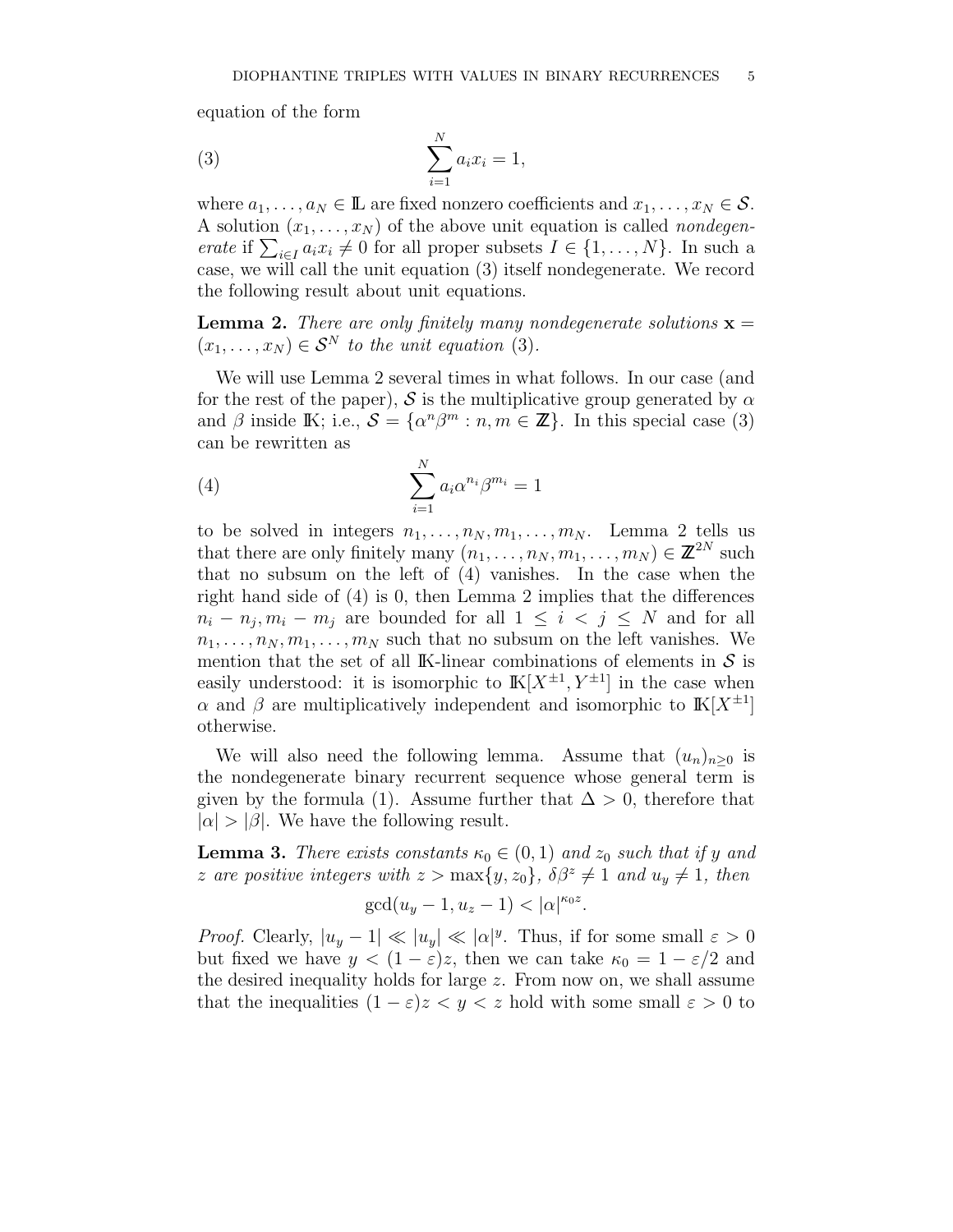be fixed later. Put  $\lambda = z - y \in (0, \varepsilon z)$ . Let  $D = \gcd(u_y - 1, u_z - 1)$ . Then

(5) 
$$
D|\gamma\alpha^y + \delta\beta^y - 1
$$
 and  $D|\gamma\alpha^{y+\lambda} + \delta\beta^{y+\lambda} - 1$ .

Multiplying the first divisibility relation above (5) by the algebraic integer  $\alpha^{\lambda}$ , we also have that  $D | \gamma \alpha^{y+\lambda} + \delta \beta^y \alpha^{\lambda} - \alpha^{\lambda}$ . From this and the second relation (5), we get

(6) 
$$
D | \delta \beta^{y} (\alpha^{\lambda} - \beta^{\lambda}) - (\alpha^{\lambda} - 1).
$$

Let us first assume that the algebraic integer appearing in the right hand side above is zero. We then get

(7) 
$$
1 = \alpha^{\lambda} + \delta \beta^{z} - \delta \beta^{y} \alpha^{\lambda}.
$$

This is a unit equation in four terms. If it is nondegenerate, then it has only finitely many solutions. Thus, taking  $z_0$  sufficiently large, it follows that if equation (7) holds, then it must be degenerate. In this case, one of  $\alpha^{\lambda}$ ,  $\delta\beta^z$ , or  $-\delta\beta^y\alpha^{\lambda}$  equals 1. The case  $\delta\beta^z = 1$  is excluded by hypothesis. The case  $\alpha^{\lambda} = 1$  leads to  $\lambda = 0$ , which is impossible. Finally, the case  $-\delta\beta^y\alpha^{\lambda} = 1$  leads to  $\delta\beta^z + \alpha^{\lambda} = 0$ , or  $|\alpha|^{\lambda} = |\delta||\beta|^z$ . If  $|\beta| \neq 1$ , we then get that  $z \log |\beta| + \log |\delta| = \lambda \log |\alpha|$ . Since  $\lambda < \varepsilon z$ , it follows that the above relation is impossible for large z if we choose  $\varepsilon < \log |\beta|/(2 \log |\alpha|)$ . Thus, if  $z > z_0$ , then we must have  $|\beta|=1$ , therefore  $|\alpha|^{\lambda}=|\delta|$ . Now the relation  $-\delta\beta^y\alpha^{\lambda}=1$  leads to  $|\alpha|^{\lambda} = |\delta|^{-1}$ . Thus,  $|\alpha|^{\lambda} = |\delta| = |\delta|^{-1}$ , leading to  $|\delta| = 1$ . We next get  $|\alpha|^{\lambda} = 1$ , therefore  $\lambda = 0$ , which is a contradiction.

From now on, we may assume that z is sufficiently large, and therefore that relation (7) does not hold.

Assume first that  $\mathbb{K} = \mathbb{Q}$ . Then the nonzero integer appearing in the right hand side of (6) is of size

$$
\left| \delta \beta^y (\alpha^\lambda - \beta^\lambda) - (\alpha^\lambda - 1) \right| \ll \exp(y \log |\beta| + \lambda \log |\alpha|)
$$
  

$$
\leq \exp(z (\log |\beta| + \varepsilon \log |\alpha|)) < |\alpha|^{\kappa_0 z},
$$

for a certain  $\kappa_0 < 1$  (depending on  $\varepsilon$ ) provided that we first choose  $\varepsilon < (\log |\alpha| - \log |\beta|)/ \log |\alpha|$ , and then we let z be sufficiently large. This finishes the proof of the lemma in this case.

Assume now that IK is quadratic. Conjugating (6) by the nontrivial Galois automorphism of IK over Q, we get

(8) 
$$
D \mid \gamma \alpha^{y} (\beta^{\lambda} - \alpha^{\lambda}) - (\beta^{\lambda} - 1).
$$

Multiplying relations (6) and (8), we get

$$
D^{2} | (\delta \beta^{y} (\alpha^{\lambda} - \beta^{\lambda}) - (\alpha^{\lambda} - 1)) (\gamma \alpha^{y} (\beta^{\lambda} - \alpha^{\lambda}) - (\beta^{\lambda} - 1)),
$$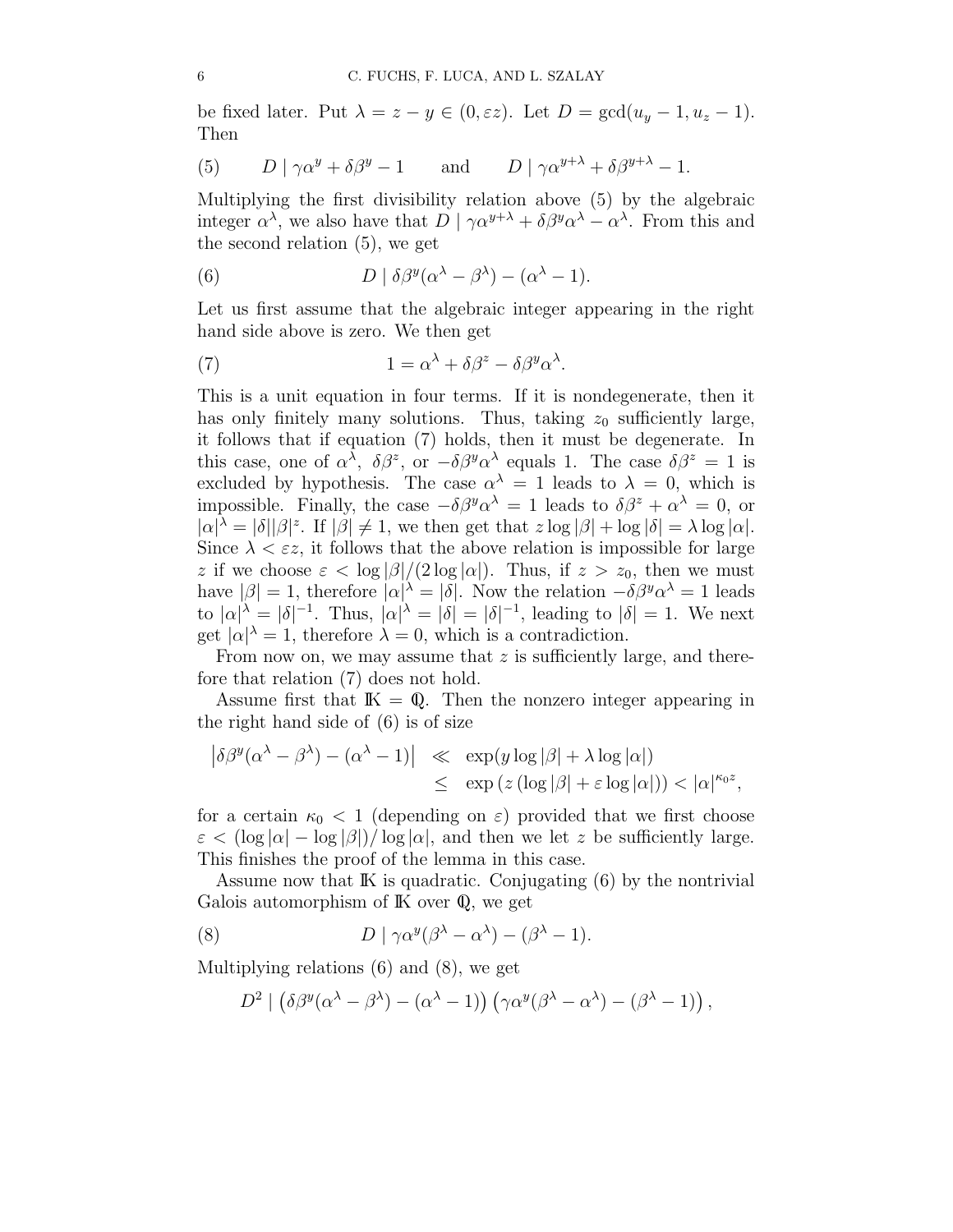and the right hand side above is a nonzero integer. Hence,

$$
D^2 \ll \exp\left(y \log|\alpha \beta|\right) + 2\lambda \log|\alpha|\right) \le \exp\left((\log|\alpha \beta| + 2\varepsilon \log|\alpha|\right)z).
$$

Choosing  $\varepsilon < (\log |\alpha| - \log |\beta|)/(2 \log |\alpha|)$ , one checks easily that the last inequality above leads to the conclusion that  $D \leq |\alpha|^{\kappa_0 z}$  for a certain  $\kappa_0 \in (0,1)$  (depending on  $\varepsilon$ ) provided that z is sufficiently large. This completes the proof of Lemma 3.  $\Box$ 

We mention that Bugeaud, Corvaja and Zannier (see [1]), showed by using the Subspace theorem that if  $a > b > 1$  are multiplicatively independent integers, then for all  $\varepsilon > 0$  there exists  $n_{\varepsilon}$  such that  $gcd(a^n - 1, b^n - 1) < exp(\varepsilon n)$  if  $n > n_{\varepsilon}$ . Afterwards, this result was extended in various ways by various authors (see [5], [9], [14] and [20] for a sample of such extensions). The last lemma is a weak form of such a result, which is enough for our purpose, and admits an easier proof. Furthermore, we point out that a generalisation of these results to the number-field setting can be found in [5], which will also be used later.

# 4. FURTHER PRELIMINARIES AND THE CASE  $\delta\beta^z = 1$

In this section, we will prove some useful information on the solutions of our problem. Especially, we will handle the case when  $\delta\beta^z = 1$ , which gives the exceptional solutions in the theorem.

4.1. Both z and y are large. Assume that  $1 \le a \le b \le c$  and that  $ab + 1 = u_x$ ,  $ac + 1 = u_y$  and  $bc + 1 = u_z$ . We may assume that there are infinitely many such triples, therefore that  $c \to \infty$ . Since  $|\alpha| > |\beta|$ , we have

$$
|u_n| = |\gamma| |\alpha|^n |1 - d c^{-1} (\beta/\alpha)^n|,
$$

and  $(\beta/\alpha)^n$  tends to zero as  $n \to \infty$ . This shows that if  $n > n_0$  is sufficiently large, then  $|u_n| < |u_m|$  means  $n < m$ . Since

$$
u_z = bc + 1 > \max\{u_x, u_y\} = \max\{|u_x|, |u_y|\},\
$$

we get that  $z > \max\{x, y\}$ . Further, since c is arbitrarily large and  $u_y = ac + 1 > c$ , it follows that y is arbitrarily large. Since  $u_y =$  $ac+1 > ab+1 = u_x$ , it follows that if c is sufficiently large, then  $y > x$ . Thus, we may assume that  $x < y < z$ . Clearly, z tends to infinity. We shall assume that  $z > z_0$ , where  $z_0$  is a sufficiently large number, not necessarily the same at each occurrence. Note that

$$
u_z = |\gamma| |\alpha|^z |1 - dc^{-1} (\beta/\alpha)^z| = bc + 1 \in [c, c^2],
$$

showing that

(9) 
$$
\log c \le z \log |\alpha| + O(1) \le 2 \log c.
$$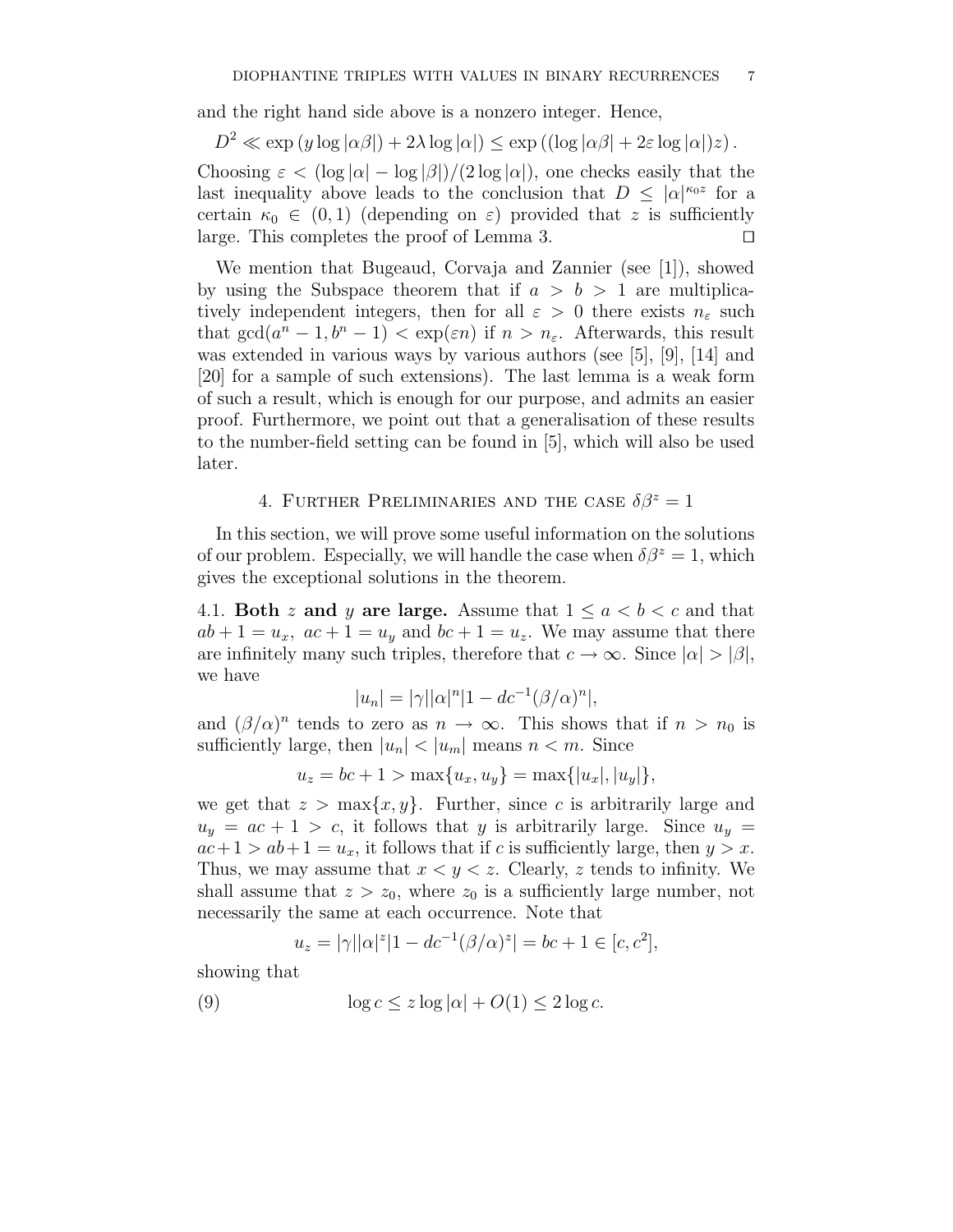Since

$$
u_y = |\gamma| |\alpha^y| |1 - d c^{-1} (\beta/\alpha)^y| = ac + 1 > c,
$$

we get that

(10) 
$$
\log c \le y \log |\alpha| + O(1).
$$

Estimates (9) and (10) show that  $z \leq 2y + O(1)$ .

4.2. The case when  $\delta\beta^z = 1$ . Since z is large, the above relation implies  $\beta = \pm 1$ , therefore  $\delta = \pm 1$ . Hence,  $\alpha \in \mathbb{Z}$ . Furthermore, since  $\gamma = u_0 - \delta = u_0 \pm 1$ , we get that  $\gamma \in \mathbb{Z}$ . Moreover,  $\delta \beta^y$  and  $\delta \beta^x$  are both in  $\{\pm 1\}$ . If  $\delta \beta^y = -1$ , we then have

$$
bc = \gamma \alpha^z
$$
 and  $ac = \gamma \alpha^y - 2$ .

It is easy to see that for large z we have  $gcd(\gamma \alpha^z, \gamma \alpha^y - 2) = O(1)$ . This shows that  $c = O(1)$ , therefore that  $z = O(1)$ . This leads to only finitely many solutions. Thus, if z is sufficiently large, then  $\delta\beta^y = 1$ . If also  $\delta \beta^x = 1$ , then

$$
ab = \gamma \alpha^x
$$
,  $ac = \gamma \alpha^y$ ,  $bc = \gamma \alpha^z$ ,

therefore  $(abc)^2 = \gamma^3 \alpha^{x+y+z}$ , implying that either  $\gamma$  or  $\gamma \alpha$  is a perfect square, according to whether  $x + y + z$  is even or odd, respectively. Assume now that  $\delta \beta^x = -1$ . Then

$$
ab = \gamma \alpha^x - 2
$$
,  $ac = \gamma \alpha^y$ ,  $bc = \gamma \alpha^z$ .

Furthermore, since  $\delta\beta^y = \delta\beta^z = 1$  but  $\delta\beta^x = -1$ , it follows that  $\beta = -1$ , y and z have the same parity, and x has opposite parity. Since  $abc^2 = \gamma^2 \alpha^{y+z}$  and y and z have the same parity, it follows that *ab* is a perfect square. Assume now that  $x \geq 2$ . Then

(11) 
$$
ab + 2 = \gamma \alpha^x.
$$

But since a and b divide  $\gamma \alpha^y$  and  $\gamma \alpha^z$ , respectively, it follows that all primes dividing ab divide  $\gamma \alpha$ . The last relation above (11) shows now that the only prime factor of ab is 2. Hence, ab is a power of 2 and since it is a square, it is  $\geq 4$ . Thus,  $2||ab + 2$  (i.e.  $2|ab + 2$ , but 4 does not), therefore  $2\|\gamma\alpha^x$ , and since  $x \geq 2$ , we get that  $2\|\gamma\|$  and  $\alpha$  is odd. Now the relations  $ac = \gamma \alpha^y$  and  $bc = \gamma \alpha^z$  together with the fact that ab is a power of 2, show that  $a \in \{1,2\}$  and  $b \in \{1,2\}$ , therefore  $ab \in \{1,2,4\}$ . This is impossible since  $1 \leq a \leq b$  and ab must be a perfect square. Thus, if  $\delta \beta^x = -1$ , then  $x \in \{0, 1\}$ . This takes care of the exceptions (i) and (ii) appearing in the text of Theorem 1.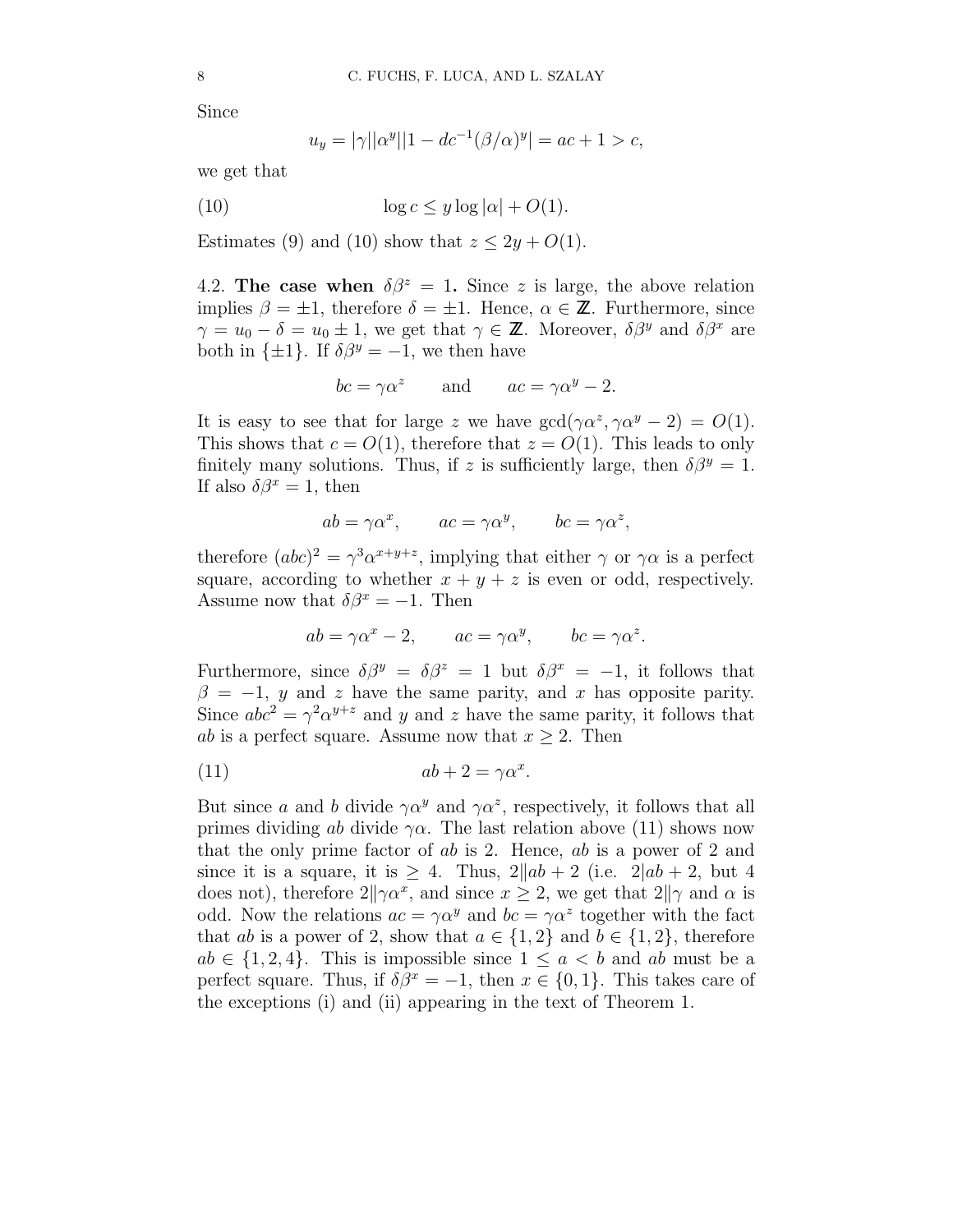4.3. All three x, y and z are large. From now on, we assume that  $\delta\beta^z \neq 1$ . Note that  $u_y = ac + 1 > 1$ . Lemma 3 shows that there exists a positive constant  $\kappa_0 < 1$  such that the inequality

$$
\gcd(u_z - 1, u_y - 1) < |\alpha|^{\kappa_0 z}
$$

holds provided that  $z$  is sufficiently large. Thus, the fact that  $c$  divides  $gcd(ac, bc) = gcd(u_z - 1, u_y - 1)$  shows that  $c < |a|^{\kappa_0 z}$ , leading to

$$
b = \frac{u_z - 1}{c} \gg |\alpha|^{(1 - \kappa_0)z}
$$

.

Since  $|\alpha|^x \gg u_x = ab + 1 > b \gg |\alpha|^{(1-\kappa_0)z}$ , it follows that  $x \geq (1-\kappa_0)$  $\kappa_0$ )z + O(1). Thus, x tends to infinity with c also and, in fact,

$$
(12) \t\t x \approx y \approx z.
$$

This will be essential when applying the Subspace theorem.

4.4. Signs of  $\gamma$  and  $\alpha$ . Here, we comment on the signs of  $\alpha$  and  $\gamma$ . Assume that  $\alpha > 0$ . Then the sign of  $u_n$  is the same as the sign of  $\gamma$ once  $n > n_0$  is sufficiently large. Thus, if  $\gamma < 0$ , then there are only finitely many n such that  $u_n$  is positive, and we obtain a contradiction. Hence,  $\gamma > 0$  when  $\alpha > 0$ .

Assume now that  $\alpha < 0$ . Then for large n, the sign of  $u_n$  alternates; namely, the sign of  $u_n$  is the sign of  $\gamma(-1)^n$ . Thus, if  $\gamma > 0$ , then for large c the three numbers x, y, z are even, while if  $\gamma$  < 0, then for large c the three numbers x, y, z are odd. Thus, we may replace the pair of roots  $(\alpha, \beta)$  by the pair  $(\alpha^2, \beta^2)$ , and keep the pair of coefficients  $(\gamma, \delta)$  (if  $\gamma > 0$ ), or replace it by  $(\gamma \alpha, \delta \beta)$  (if  $\gamma < 0$ ), and consequently suppose again that both  $\alpha$  and  $\gamma$  are positive. From now on, we work under this assumption, namely that  $\alpha$  and  $\gamma$  are positive.

4.5. a is large. Here, we shall prove a fact that will turn out to be useful later.

**Lemma 4.** We have  $a \to \infty$  as  $z \to \infty$  through integer values such that  $\delta\beta^z \neq 1$ . Furthermore, in case  $\alpha$  and  $\beta$  are multiplicatively independent, there exists a positive constant  $\kappa_1$  such that  $a > |\alpha|^{\kappa_1 z}$  when  $z > z_0$ .

*Proof.* We start by assuming that for each  $\varepsilon > 0$  there are infinitely many solutions with  $a < |\alpha|^{z}$ . We will see that this condition with a sufficiently small  $\varepsilon > 0$  and a sufficiently large z entails that  $a = O(1)$ when  $\alpha$  and  $\beta$  are multiplicatively independent. Then we shall show that this last condition leads to a contradiction without any assumption on  $\alpha$  and  $\beta$  with regard to their multiplicative independence.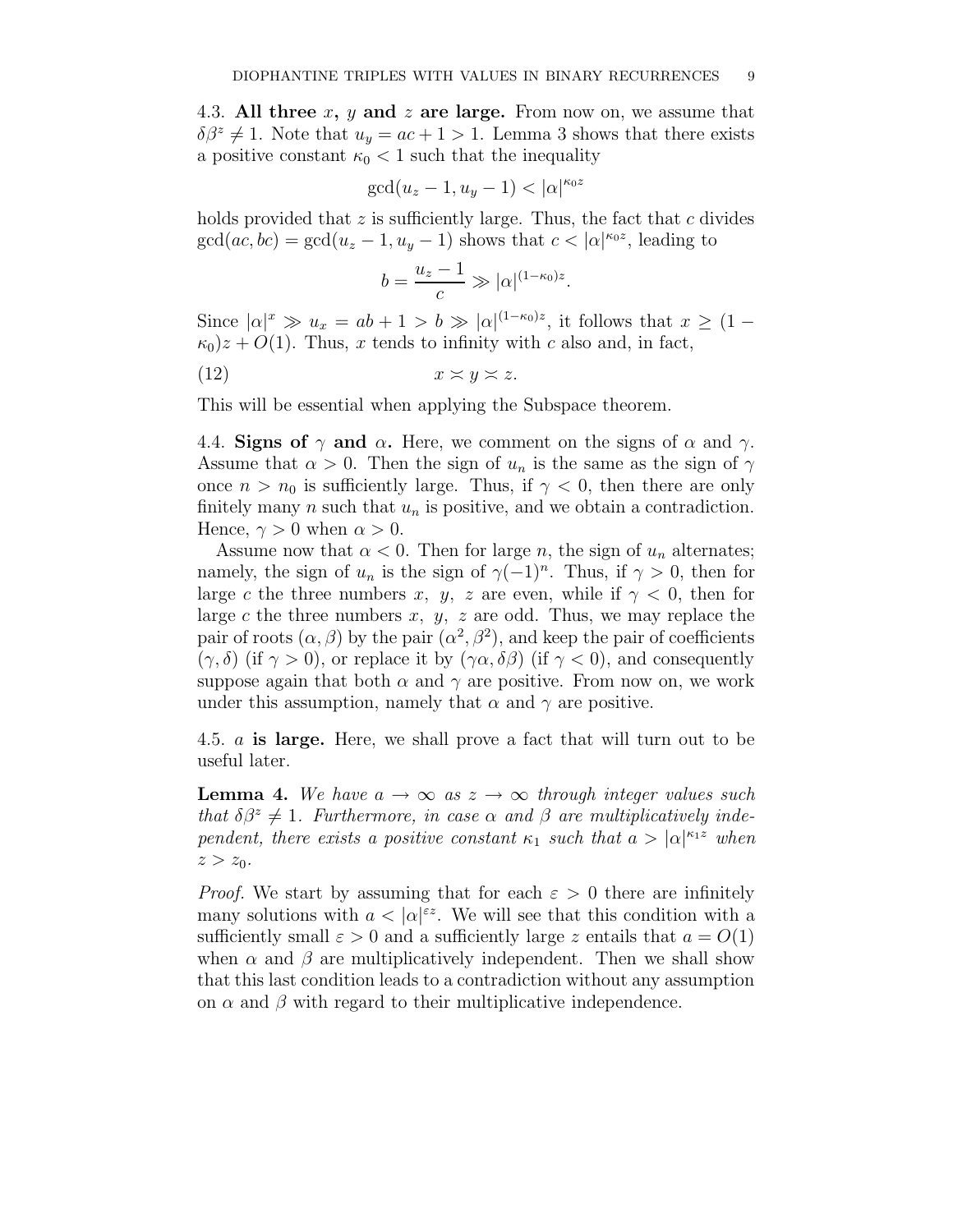The equation

(13) 
$$
a^2 = \frac{(u_x - 1)(u_y - 1)}{(u_z - 1)}
$$

implies

(14) 
$$
|a^2\alpha^z - \gamma \alpha^{x+y}| \ll a^2 \max\{| \alpha |^y | \beta |^x, |\alpha|^y, |\beta|^z\}.
$$

By estimate (12), it follows easily that there exists a constant  $\kappa_2 \in (0,1)$ such that if  $\varepsilon > 0$  is sufficiently small, then

(15) 
$$
|a^2\alpha^z - \gamma \alpha^{x+y}| < |\alpha|^{\kappa_2 \max\{x+y,z\}}.
$$

Indeed, putting  $\kappa_3$  for a positive constant such that  $\min\{x/z, x/(x + \epsilon)\}$  $y$ } >  $\kappa_3$ , a little calculation shows that the estimate (15) is implied by the estimate  $(14)$  for large z when

$$
\varepsilon < 2^{-1}\kappa_3 \min\{\log|\alpha|, \log|\alpha/\beta|\}
$$

with some constant  $\kappa_2$  (depending on  $\varepsilon$ ) provided that  $z > z_0$  (here,  $z_0$ ) also depends on  $\varepsilon$ ). Assume that  $x + y \geq z$  since the other case can be dealt with similarly. Then

(16) 
$$
|a^2 \alpha^{z-x-y} - \gamma| < \frac{1}{|\alpha|^{(1-\kappa_2)(x+y)}}.
$$

This shows that  $z - x - y = O(\varepsilon z)$ . Our next aim is to deduce for  $z > z_0$  that the left hand side of (16) has to be zero. Indeed, if  $\mathbb{K} = \mathbb{Q}$ , and the left hand side is not zero, then its naïve height is  $\exp(O(\varepsilon z))$ . By the Liouville principle, if  $\varepsilon$  is sufficiently small and z is large, then inequality  $(16)$  cannot hold. If  $\mathbb K$  is quadratic, and the right hand side is not zero, then its conjugate is  $a^2\beta^{z-x-y} - \delta$ . Thus, the height of this number is again  $\exp(O(\varepsilon z))$ . By the Liouville principle again, we arrive at a contradiction in inequality (16) for small  $\varepsilon > 0$ , assuming that its left hand side is nonzero.

Hence, for  $z > z_0$ , it follows that  $a = \pm \gamma^{1/2} \alpha^{(x+y-z)/2}$ . Now equation (13) is

(17) 
$$
a^2 \delta \beta^z - a^2 = \gamma \delta (\alpha^x \beta^y + \alpha^y \beta^x) + \delta^2 \beta^{x+y} - \gamma \alpha^x - \gamma \alpha^y - \delta \beta^x - \delta \beta^y + 1,
$$

with  $a = \pm \gamma^{1/2} \alpha^{(x+y-z)/2}$ . This is a unit equation. Let  $\mathcal{E}$  be some nondegenerate subequation containing the variable 1. Then any unit in  $\mathcal E$  can take only finitely many values. If  $\alpha$  and  $\beta$  are multiplicatively independent, it then follows that either  $\mathcal E$  contains  $a^2 = \alpha^{x+y-z}$ , or one of the other units. In the first case,  $x+y-z = O(1)$ , so  $a = O(1)$ . In the second case, one checks using the fact that  $\alpha$  and  $\beta$  are multiplicatively independent, that  $x = O(1)$ ; hence, only finitely many possibilities.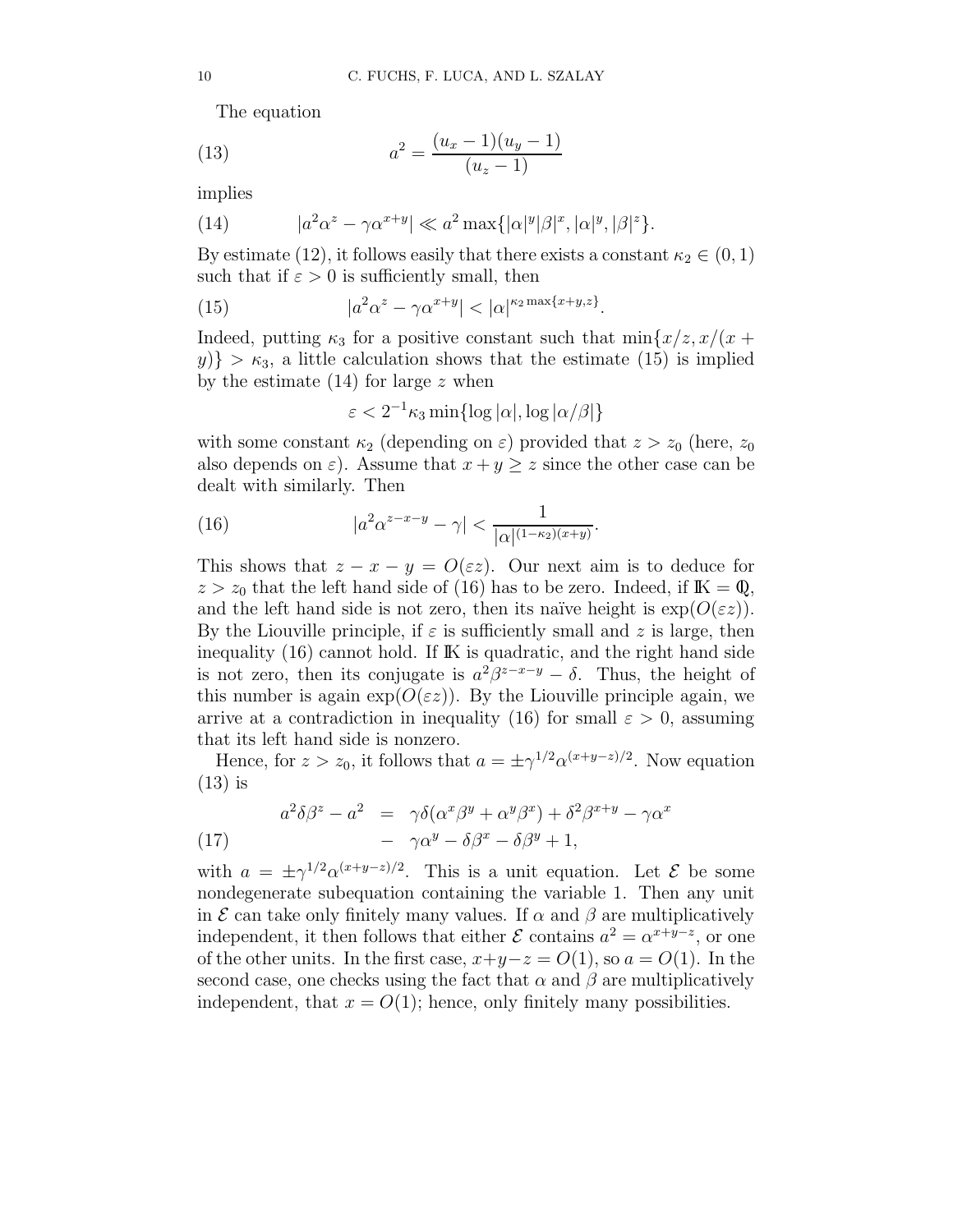From now on, we assume that  $a$  is bounded for infinitely many solutions. Thus, infinitely many of these solutions will therefore have the same value for  $a$ . Now rewrite equation  $(13)$  (keeping in mind again that  $a^2 \gamma \alpha^z = \gamma^2 \alpha^{x+y}$  as we did for (17)), as

(18) 
$$
a^{2} + 1 = a^{2} \delta \beta^{z} + \delta \beta^{x} + \delta \beta^{y} - \delta^{2} \beta^{x+y} + \gamma \alpha^{x} + \gamma \alpha^{y} - \gamma \delta \alpha^{x} \beta^{y} - \gamma \delta \alpha^{y} \beta^{x}.
$$

This is again a unit equation. In order to discuss its degeneracies, we distinguish several cases.

Assume first that  $\alpha$  and  $\beta$  are multiplicatively independent. Then there must be a nondegenerate subequation containing the left side  $(a^{2} + 1 \neq 0)$  and some member from the right hand side. There are only finitely many such subequations, and each one of them has only finitely many solutions. In each one of the cases, we get that  $x = O(1)$ ; hence, only finitely many possibilities.

Assume now that  $\alpha$  and  $\beta$  are multiplicatively dependent. In this case, there exists  $\rho > 1$  and coprime integers  $i > j$  such that  $\alpha = \rho^i$ and  $\beta = \pm \rho^j$ .

If  $j > 0$ , then again there must be some non-degenerate subequation of equation (18) containing the fixed nonzero number  $a^2 + 1$  from the left hand side and some variable from the right hand side. This leads to  $x = O(1)$ ; hence, only finitely many possibilities.

If  $j = 0$ , then  $\beta = \pm 1$ ,  $\alpha > 1$  and  $\gamma$ ,  $\delta$  are all integers. We may also assume that the class of  $(x, y, z)$  in  $(\mathbb{Z}/2\mathbb{Z})^3$  is fixed. Thus, the three numbers  $\delta \beta^x$ ,  $\delta \beta^y$  and  $\delta \beta^z$  are fixed in  $\{\pm \delta\}$ . We rewrite equation (18) as

$$
a^{2} + 1 - a^{2} \delta \beta^{z} - \delta \beta^{x} - \delta \beta^{y} + \delta^{2} \beta^{x+y}
$$
  
=  $\gamma (1 - \delta \beta^{y}) \alpha^{x} + \gamma (1 - \delta \beta^{x}) \alpha^{y}.$ 

The left hand side as well as the coefficients  $\gamma(1-\delta\beta^y)$  and  $\gamma(1-\delta\beta^x)$ from the right hand side of  $\alpha^x$  and  $\alpha^y$ , respectively, are fixed. Assume first that these coefficients are zero. Then  $\delta\beta^x = \delta\beta^y = 1$  and the left hand side must also be zero. This leads to  $a^2(1 - \delta\beta^2) = 0$ , therefore  $\delta\beta^z = 1$ , which is not allowed. Thus, at least one of the two coefficients  $\gamma(1 - \delta\beta^y)$  and  $\gamma(1 - \delta\beta^x)$  from the right hand side is nonzero. Note that the left hand side is a fixed integer. Thus, if the left hand side is nonzero, then equation (18) is a unit equation with  $N = 1$  or 2 according to whether one or none of the coefficients of  $\alpha^x$  and  $\alpha^y$  from the right hand side vanishes. This leads again to  $x = O(1)$ ; hence, only finitely many possibilities. Assume now that the right hand side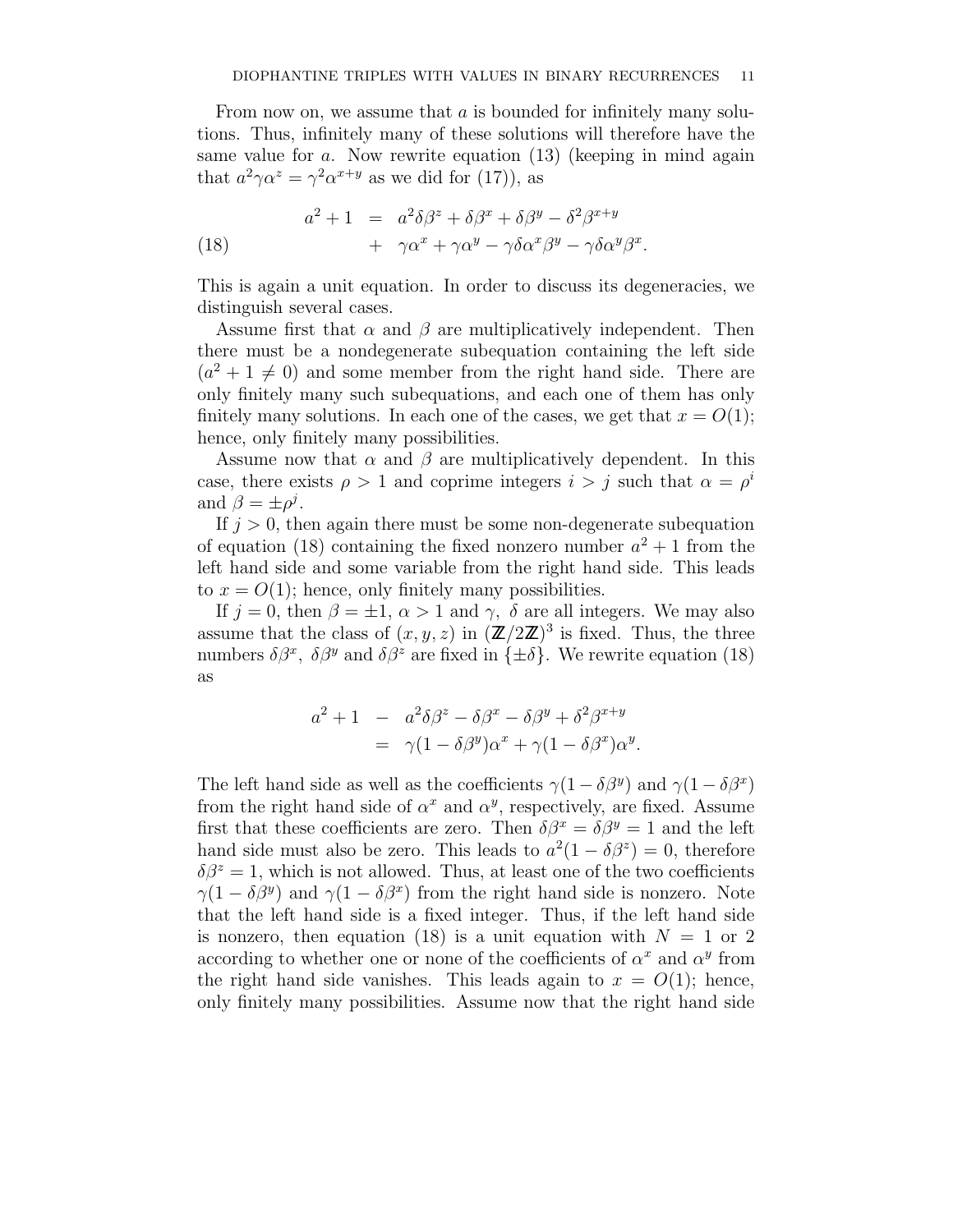is zero. Then

$$
\alpha^{y-x} = -\frac{1-\delta\beta^y}{1-\delta\beta^x}, \qquad a^2 = -\frac{(1-\delta\beta^x)(1-\delta\beta^y)}{1-\delta\beta^z}.
$$

Since  $\alpha > 1$ , it follows from the first of the above two equations that the cases  $\beta = 1$ , or  $\beta = -1$  and  $x \equiv y \pmod{2}$  are impossible. Thus, up to replacing  $\delta$  by  $-\delta$  if needed, we may assume that

$$
\alpha^{y-x} = -\frac{(1-\delta)}{(1+\delta)}.
$$

Since  $y > x$  and  $\alpha$  is an integer, we get that  $1 + \delta \mid 1 - \delta$ . Thus,  $1 + \delta$  | 2 leading to  $1 + \delta = -2, -1, 1, 2$ . The cases  $\delta = 1 + \delta = 1, 2$ lead to  $\delta = 0$ , which is not allowed, and  $\alpha = 0$ , which is not allowed either. The cases  $1+\delta = -2$ ,  $-1$  give  $\alpha^{y-x} = 2$ , 3, respectively. Thus,  $\alpha = 2$ , 3, respectively, and  $y = x + 1$ . Now

$$
a^{2} = -\frac{(1 - \delta\beta^{x})(1 - \delta\beta^{y})}{(1 - \delta\beta^{z})} = -\frac{1 - \delta^{2}}{1 \pm \delta} \in \{-4, -3, 2, 1\},\,
$$

so the only possibility is that  $a = 1$ . This happens if  $\delta = -2$  and  $a^2 = -(1+\delta)$ , therefore  $1-\delta\beta^2 = 1-\delta$ , so z is even. On the other hand,  $1 = a = \gamma^{1/2} \alpha^{(x+y-z)/2}$  and  $\gamma$  and  $\alpha$  are positive integers, therefore  $\gamma = 1$  and  $z = x + y = 2x + 1$  is odd. This contradiction shows that it is not possible that the left hand side of equation (18) is zero and not both of the coefficients  $\gamma(1-\delta\beta^y)$  and  $\gamma(1-\delta\beta^x)$  of  $\alpha^y$ and  $\alpha^x$ , respectively, from its right hand side be zero. Hence, if  $j = 0$ , then there are only finitely many possibilities for  $x, y$  and  $z$ .

Finally, assume that  $j < 0$ . Then  $j = -1$ ,  $i = 1$ , so  $\beta = \pm \alpha^{-1}$ . Rewrite equation (18) as

$$
a^{2} + 1 - a^{2} \delta \beta^{z} - \delta \beta^{x} - \delta \beta^{y} + \delta^{2} \beta^{x+y} + \gamma \delta (\alpha^{x} \beta^{y} + \alpha^{y} \beta^{x})
$$
  
=  $\gamma (\alpha^{x} + \alpha^{y}).$ 

Its right hand side is  $\gg \alpha^y$ . Its left hand side is in absolute value  $\ll \alpha^{y-x}$ , since  $\beta = \pm \alpha^{-1}$ . Thus,  $\alpha^{y-x} \gg \alpha^y$ , leading to  $\alpha^x \ll 1$ , therefore  $x = O(1)$ ; hence, finitely many possibilities.

Having analyzed all the possible scenarios and having arrived to only finitely many possibilities in each case, we conclude that  $a = O(1)$ leads to only finitely many possibilities. Thus, it must be the case that  $a \to \infty$  as  $z \to \infty$ . Furthermore, in case  $\alpha$  and  $\beta$  are multiplicatively independent, we have  $a > |\alpha|^{\kappa_1 z}$  when  $z > z_0$ , where  $\kappa_1 > 0$  is some  $\Box$ constant.  $\Box$ 

We saw that  $\delta\beta^z \neq 1$ . For future use, we also record that  $\delta\beta^y \neq 1$ and  $\delta\beta^x \neq 1$ . Indeed, if say  $\delta\beta^x = 1$ , then  $\beta = \pm 1$  and  $a \mid \gcd(\gamma\alpha^z +$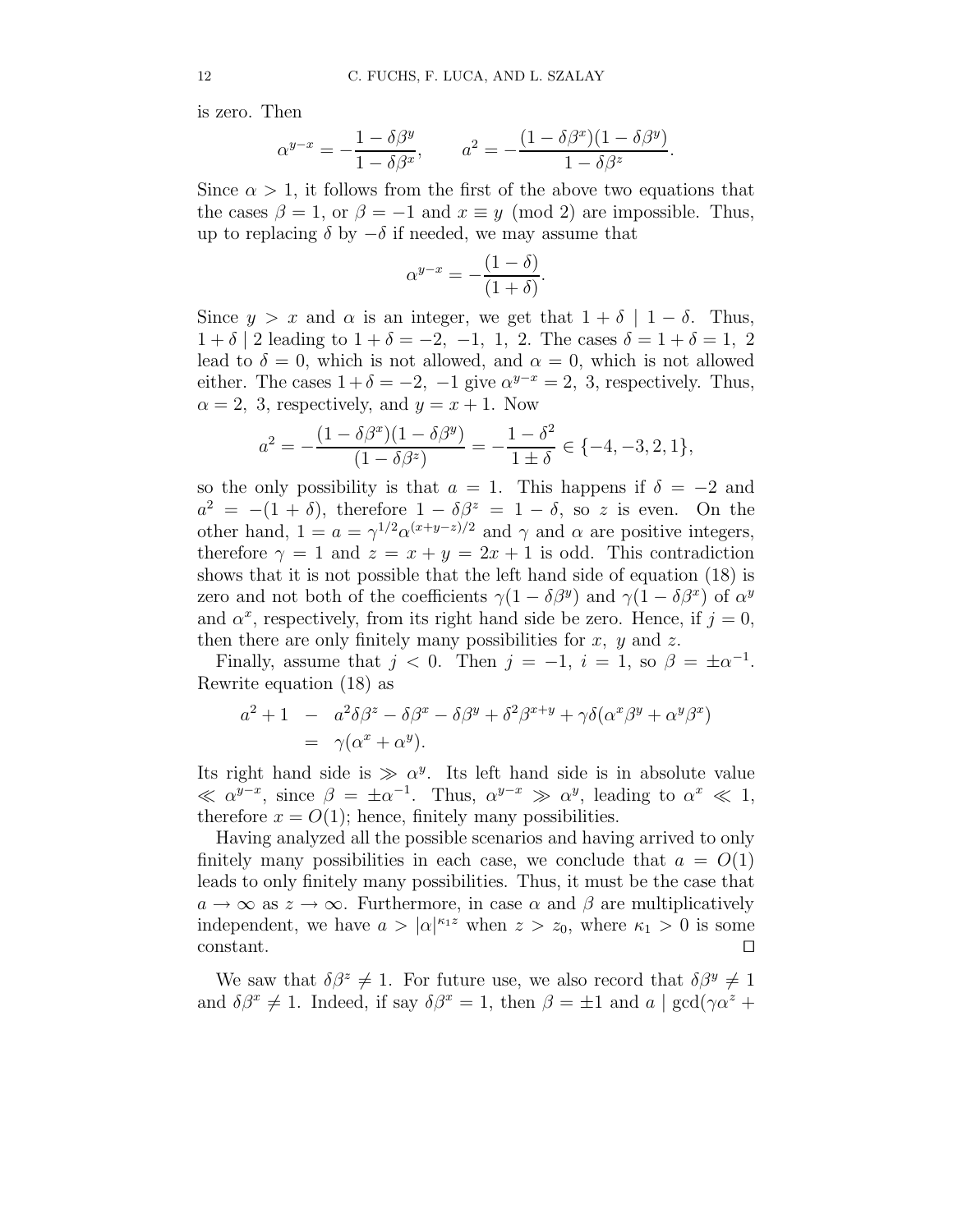$(\delta \beta^z - 1), \gamma \alpha^x$ ). Since  $\delta \beta^z - 1 = O(1)$  is nonzero, it follows easily that a is bounded, which is a contradiction. The similar contradiction that  $b = O(1)$  is obtained if one assumes that  $\delta \beta^y = 1$ .

### 5. THE CASE  $\alpha$  and  $\beta$  multiplicatively independent

In this section we will finish the proof of the theorem in the case when  $\alpha$  and  $\beta$  are multiplicatively independent. This will be done by applying Theorem 1 of [11], which follows from the general result from  $[6]$  (see also  $[3]$ ,  $[4]$ ,  $[10]$ , or  $[12]$ ). We will indicate the proof to see that we get an additional piece of information which is not stated explicitly, although well-known, in [11, Theorem 1]. Then we show that the assumption of  $\alpha$  and  $\beta$  being multiplicatively independent leads to a contradiction. As a first independent step we show that  $\min\{y - \}$  $x, y - 2x, z - 2x$ } =  $O(1)$  in this case. Afterwards, the contradiction is derived.

5.1. An application of the Subspace theorem. The three relations (2) yield

(19) 
$$
(u_x - 1)(u_y - 1)(u_z - 1) = (abc)^2.
$$

Note that

$$
(u_x - 1)(u_y - 1)(u_z - 1) = \gamma^3 \alpha^{x+y+z} (1 + \eta),
$$

where

$$
\eta = \prod_{t \in \{x,y,z\}} \left( \gamma_1 \left( \frac{\beta}{\alpha} \right)^t + \delta_1 \left( \frac{1}{\alpha} \right)^t \right),
$$

with  $\gamma_1 = \delta/\gamma$  and  $\delta_1 = -1/\gamma$ . Thus,

$$
abc = \gamma^{3/2} \alpha^{(x+y+z)/2} (1+\eta)^{1/2} = \gamma^{3/2} \alpha^{(x+y+z)/2} \sum_{k \ge 0} {1/2 \choose k} \eta^k.
$$

Furthermore, using the binomial formulae, for each  $k$  we have

$$
\eta^k = \sum_{(\mathbf{i}, \mathbf{j}) \in \Gamma_k} c_{(\mathbf{i}, \mathbf{j})} \alpha^{-i_1 x - i_2 y - i_3 z} \beta^{j_1 x + j_2 y + j_3 z},
$$

where  $\Gamma_k$  is the set of all sextuples (i, j) with  $\mathbf{i} = (i_1, i_2, i_3), \mathbf{j} =$  $(j_1, j_2, j_3)$  fulfilling  $i_1 + i_2 + i_3 = k$ , and  $0 \le j_\ell \le i_\ell$  for all  $\ell = 1, 2, 3$ , while  $c_{(i,i)}$  are certain coefficients in K indexed over the members of  $\Gamma_k$ .

Since  $x, y$  and z have the same order of magnitude, the arguments from [11] show that there exists a finite set  $\Lambda$  of sextuples (i, j) (note that if  $(i, j)$  is given, then k is the sum of the entries in i), and nonzero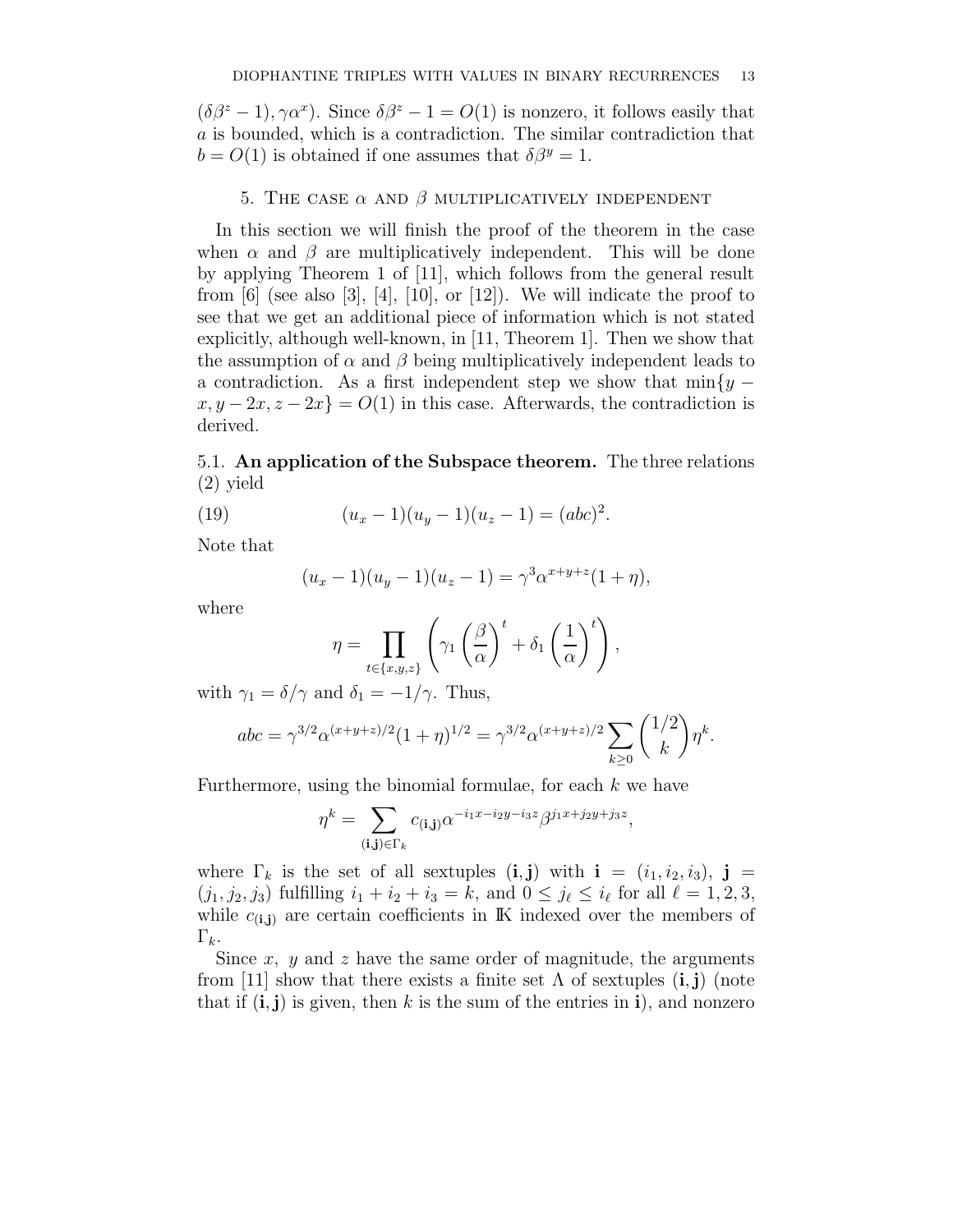coefficients  $d_{(i,j)} \in \overline{\mathbb{Q}}$  for  $(i,j) \in \Lambda$ , such that infinitely many of the solutions  $(a, b, c; x, y, z)$  have the property that

(20) 
$$
abc = \alpha^{(x+y+z)/2} \sum_{(\mathbf{i}, \mathbf{j}) \in \Lambda} d_{(\mathbf{i}, \mathbf{j})} \alpha^{-i_1 x - i_2 y - i_3 z} \beta^{j_1 x + j_2 y + j_3 z}.
$$

From now on, we work only with such solutions. We insert *abc* given by formula (20) into formula (19) and we end up with (21)

$$
(u_x-1)(u_y-1)(u_z-1) = \alpha^{x+y+z} \left( \sum_{(\mathbf{i}, \mathbf{j}) \in \Lambda} d_{(\mathbf{i}, \mathbf{j})} \alpha^{-i_1 x - i_2 y - i_3 z} \beta^{j_1 x + j_2 y + j_3 z} \right)^2
$$

which upon expansion of both sides above leads to an  $S$ -unit equation with infinitely many solutions. We now study this equation.

5.2.  $\min\{y-x, y-2x, z-2x\} = O(1)$  when  $\alpha$  and  $\beta$  are multiplicatively independent. We order the units appearing on the left had side of the unit equation (21) according to their sizes of their absolute values.

5.2.1. The case  $|\beta| > 1$ . It is then easy to see that

$$
(u_x - 1)(u_y - 1)(u_z - 1) = \gamma^3 \alpha^{x+y+z} + \gamma^2 \delta \alpha^{z+y} \beta^x + \gamma^2 \delta \alpha^{z+x} \beta^y
$$
  
(22) 
$$
+ \gamma^2 \delta \alpha^{x+y} \beta^z + \gamma \delta^2 \alpha^z \beta^{x+y} + \text{smaller units.}
$$

We claim that for large z, we have

$$
\alpha^{z+y}|\beta|^x > \alpha^{z+x}|\beta|^y > \alpha^{x+y}|\beta|^z > \alpha^z|\beta|^{x+y}.
$$

Indeed, the ratios of any two consecutive expressions above are

$$
\left(\frac{\alpha}{|\beta|}\right)^{y-x}, \left(\frac{\alpha}{|\beta|}\right)^{z-y}, \left(\frac{\alpha}{|\beta|}\right)^{x+y-z}
$$

.

The first two expressions are certainly  $> 1$  and they remain bounded only when  $y - x = O(1)$  and  $z - y = O(1)$ , and the fact that the third one tends to infinity as  $z \to \infty$  is a consequence of Lemma 4 and of the fact that  $\alpha^{x+y-z} \gg a^2 \geq \alpha^{\kappa_1 z}$ .

We now insert the right hand side of (22) in (21) and use Lemma 2 (see also the remarks made below Lemma 2). We may assume that  $\alpha^{x+y+z}$  cancels from both sides of equation (21). Indeed, if not, then  $(0, 0) \notin \Lambda$ , and the largest unit present in the right hand side is  $\leq \alpha^{y+z-x} |\beta|^{2x}$ . Let  $\mathcal E$  be some nondegenerate subequation containing  $\alpha^{x+y+z}$ . If  $\mathcal E$  contains some unit from the right hand side of (21), we deduce that the ratio of  $\alpha^{x+y+z}$  to  $\alpha^{y+z-x}$   $\beta^{2x}$  is bounded; hence,  $(\alpha/|\beta|)^{2x} = O(1)$ , leading to  $x = O(1)$ ; thus, only finitely many possibilities. If on the other hand  $\mathcal E$  contains some other unit from the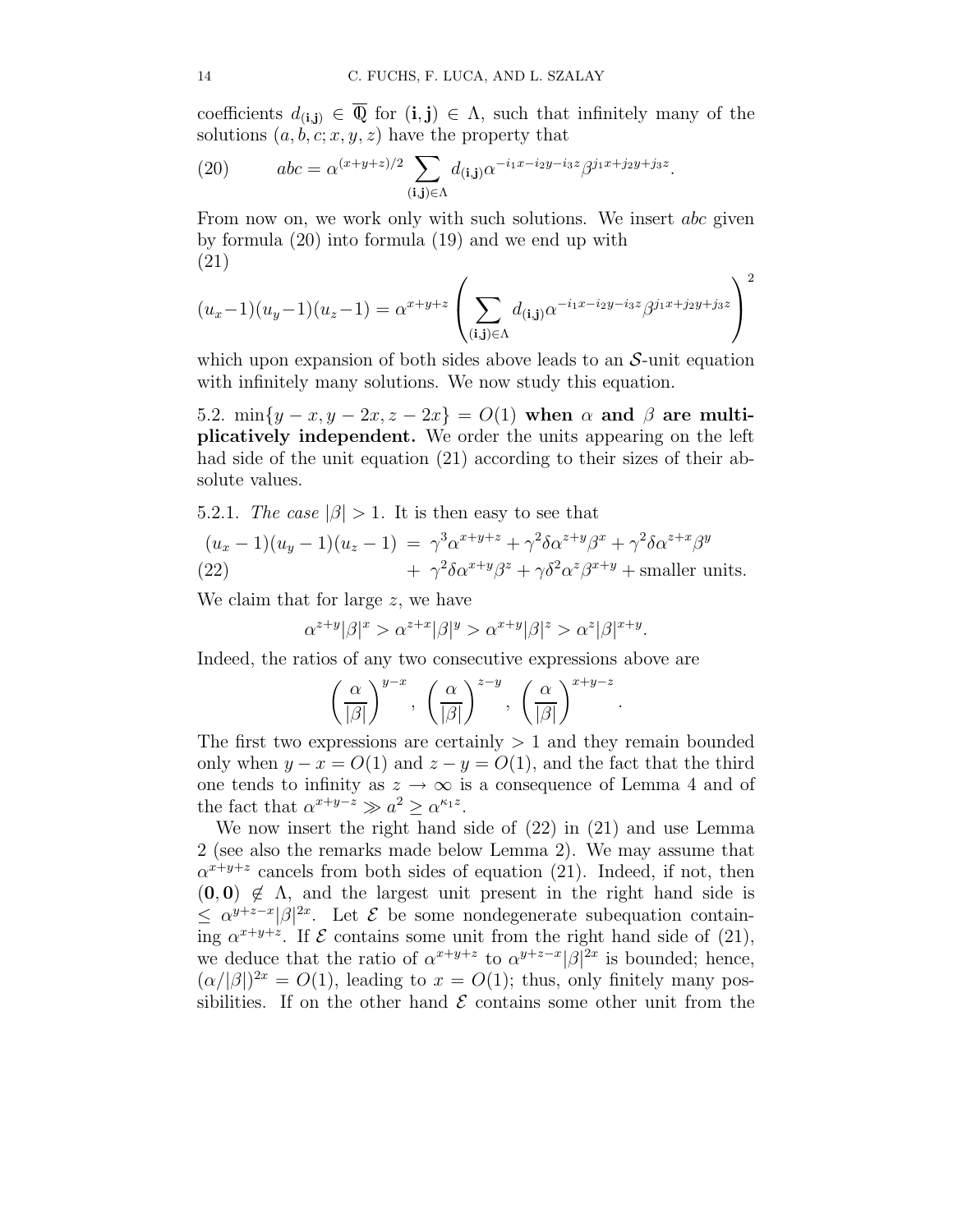left hand side of equation (21), then the ratio of  $\alpha^{x+y+z}$  to  $\alpha^{y+z}|\beta|^x$ is bounded. Thus, again  $(\alpha/|\beta|)^x = O(1)$ , which leads to only finitely many possibilities. From now on, we assume that  $\alpha^{x+y+z}$  cancels from both sides of equation (21), so in particular that  $(0, 0) \in \Lambda$ .

Let  $\mathcal E$  be some nondegenerate subequation containing  $\alpha^{z+y}\beta^x$ .

If  $\mathcal E$  contains either  $\alpha^z\beta^{x+y}$  or one of the smaller units, then the ratio of  $\alpha^{z+y}\beta^x$  to  $\alpha^z\beta^{z+y}$  stays bounded. This gives  $(\alpha/|\beta|)^y = O(1)$ , therefore  $y = O(1)$ ; thus, only finitely many possibilities.

If  $\mathcal E$  contains either  $\alpha^{z+x}\beta^y$ , or  $\alpha^{x+y}\beta^z$ , we then get that  $(\alpha/|\beta|)^{y-x} =$  $O(1)$ , which is what we are after.

If  $\mathcal E$  does not contain any unit from the left hand side of (21), then it must contain one from the right hand side. Hence, the ratio of

$$
\alpha^{y+z}\beta^x \qquad \text{to} \qquad \alpha^{x+y+z}\frac{\beta^{j_1x+j_2y+j_3z}}{\alpha^{i_1x+i_2y+i_3z}}
$$

is bounded for some  $(i, j) \in \Lambda$  with  $i_1 + i_1 + i_3 = k \neq 0$ . Thus,

(23) 
$$
\alpha^{(i_1-1)x+i_2y+i_3z} \ll |\beta|^{(j_1-1)x+j_2y+j_3z}.
$$

Since  $j_{\ell} \leq i_{\ell}$  for  $\ell = 1, 2, 3$ , it follows that  $(\alpha/|\beta|)^{(i_1-1)x+i_2y+i_3z} \ll 1$ . If  $i_2 + i_3 > 0$ , we then get  $y - x \ll 1$ , which is what we want. Thus,  $i_2 = i_3 = 0$ , and since  $k > 0$ , we get that  $i_1 \geq 1$ . If  $i_1 \geq 2$ , we then get  $x = O(1)$ , so we get only finitely many possibilities. Thus, infinitely many of the solutions will have  $\mathbf{i}_0 = (1, 0, 0)$ . If  $j_1 = 0$ , then estimate (23) shows that  $|\beta|^x \approx 1$ , therefore again  $x = O(1)$ . Hence,  $j_1 = 1$  for infinitely many solutions. This shows that for  $\mathbf{i}_0 = (1, 0, 0)$  and  $\mathbf{j}_0 =$  $(1,0,0)$  we have that  $(i_0, j_0) \in \Lambda$ . In particular,  $\alpha^{x+y+z} (\beta/\alpha)^{2x}$  appears in the formula for  $(abc)^2$ . Let F be some nondegenerate equation that contains this variable.

If F contains a unit from the left hand side equal to  $\alpha^z \beta^{x+y}$  or smaller, we then get that the ratio of

$$
\alpha^{x+y+z} \left(\frac{\beta}{\alpha}\right)^{2x}
$$
 to  $\alpha^z \beta^{x+y}$ 

is  $O(1)$ . This implies that  $(\alpha/|\beta|)^{y-x} \ll 1$ , or  $y - x = O(1)$ , which is what we want.

If  $F$  contains a unit from the left hand side which is in

$$
\{\alpha^{y+z}\beta^x, \ \alpha^{z+x}\beta^y, \ \alpha^{x+y}\beta^z\},\
$$

we then get that the ratio of  $\alpha^{y+z-x}\beta^{2x}$  to one of these three units belongs to a fixed finite set of numbers. Thus, one of

$$
\left(\frac{\alpha}{\beta}\right)^x, \left(\frac{\alpha}{\beta}\right)^{y-2x}, \left(\frac{\alpha}{\beta}\right)^{z-2x}
$$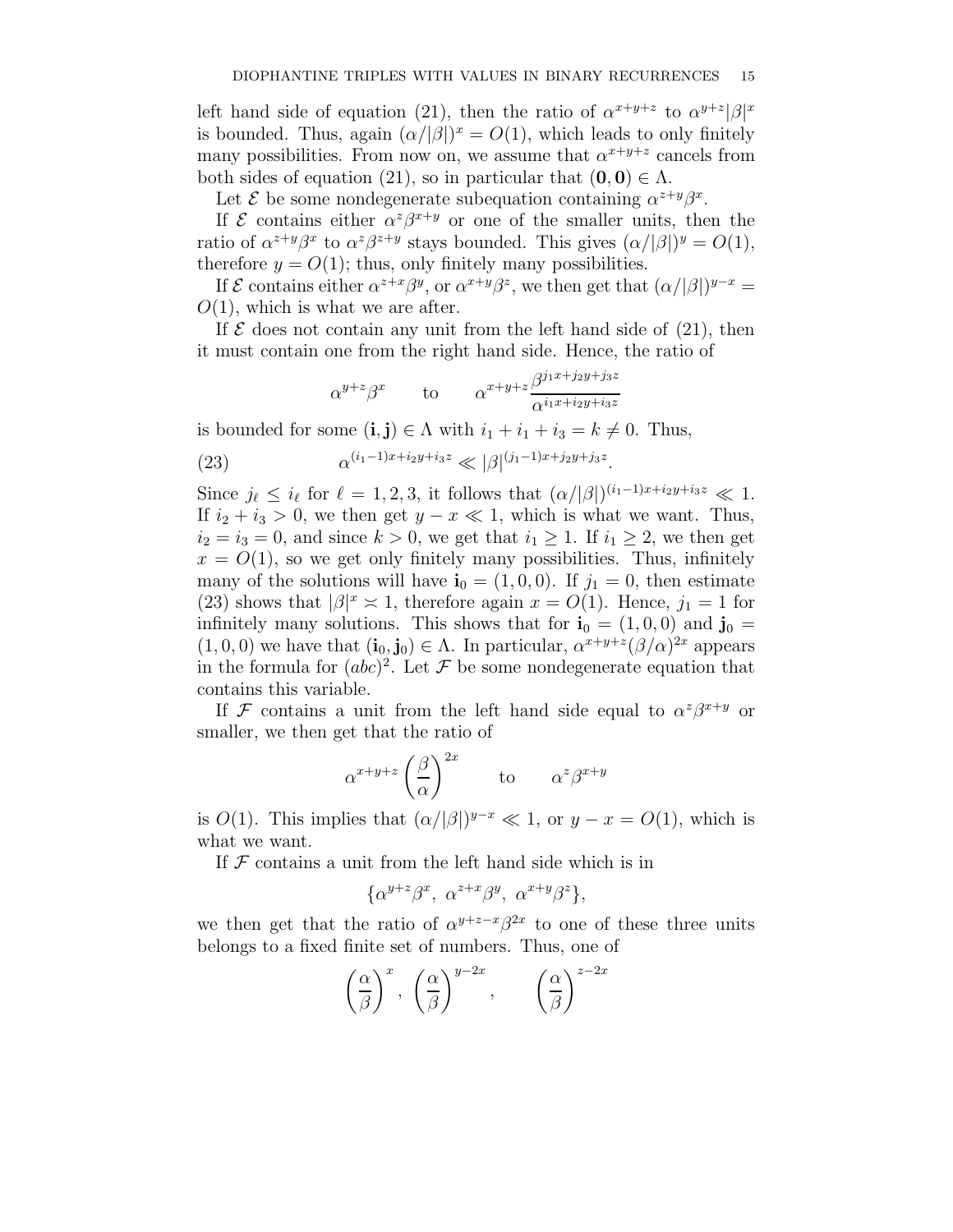belongs to a fixed finite set of numbers. The first possibility gives  $x = O(1)$ , so only finitely many possibilities. The second and third show that  $y - 2x = O(1)$ , or  $z - 2x = O(1)$ , which is what we wanted.

Assume now that  $\mathcal F$  does not contain any unit from the left hand side of equation (21). Then it must contain some unit from the right hand side. Thus, there must exist  $(i_1, j_1) \neq (2i_0, 2j_0)$  such that the ratio of  $(\beta/\alpha)^{2x}$  to  $\beta^{j'_1x+j'_2y+j'_3z}/\alpha^{i'_1x+i'_2y+i'_3z}$  belongs to a finite set of numbers. Here,  $\mathbf{i}_1 = (i'_1, i'_2, i'_3)$  and  $\mathbf{j}_1 = (j'_1, j'_2, j'_3)$ . Put  $k = i'_1 + i'_2 + i'_3$ . If  $k \geq 3$ , then

$$
\frac{|\beta|^{j_1'x+j_2'y+j_3'z}}{\alpha^{i_1'x+i_2'y+i_3'z}} \ll \left(\frac{|\beta|}{\alpha}\right)^{3x},
$$

and so we get that  $(\alpha/|\beta|)^x \ll 1$ , showing that  $x = O(1)$ ; hence, again only finitely many possibilities. If  $k = 2$ , then it is easy to see that units of this shape of maximal absolute value not equal to  $(\beta/\alpha)^{2x}$ have maximal value at most  $(|\beta|/\alpha)^{x+y}$ . So, the ratio of  $({\beta}/{\alpha})^{2x}$  to such a unit is  $\gg (\alpha/|\beta|)^{y-x}$ . Hence,  $(\alpha/|\beta|)^{y-x} \ll 1$ , showing that  $y - x = O(1)$ , which is what we want.

The only elements in  $\mathcal F$  with  $k=1$  are

$$
\frac{1}{\alpha^x}, \quad \frac{1}{\alpha^y}, \quad \frac{1}{\alpha^z}, \quad \left(\frac{\beta}{\alpha}\right)^x, \quad \left(\frac{\beta}{\alpha}\right)^y, \quad \left(\frac{\beta}{\alpha}\right)^z.
$$

Thus, the ratio of  $(\beta/\alpha)^{2x}$  to one of the above six units belongs to some finite set of numbers. If one of these six units is one of the first four, then we get that one of  $\beta^{2x} \alpha^{-x}$ ,  $\beta^{2x} \alpha^{y-x}$ ,  $\beta^{2x} \alpha^{z-x}$ , or  $(\beta/\alpha)^x$ belongs to a finite list of numbers. Since  $\alpha$  and  $\beta$  are multiplicatively independent, we get that  $x = O(1)$ ; hence, there are only finitely many possibilities. Finally, if one of these six units is one of the last two, we then get that one of  $(\beta/\alpha)^{2x-y}$  or  $(\beta/\alpha)^{2x-z}$  belongs to a fixed finite set of numbers. Thus,  $y - 2x = O(1)$  or  $z - 2x = O(1)$ , as we wanted.

This finishes the case when  $|\beta| > 1$ .

5.2.2. The case  $|\beta|$  < 1. Here, we just sketch the main steps since the argument is very similar to the previous one. Instead of (22), we have

(24) 
$$
(u_x - 1)(u_y - 1)(u_z - 1) = \gamma^3 \alpha^{x+y+z} - \gamma^2 \alpha^{z+y} - \gamma^2 \alpha^{z+x}
$$

$$
- \gamma^2 \alpha^{x+y} + \gamma \alpha^z + \text{smaller units.}
$$

The main roots are, in decreasing order of their absolute values,

 $\alpha^{x+y+z}, \alpha^{y+z}, \alpha^{z+x}, \alpha^{x+y}, \alpha^z,$ 

and the ratios between any two consecutive ones is

$$
\alpha^x, \ \alpha^{y-x}, \ \alpha^{z-y}, \ \alpha^{x+y-z},
$$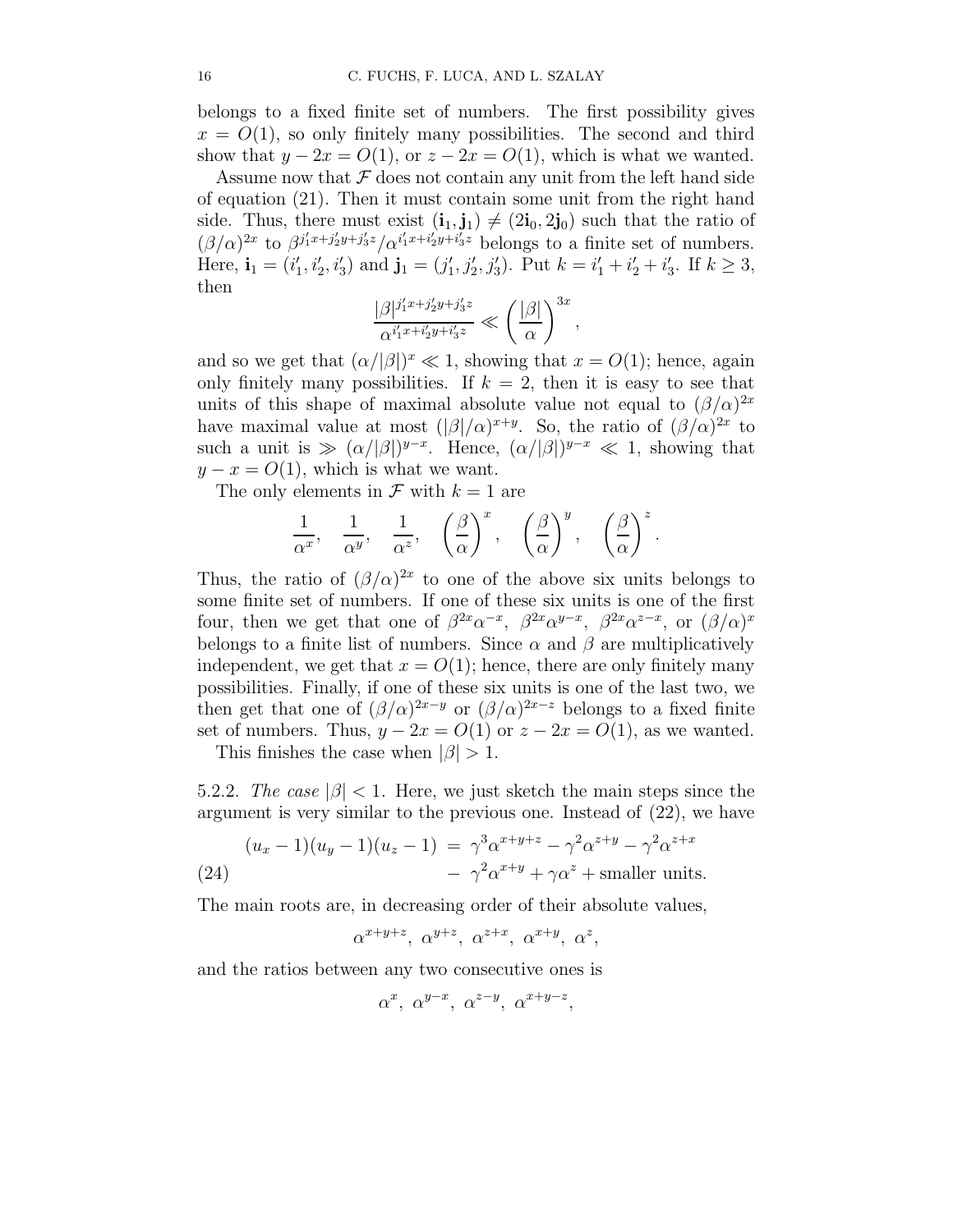respectively. The last one tends to infinity with z by Lemma 4. The same argument as the one used at the case  $|\beta| > 1$  shows that one may assume that the unit  $\alpha^{x+y+z}$  cancels from both sides of the unit equation (21), for otherwise we get  $x = O(1)$ ; hence, only finitely many possibilities. Thus,  $(0, 0) \in \Lambda$ .

Let  $\mathcal E$  be again some nondegenerate subequation of (21) containing  $\alpha^{y+z}$  in the left hand side. If it contains some other unit from the left hand side which is  $\alpha^z$  or smaller in absolute value, we get that  $\alpha^y = (\alpha^{y+z})/\alpha^z = O(1)$ . Thus, we have only finitely many possibilities. If  $\mathcal E$  contains one of the units  $\alpha^{z+x}$  or  $\alpha^{x+y}$  from the left hand side, we then get  $\alpha^{y-x} = O(1)$ , which is what we want. Suppose now  $\mathcal E$  contains some unit from the left hand side, say of the form

$$
\alpha^{x+y+z} \frac{\beta^{j_1x+j_2y+j_3z}}{\alpha^{i_1x+i_2y+i_3z}},
$$

where  $k = i_1 + i_2 + i_3 > 0$ . Then

$$
\alpha^{(i_1-1)x+i_2y+i_3z} \ll \beta^{j_1x+j_2y+j_3z}.
$$

Since  $|\beta|$  < 1, the above inequality leads easily to the conclusion that  $x = O(1)$ , unless  $\mathbf{i}_0 = (i_1, i_2, i_3) = (1, 0, 0)$  and  $\mathbf{j}_0 = (j_1, j_2, j_3) =$  $(0, 0, 0)$ . Thus,  $(i_0, j_0) \in \Lambda$ , which shows that its square appears in the right hand side of equation (21). Let  $\mathcal F$  be some subequation containing  $\alpha^{y+z-x}$  appearing on the right hand side of (21). Assume that F contains some unit from the left hand side of (21). If this is  $\alpha^z$  or some unit of a smaller absolute value, we get that  $\alpha^{y-x} \ll O(1)$ . Thus,  $y - x = O(1)$ , which is what we want. If it contains one of  $\alpha^{y+z}$ ,  $\alpha^{x+z}$ , or  $\alpha^{x+y}$ , then one of the numbers  $\alpha^x$ ,  $\alpha^{y-2x}$  or  $\alpha^{z-2x}$  belongs to a finite list. Thus, either  $x = O(1)$ , which happens for only finitely many possibilities, or min $\{y - 2x, z - 2x\} = O(1)$ , which is what we want.

Finally, assume that  $\mathcal F$  contains some other unit from the right hand side of equation (21) of the form  $\alpha^{x+y+z}\beta^{j'_1x+j'_2y+j'_3z}/\alpha^{i'_1x+i'_2y+i'_3z}$ . We scale everything by  $\alpha^{x+y+z}$ . If  $k \geq 3$ , then the largest such unit in absolute value is  $1/\alpha^{3x}$ . The ratio of  $1/\alpha^{2x}$  to this unit is  $\gg \alpha^x$ , so if this ratio is in a finite set of numbers, we then get  $x = O(1)$ ; hence, only finitely many possibilities. If  $k = 2$ , then the largest such unit in absolute value which is not  $1/\alpha^{2x}$  is  $\leq 1/\alpha^{x+y}$ . The ratio of  $1/\alpha^{2x}$ to such a unit is  $\gg \alpha^{y-x}$ . So, if this ratio is in a finite set, we get  $y - x = O(1)$ , as desired. Finally, the only possibilities when  $k = 1$  are

$$
\frac{1}{\alpha^x}, \quad \frac{1}{\alpha^y}, \quad \frac{1}{\alpha^z}, \quad \left(\frac{\beta}{\alpha}\right)^x, \quad \left(\frac{\beta}{\alpha}\right)^y, \quad \left(\frac{\beta}{\alpha}\right)^z.
$$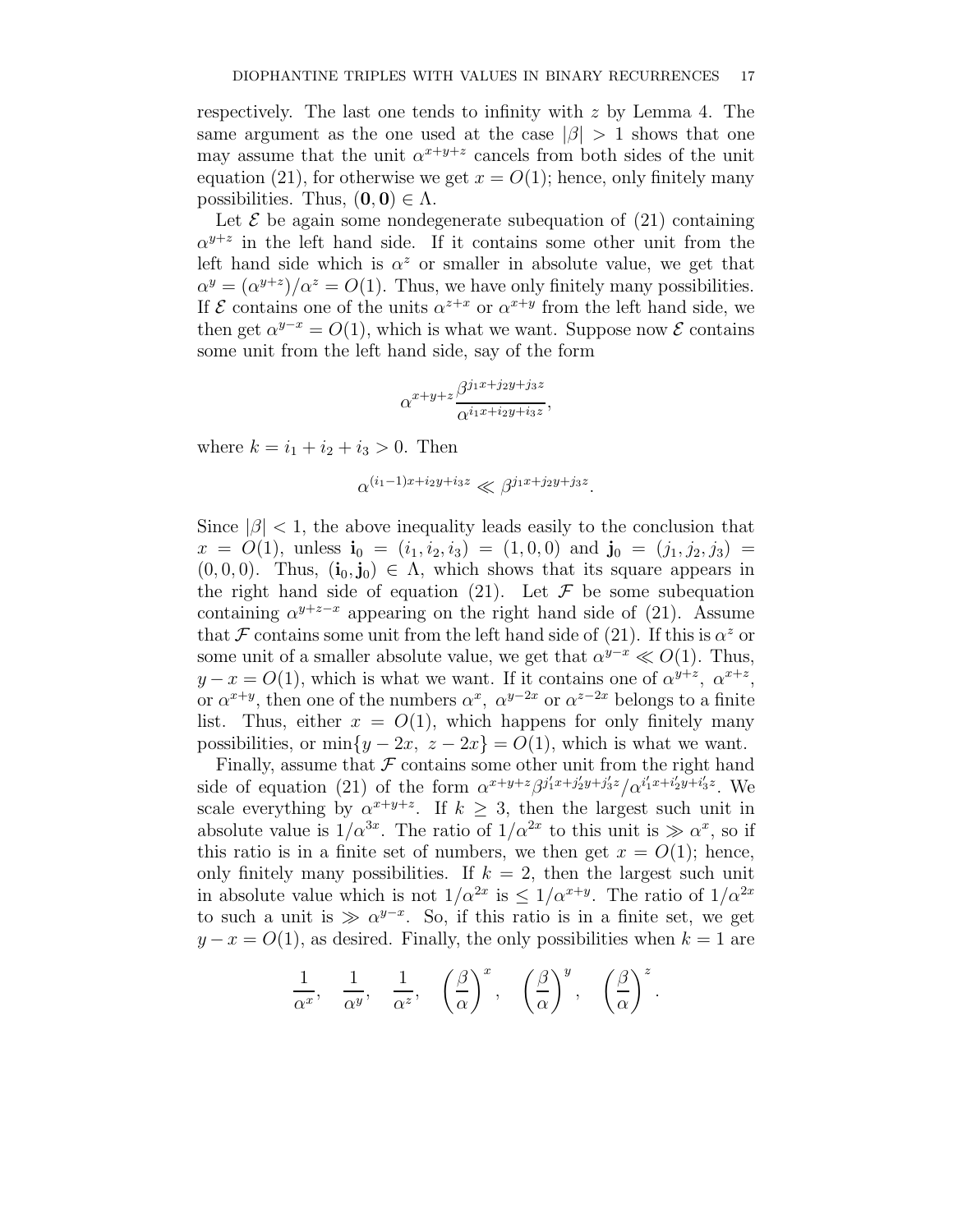If  $\mathcal F$  contains one of these units, we then get that one of

$$
\alpha^x, \ \alpha^{y-x}, \ \alpha^{z-x}, \ (\alpha\beta)^x, \ \alpha^{y-2x}\beta^{-y}, \ \alpha^{z-2x}\beta^{-z}
$$

belongs to a finite list. In the first case, we get  $x = O(1)$ . In the next two, we get  $y - x = O(1)$ , as desired. Finally, since  $\alpha$  and  $\beta$  are multiplicatively independent, in the last three cases we get  $x = O(1)$ ; hence, finitely many possibilities also.

In conclusion, we proved that both when  $|\beta| > 1$  and  $|\beta| < 1$ , assuming that  $\alpha$  and  $\beta$  are multiplicatively independent, infinitely many of the solutions will have one of  $y - x$ ,  $y - 2x$ , or  $z - 2x$  bounded.

5.3. Proof of the theorem for  $\alpha$  and  $\beta$  multiplicatively inde**pendent.** Suppose first that  $y - x = \lambda$  is a fixed number for infinitely many of our solutions. Then

$$
a \mid \gamma \alpha^x + \delta \beta^x - 1
$$
 and  $a \mid \gamma \alpha^{x+\lambda} + \delta \beta^{x+\lambda} - 1$ .

Multiplying the first equation relation above by  $\alpha^{\lambda}$  and subtracting them, we get that

(25) 
$$
a \mid \delta \beta^x (\alpha^{\lambda} - \beta^{\lambda}) - (\alpha^{\lambda} - 1),
$$

and, as in the proof of Lemma 3, the right hand side above is nonzero for  $z > z_0$ . Note further that  $\alpha^{\lambda} - \beta^{\lambda} \neq 0$  because  $\lambda \neq 0$  and  $\alpha/\beta$ is not a root of 1. Put  $\zeta = \frac{\delta^{-1}(\alpha^{\lambda} - 1)}{(\alpha^{\lambda} - \beta^{\lambda})}$ . Note that  $\zeta \neq 0$ . Relation (25) shows that

$$
a \mid \kappa_4(\beta^x - \zeta),
$$

where we can take  $\kappa_4$  to be some fixed positive integer which is divisible by the norm of  $|\alpha^{\lambda} - \beta^{\lambda}|$  with respect to K. The same argument (interchanging  $\alpha$  with  $\beta$ ) shows that

$$
a \mid \kappa_4(\alpha^x - \eta),
$$

where  $\eta = \gamma^{-1}(\beta^{\lambda} - 1)/(\beta^{\lambda} - \alpha^{\lambda})$ . The fact that  $\eta \neq 0$  follows because  $\beta \neq \pm 1$  and  $\lambda \neq 0$ . Furthermore, both  $\alpha^x - \eta$  and  $\beta^x - \zeta$  are nonzero. Hence,

$$
a \ll N_{\mathbb{K}} \left( \gcd(\alpha^x - \eta, \beta^x - \zeta) \right),
$$

where the last expression is to be interpreted as the norm of the ideal greatest common divisor of the two algebraic numbers in IK (see also [20]). Since  $\alpha$  and  $\beta$  are multiplicatively independent, the Main Theorem from [5, p. 205] shows that  $a = \exp(o(x))$  as  $x \to \infty$ . This contradicts Lemma 4 for large values of x.

Suppose now that  $y - 2x = \lambda$  for some fixed value of  $\lambda$ . We will get the contradiction by a similar argument as in the first case. It follows

$$
a \mid \gamma \alpha^x + (\delta \beta^x - 1) \mid (\gamma \alpha^x)^2 - (\delta \beta^x - 1)^2.
$$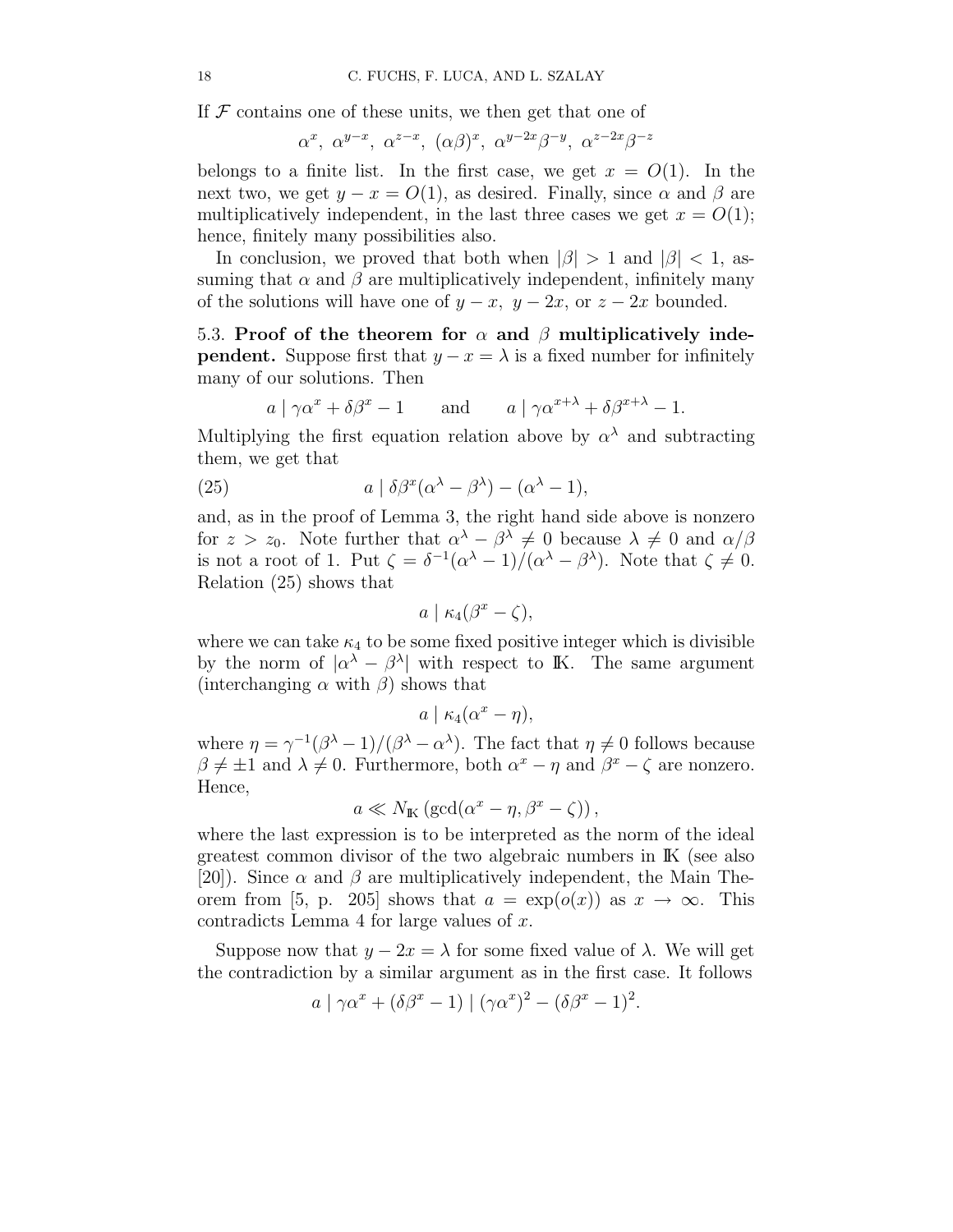Thus,

$$
a \mid \gamma^2 \alpha^{2x} - \delta^2 \beta^{2x} + 2\delta \beta^x - 1
$$
 and  $a \mid \gamma \alpha^{2x+\lambda} + \delta \beta^{2x+\lambda} - 1$ .

Multiplying the first relation above by  $\alpha^{\lambda}$ , the second by  $\gamma$ , and subtracting them, we get

$$
a \mid \beta^{2x} \delta(\gamma \beta^{\lambda} + \delta \alpha^{\lambda}) - 2\delta \alpha^{\lambda} \beta^{x} + \alpha^{\lambda} - \gamma.
$$

The last expression above is nonzero for large  $x$ . Indeed, this expression is a polynomial of degree at most 2 in  $\beta^x$ . If it were zero, then it must happen that all three coefficients  $\delta(\gamma\beta^{\lambda} + \delta\alpha^{\lambda}), -2\delta\alpha^{\lambda}$  and  $\alpha^{\lambda} - \gamma$  are zero, which is not the case since  $\delta \alpha \neq 0$ . Thus,

$$
a \mid \kappa_4 P(\beta^x),
$$

where  $P(\beta^x)$  is a nonzero monic polynomial of degree at most 2. Interchanging  $\beta$  to  $\alpha$  in the previous argument, we get that

$$
a \mid \kappa_4 Q(\alpha^x),
$$

where  $Q(X) \in K[X]$  is some nonzero polynomial of degree at most 2. Hence, at the level of ideals,

$$
a \mid \kappa_4 \prod_{\substack{\zeta,\eta \\ P(\zeta)=0, \ Q(\eta)=0}} N_{\mathbb{L}} (\gcd(\beta^x - \zeta, \alpha^x - \eta)),
$$

where  $\mathbb L$  is the splitting field over  $\mathbb K$  of  $P(X)Q(X)$  and where the roots  $\zeta$  and  $\eta$  of  $P(X)$  and  $Q(X)$  in **L**, respectively, are counted with their multiplicities. If  $\zeta \eta \neq 0$ , then  $N_{\mathbb{K}}(\gcd(\beta^x - \zeta, \alpha^x - \eta)) = |\alpha|^{o(x)}$  as  $x \to \infty$  by [6, Main Theorem, p. 205]. It remains to deal with the case when one of  $\zeta$  or  $\eta$  is zero. Assume say that  $\zeta = 0$ . Let  $\pi$  be any prime ideal dividing  $\beta$  in K. All we need to understand is an upper bound for  $\mu_{\pi}(a)$ , where for a number  $\omega \in \mathbb{K}$  we use  $\mu_{\pi}(\omega)$  for the exponent of  $\pi$  in the factorization of  $\omega$  in prime ideals inside IK. If  $\pi$  divides also  $\alpha$ , then  $\pi$  does not divide  $u_x - 1$  for large x. Thus,  $\mu_{\pi}(a) = 0$  in this case. If  $\pi$  does not divide  $\alpha$ , then

$$
\mu_{\pi}(u_x - 1) = \mu_{\pi}(\gamma\alpha^x + \delta\beta^x - 1) \le \min\{x, \mu_{\pi}(\gamma\alpha^x - 1)\}.
$$

By linear forms in  $\pi$ -adic logarithms (see, for example, [21]),

$$
\mu_{\pi}(\gamma\alpha^x - 1) \ll \log x.
$$

Thus, for large x,  $\mu_{\pi}(a) \leq \mu_{\pi}(u_x - 1) \ll \log x$ . A similar argument applies to the ideals dividing  $\alpha$ . This argument shows that the roots  $\zeta \eta = 0$  contribute a factor of size  $|\alpha|^{O(\log x)} = |\alpha|^{o(x)}$  as  $x \to \infty$  in a. Consequently,

$$
a \le |\alpha|^{o(x)}
$$

holds as  $x \to \infty$ , contradicting again Lemma 4.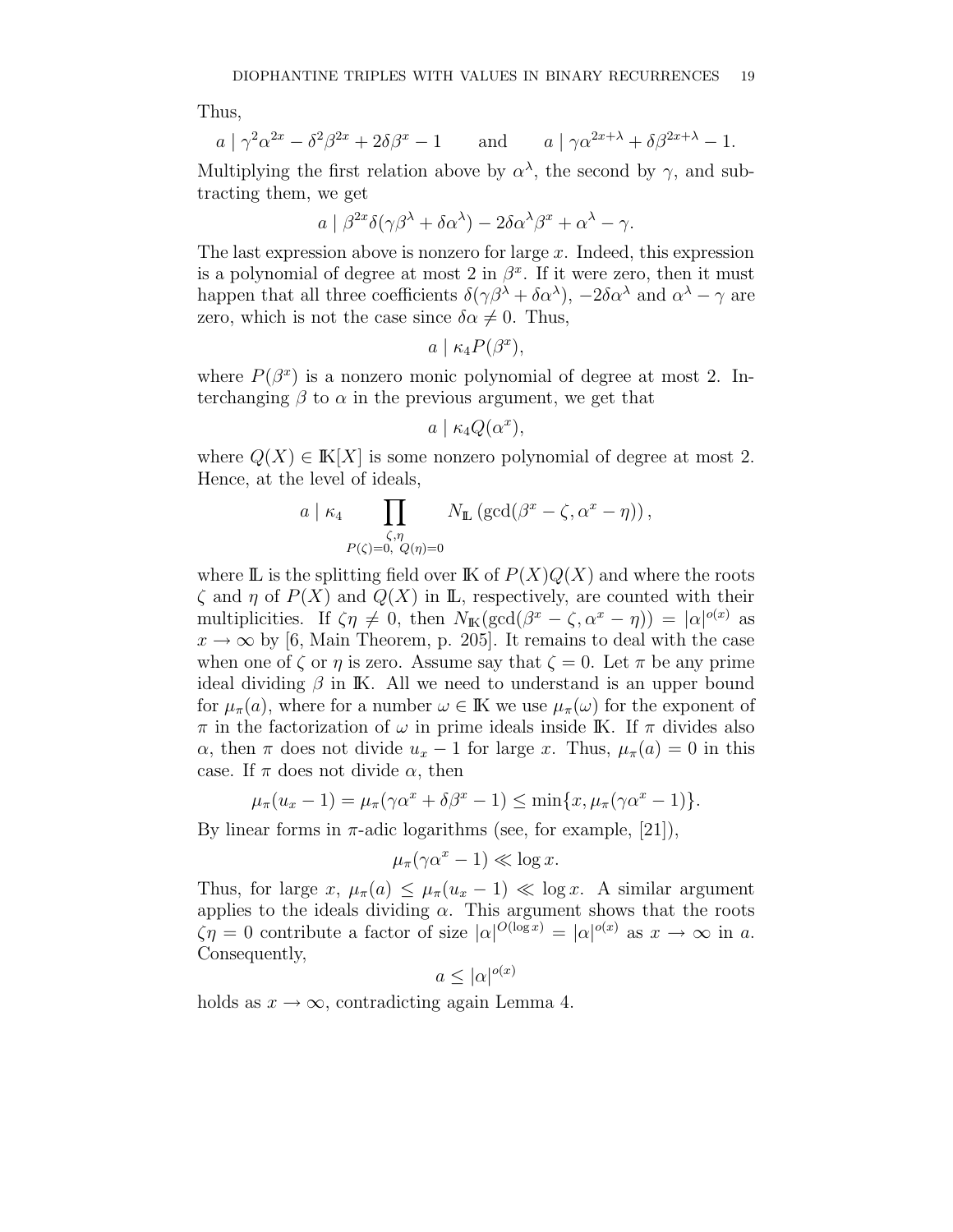The same argument works also in the case  $z - 2x = O(1)$ , the role of a being played by b. We give no further details.

## 6. THE CASE  $\alpha$  AND  $\beta$  MULTIPLICATIVELY DEPENDENT

We begin with some remarks about the case when  $\alpha$  and  $\beta$  are multiplicatively dependent. Since they are also either rational or quadratic integers, there exist  $\rho > 1$ , coprime integers  $i > 0$  and j, and  $\eta \in {\pm 1}$ , such that  $\alpha = \rho^i$  and  $\beta = \eta \rho^j$ . If  $j \geq 0$ , then  $\rho$  is a rational integer. Otherwise,  $i = 1$ ,  $j = -1$ , and  $\rho$  is a quadratic unit.

Observe now that if  $j \geq 0$ , then

$$
u_n - 1 = \gamma(\rho^n)^i + \eta^n \delta(\rho^n)^j - 1
$$

is a polynomial in  $\rho^n$  when  $\eta = 1$ , and one of two polynomials when  $\eta = -1$  according to whether *n* is even or odd. When  $j = -1$ , then

$$
u_n = \rho^{-n}(\gamma(\rho^n)^2 - \rho^n + \eta^n\delta)
$$

is associated (because  $\rho^{-n}$  is a unit) to one (if  $\eta = 1$ ), or one of the two (if  $\eta = -1$ ) polynomials of degree 2 in  $\rho^n$  with coefficients in K. The following result is very important in what follows.

**Lemma 5.** All solutions  $(x, y, z)$  of equation (2) are contained in the union of finitely many lines in  $\mathbb{Z}^3$ .

*Proof.* We let  $b_1$  and  $c_1$  be the largest divisors of b and c, respectively, which are free of primes dividing  $\rho$ . Note that both  $b/b_1$  and  $c/c_1$  are  $O(1)$ . Indeed, if  $j > 0$ , then  $\rho > 1 \in \mathbb{Z}$  and  $u_n - 1$  is coprime to  $\rho$ for all *n* sufficiently large. If  $j < 0$ , then  $\rho$  is a unit, so  $b_1 = b$  and  $c_1 = c$ . Finally, if  $j = 0$ , then, since  $\delta \beta^z \neq 1$  and  $\delta \beta^y \neq 1$ , we get that  $\delta \beta^z - 1 = O(1)$  and  $\delta \beta^y - 1 = O(1)$  are both nonzero.

This justifies that  $b/b_1 = O(1)$  and  $c/c_1 = O(1)$ .

We now fix the class of  $(x, y, z)$  modulo  $(\mathbb{Z}/2\mathbb{Z})^3$ . For  $j \geq 0$ , we may write

$$
bc = u_z - 1 = \gamma P(\rho^z) = \gamma \prod_{i=1}^{\ell} (\rho^z - \mu_i)^{\sigma_i},
$$
  
\n
$$
ac = u_y - 1 = \gamma Q(\rho^y) = \gamma \prod_{j=1}^{\ell'} (\rho^y - \mu'_j)^{\sigma'_\ell}.
$$

In the above formulae,  $\mu_1, \ldots, \mu_\ell$  are all the distinct roots of  $P(X)$  having multiplicities  $\sigma_1, \ldots, \sigma_\ell$ , respectively. Similarly,  $\mu_1, \ldots, \mu_{\ell'}$  are the distinct roots of  $Q(X)$  of multiplicities  $\sigma'_1, \ldots, \sigma'_{\ell'}$ , respectively. Note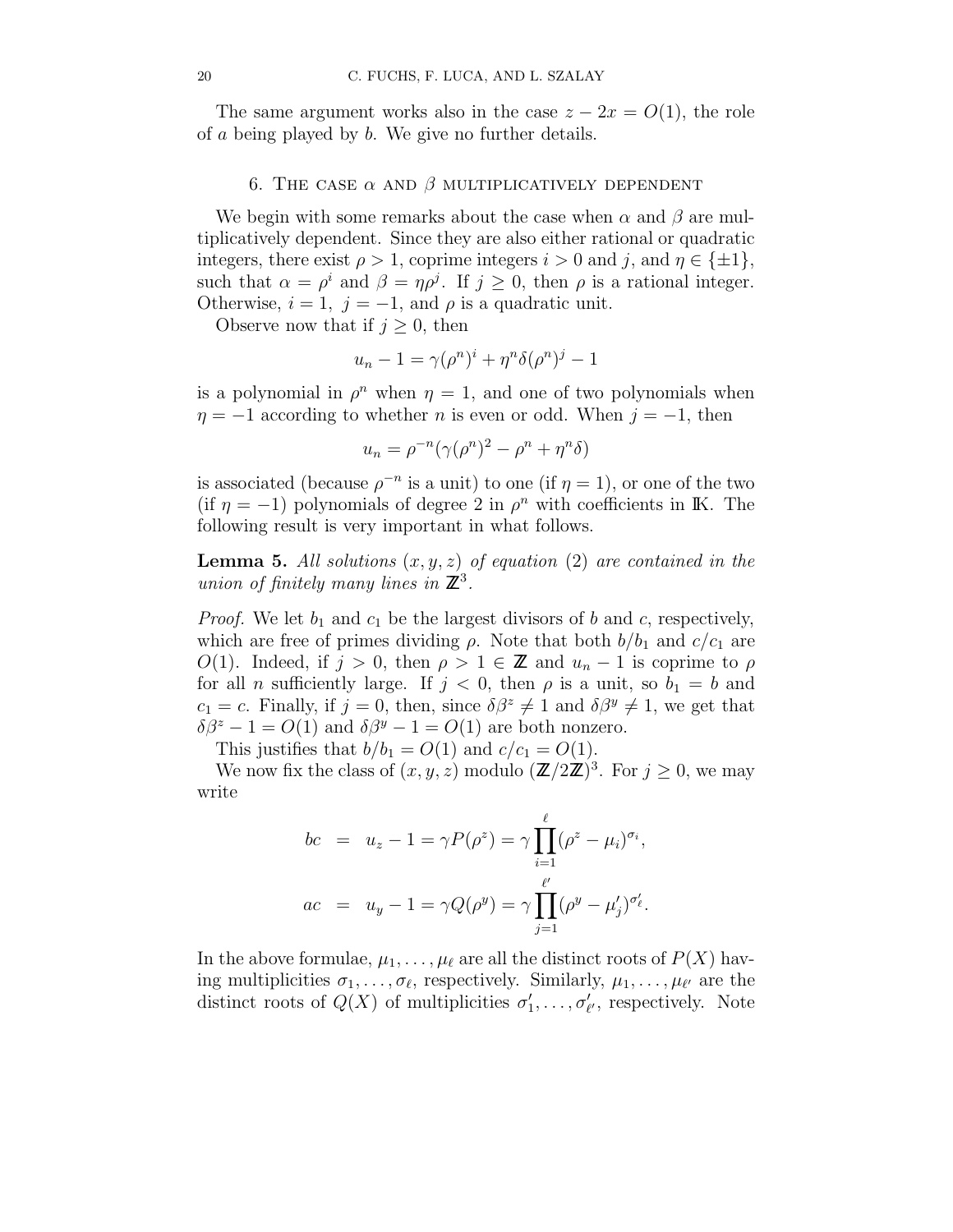that  $\mu_1, \ldots, \mu_\ell, \mu'_1, \ldots, \mu'_{\ell'}$  are all nonzero. Note also that  $P(X)$  and  $Q(X)$  have degrees i. When  $j < 0$ , then we write

$$
bc = u_z - 1 = \gamma \rho^{-z} P(\rho^z)
$$
, and  $ac = u_y - 1 = \gamma \rho^{-y} Q(\rho^y)$ ,

where now  $P(X)$  and  $Q(X)$  are quadratic polynomials. We keep the notations  $\mu_i$ ,  $\sigma_i$  and  $\mu'_j$ ,  $\sigma'_j$  with  $1 \leq i \leq \ell$ ,  $1 \leq j \leq \ell'$  for the distinct roots with their corresponding multiplicities of  $P(X)$  and  $Q(X)$ , respectively.

In all cases, we put d for the common degree of  $P(X)$  and  $Q(X)$ .

We now write  $\sigma = \max{\lbrace \sigma_i, \sigma'_j : 1 \leq i \leq \ell, 1 \leq j \leq \ell' \rbrace}$ , L for the splitting field of  $P(X)Q(X)$  over K, and  $\kappa_5$  for a positive integer divisible by the denominators of  $\gamma$ ,  $\mu_i$  and  $\mu'_j$  for all  $1 \leq i \leq \ell$  and  $1 \leq j \leq \ell'$ . We then get that

(26) 
$$
c_1 \mid \gcd(u_z - 1, u_y - 1) \mid \gcd(\gamma P(\rho^z), \gamma Q(\rho^y))
$$

$$
\mid \kappa_5^{d^3+1} \gamma \prod_{\substack{1 \le i \le s \\ 1 \le j \le t}} \gcd(\rho^z - \mu_i, \rho^y - \mu'_j)^{\sigma}.
$$

The last product above is to be interpreted as a product of ideals in  $\mathbb{L}$ .

Now let  $T > 2$  be a large positive integer. Consider the set of numbers  $\mathcal{T} = \{pz + qy : 1 \leq p \leq T, 1 \leq q \leq T\}$ . Clearly, all numbers in T are  $\leq 2zT$  for large z. Since there are  $T^2$  pairs of positive integers  $(p, q) \in [1, T]^2$ , it follows, by the pigeon hole principle, that there there exist  $(p, q) \neq (p', q')$  such that  $|pz + qy - (p'z + q'y)| \leq$  $2Tz/(T^2-1) < 3z/T$ . Write  $u = p - p'$  and  $v = q - q'$  and assume that  $uz + vy \geq 0$  (otherwise, we replace the pair  $(u, v)$  by the pair  $(-u, -v)$ ). For  $1 \leq i \leq \ell$  and  $1 \leq j \leq \ell'$ , put  $c_{1,i,j}$  for the ideal  $gcd(c_1, \rho^z - \mu_i, \rho^y - \mu'_j)$  in **L**. Since

$$
\rho^z \equiv \mu_i \pmod{c_{1,i,j}} \quad \text{and} \quad \rho^y \equiv \mu'_j \pmod{c_{1,i,j}},
$$

and  $\rho$  is invertible modulo  $c_1$ , we get that  $\rho^{uz+vy} \equiv \mu_i^u \mu_j^{\prime v} \pmod{c_{1,i,j}}$ . We thus get, using relation (26), that

(27) 
$$
c_1 \mid \kappa_5^{T(d^3+1)} \gamma \prod_{\substack{1 \le i \le \ell \\ 1 \le j \le \ell'}} \left( \rho^{uz+vy} - \mu_i^u \mu_j'^v \right).
$$

Assume that the right hand side above is nonzero. Then, taking norms in L and using the fact that  $0 \leq uz + vy \ll z/T$ , we get that

$$
c_1 \le \exp(O(z/T + T)).
$$

The constant implied by the above O depends on the sequence  $(u_n)_{n>0}$ . Since  $c_1 \gg c \gg \alpha^{z/2}$ , we get that

$$
\alpha^{z/2} \le \exp(O(z/T + T)),
$$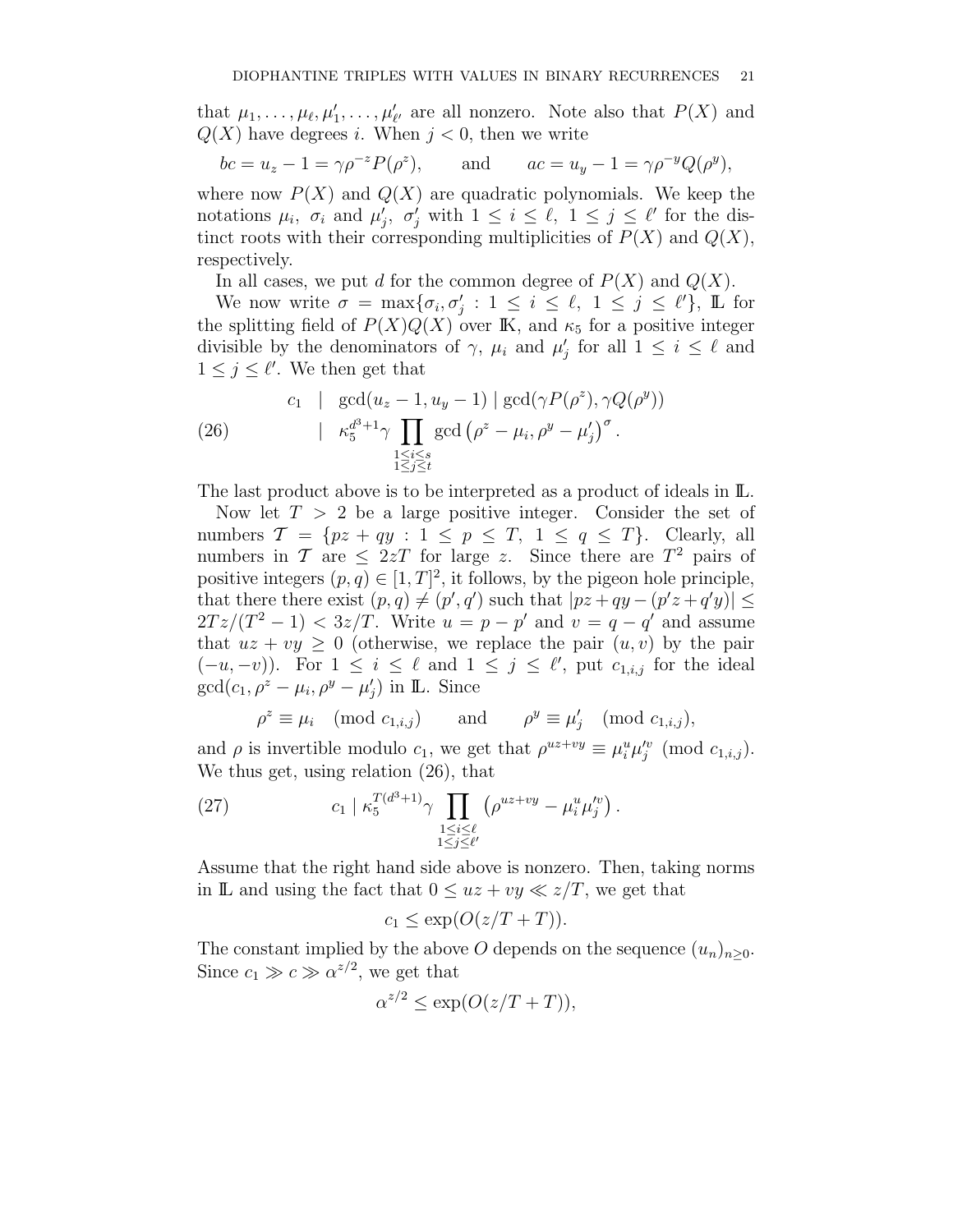therefore  $z \ll z/T + T$ . This inequality is false if we first choose  $T > 2\kappa_6^{-1}$ , where  $\kappa_6$  is the constant implied by the above O, and then make  $z$  large. The contradiction comes from the fact that we have assumed that the right hand side of (27) is nonzero for  $T = \lfloor \kappa_6^{-1} \rfloor + 1$ once  $z$  is large. If the right hand side of  $(27)$  is zero with this value for T, then  $\rho^{uz+vy} = \mu_i^u \mu_j^{\prime v}$  for some  $i, j, u, v$ , and since  $\rho$  is not a root of 1, we get that  $uz + vy$  is uniquely determined once  $i, j, u, v$  have been fixed.

We now repeat the argument but with x instead of y and with  $b$ instead of c. The similar argument leads to the conclusion that unless some equality of the form  $\rho^{u'z+v'y} = \mu_i^{u'} \mu_j^{v'v'}$  holds with some integers  $u', v'$  of absolute values at most T' and not both zero, then  $b \le \exp(O(z/T' + T'))$ . Here,  $\mu''_1, \ldots, \mu''_{\ell''}$  are the roots of the polynomial  $R(X)$  such that  $u_x - 1$  is associated to  $\gamma R(\rho^x)$  in the same way as  $u_z - 1$  and  $u_y - 1$  were associated to  $\gamma P(\rho^z)$  and  $\gamma Q(\rho^y)$ , respectively. Since  $b \gg \alpha^{(1-\kappa_0)z}$  for some constant  $\kappa_0 \in (0,1)$ , we get again that  $z \ll z/T' + T'$ , which is a contradiction if T' is first chosen to be sufficiently large, and then  $z$  is allowed to be large. In conclusion, there must exist a relation of the form  $\rho^{u'z+v'x} = \mu_i^{u'} \mu_j^{u'v'}$  $j''$ , with exponents  $u'$ , v' of sizes  $O(1)$ , which are not both zero, leading again to the fact that  $u'z + v'x = O(1)$ . Since we also have  $uz + vy = O(1)$ , we get that  $(x, y, z)$  belongs to one of finitely many effectively computable lines in  $\mathbb{Z}^3$ . The contract of the contract of the contract of the contract of the contract of the contract of the contract of the contract of the contract of the contract of the contract of the contract of the contract of the contract

Since we have infinitely many solutions  $(x, y, z)$  and only finitely many possibilities for the lines in  $\mathbb{Z}^3$  on which they might lie, it follows that infinitely many of the  $x, y$  and  $z$  are of the form

$$
x = d_1t + e_1
$$
,  $y = d_2t + e_2$ ,  $z = d_3t + e_3$ ,

where  $d_1, d_2, d_3, e_1, e_2, e_3$  are fixed integers with the first three positive and  $t$  is a positive integer which may be arbitrarily large. Note that  $d_3 \geq d_2 \geq d_1 > 0$ . We may also fix the parity of t, therefore the signs of  $\beta^x$ ,  $\beta^y$ ,  $\beta^z$  are all determined by  $\eta$  and the parities of  $e_1$ ,  $e_2$  and  $e_3$ . We now distinguish the following cases.

6.1. The case  $j > 0$ . This is the easiest case. We have

$$
ab = u_x - 1 = (\gamma \alpha^{ie_1}) (\rho^t)^{id_1} + \zeta_1 (\delta \rho^{je_1}) (\rho^t)^{id_1} - 1,
$$
  
\n
$$
ac = u_y - 1 = (\gamma \alpha^{ie_2}) (\rho^t)^{id_2} + \zeta_2 (\delta \rho^{je_2}) (\rho^t)^{id_2} - 1,
$$
  
\n
$$
bc = u_z - 1 = (\gamma \alpha^{ie_3}) (\rho^t)^{id_3} + \zeta_3 (\delta \rho^{je_3}) (\rho^t)^{id_3} - 1,
$$

where  $\zeta_i = \eta^{e_i} \in {\pm 1}$  for  $i = 1, 2, 3$ . Multiplying the three relations above we get a polynomial with rational coefficients in  $\rho^t$  which is a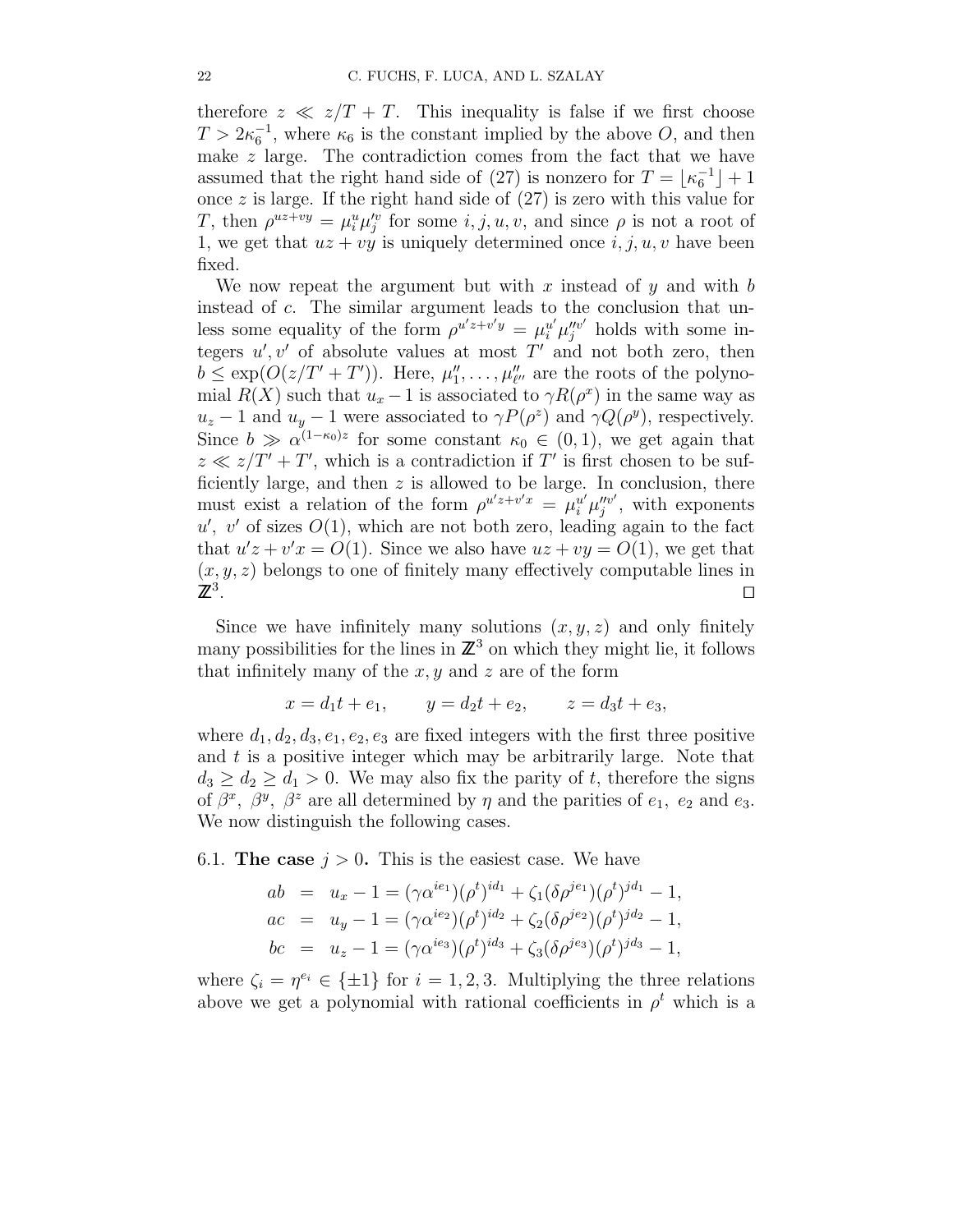perfect square for infinitely many values of  $t$ . Since 0 is not a root of this polynomial (in fact, its constant term is −1), it follows easily that this polynomial must be the perfect square of a polynomial with rational coefficients (see, for example, [15, Criterion 1]). However, this is impossible because its constant term is  $-1$ , which is not a perfect square.

6.2. The case  $j = 0$ . In this case,  $i = 1$  and we have

$$
ab = u_x - 1 = \gamma_1 (\rho^t)^{d_1} + \delta_1,
$$
  
\n
$$
ac = u_y - 1 = \gamma_2 (\rho^t)^{d_2} + \delta_2,
$$
  
\n
$$
bc = u_z - 1 = \gamma_3 (\rho^t)^{d_3} + \delta_3,
$$

where  $\delta_1, \delta_2, \delta_3 \in \{-\delta - 1, \delta - 1\}$  are nonzero and  $\gamma_i = \gamma \rho^{e_i}$  for  $i = 1, 2, 3$ . Let us put  $P_i(X) = \gamma_i X^{d_i} + \delta_i$ . Then

$$
a \mid \gcd(P_1(\rho^t), P_2(\rho^t)), b \mid \gcd(P_1(\rho^t), P_3(\rho^t)), c \mid \gcd(P_2(\rho^t), P_3(\rho^t)).
$$

We now look at  $gcd(P_i(X), P_i(X))$  for  $i \neq j$ . The roots of  $P_i(X)$  in  $\mathbb C$ are  $e^{2\pi i \mu/d_i}\eta_i$ , for  $\mu = 0, 1, \ldots, d_i-1$ , where  $\eta_i$  is any fixed determination of  $(-\delta_i/\gamma_i)^{1/d_i}$ . It now follows easily that  $gcd(P_i(X), P_j(X))$  is a polynomial of degree at most  $gcd(d_i, d_j)$ . In particular,  $gcd(P_3(X), P_1(X))$ .  $gcd(P_3(X), P_2(X))$  is a polynomial of degree at most  $gcd(d_3, d_3)$  +  $gcd(d_3, d_2)$ . Since

$$
P_3(\rho^t) = bc \mid \gcd(P_1(\rho^t), P_3(\rho^t)) \gcd(P_2(\rho^t), P_3(\rho^t))
$$

holds for infinitely many positive integers t, we get that  $d_3 \le \gcd(d_3, d_1)$ +  $gcd(d_3, d_2)$ . Since  $d_1 \leq d_2 \leq d_3$ , the above inequality shows that either  $d_3 = d_2$ , or  $d_1 = d_2 = d_3/2$ . We treat only the case  $d_1 = d_2$ , since the case when  $d_2 = d_3$  is similar. Since  $d_1 = d_2$  and  $y > x$ , we get that  $e_2 > e_1$ . Putting  $d = d_1$ , we get that  $P_1(X)$  is associated to  $X^d + \delta_1/\gamma_1$  and  $P_2(X)$  is associated to  $X^d + \delta_2/\gamma_2$ . They have a common root if and only if  $\delta_1/\gamma_1 = \delta_2/\gamma_2$ . This leads to  $\rho^{e_2-e_1} = \delta_2/\delta_1$ . If  $\delta_2 = \delta_1$ , then  $e_2 = e_1$ , therefore  $x = y$ , which is a contradiction. This shows that  $\delta_2 \neq \delta_1$ , therefore  $\delta_2/\delta_1$  equals either  $(\delta - 1)/(-\delta - 1)$ , or  $(-\delta - 1)/(\delta - 1)$ . Changing  $\delta$  to  $-\delta$ , if necessary, we may assume that

$$
\rho^{e_2 - e_1} = -\frac{\delta - 1}{\delta + 1}.
$$

Since  $\rho$  is an integer, we get that  $1 + \delta \mid \delta - 1$ , therefore  $1 + \delta \mid 2$ . Thus,  $1 + \delta = -2, -1, 1, 2$ . The cases  $1 + \delta = -2, -1, 2$  give  $\rho^{e_2 - e_1} =$  $-2$ ,  $-3$ , 0, respectively, which are impossible because  $\rho$  is positive, while the case  $1 + \delta = 1$  gives  $\delta = 0$ , which is not allowed. This completes the analysis of the case when  $j = 0$ .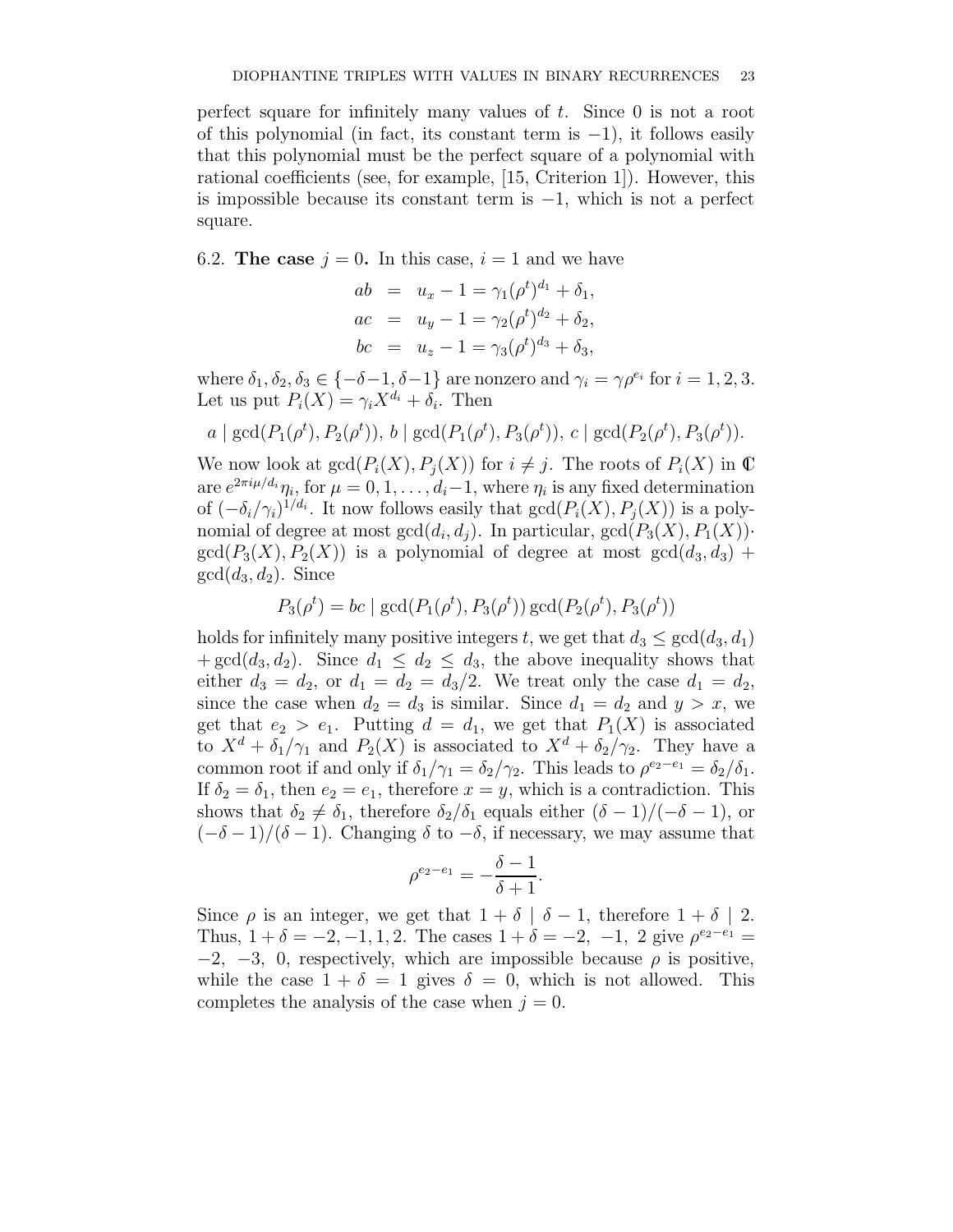6.3. The case  $j = -1$ . This is by far the most technical one. In this case, we have that

$$
u_x - 1 = \gamma \rho^{x+e_1} ((\rho^t)^{2d_1} - \gamma_1 (\rho^t)^{d_1} + \delta_1),
$$
  
\n
$$
u_y - 1 = \gamma \rho^{y+e_2} ((\rho^t)^{2d_2} - \gamma_2 (\rho^t)^{d_2} + \delta_2),
$$
  
\n
$$
u_z - 1 = \gamma \rho^{z+e_3} ((\rho^t)^{2d_3} - \gamma_3 (\rho^t)^{d_3} + \delta_3),
$$

where  $\gamma_i = \gamma^{-1} \rho^{-e_i}, \delta_i = \eta_i \delta \gamma^{-1} \rho^{-2e_i}$  and  $\eta_i = \eta^{e_i} \in {\pm 1}$  for  $i = 1, 2, 3$ . We put

$$
P_i(X) = X^{2d_i} - \gamma_i X^{d_i} + \delta_i = Q_i(X^{d_i}) \quad \text{for all } i = 1, 2, 3,
$$

where  $Q_i(X) = X^2 - \gamma_i X + \delta_i$  for  $i = 1, 2, 3$ . Note that  $P(\rho^t) =$  $\prod_{i=1}^{3} P_i(\rho^t)$  is associated to a perfect square in IK for infinitely many t. Since  $P(X) = \prod_{i=1}^{t} P_i(X)$  does not have zero as a root, it follows, again by [15, Criterion 1], that  $P(X)$  is a square of a polynomial in  $K[X]$ . In particular, all roots of  $P(X)$  have even multiplicities.

We now fix  $i \in \{1, 2, 3\}$  and take a closer look at  $P_i(X)$ . Let  $z_{i,1}$  and  $z_{i,2}$  be the roots of  $Q_i(X)$ . Since  $P_i(X) = Q_i(X^{d_i})$ , it follows that all roots of  $P_i(X)$  are  $e^{2\pi i\ell/d_i}z_{i,j}^{1/d_i}$  for  $\ell = 0, 1, \ldots, d_i-1$  and  $j = 1, 2$ , where  $z_{i.1}^{1/d_i}$  $_{i,1}^{1/d_i}$  and  $z_{i,2}^{1/d_i}$  $i_{i,2}^{1/a_i}$  are two fixed determinations of these complex nonzero numbers. Thus, if  $P_i(X)$  has a double root, then it must be the case that  $e^{2\pi i \ell/d_i} z_{i,1}^{1/d_i} = e^{2\pi i \ell'/d_i} z_{i,2}^{1/d_i}$  $i_{i,2}^{1/d_i}$  for some  $\ell, \ell' \in \{0, 1, \ldots, d_i - 1\}$ . Upon exponentiating this last relation to the power  $d_i$ , we get  $z_{i,1} = z_{i,2}$ . Thus,  $Q_i(X)$  has a double root. This happens if and only if  $\gamma_i^2 - 4\delta_i = 0$ , which leads to  $\eta^{e_i}\gamma\delta = 1/4$ . Furthermore, if this is the case, then  $z_{i,1} = z_{i,2} = \gamma_i/2$  is an algebraic integer and  $P_i(X) = (X^{d_i} - \gamma_i/2)^2$  is the square of a polynomial whose coefficients are algebraic integers in IK.

6.3.1. The case of double roots. Assume that  $P_i(X)$  has a double root for some  $i \in \{1, 2, 3\}$ . Then writing  $\{1, 2, 3\} = \{i, j, k\}$ , we get, from the fact that  $P(X)$  and  $P<sub>i</sub>(X)$  are both squares of other polynomials with coefficients in IK, that  $P_i(X)P_{\ell}(X)$  is a square of a polynomial with coefficients in K. If  $P_i(X)$  has a double root, then again  $z_{j,1} = z_{j,2} = \gamma_j/2$  and  $P_j(X) = (X^{d_j} - \gamma_j/2)^2$ . This leads to the fact that  $P_{\ell}(X)$  is also the square of a polynomial with coefficients in IK, therefore  $P_{\ell}(X) = (X^{d_{\ell}} - \gamma_{\ell}/2)^2$ .

Put  $R(X) = \prod_{i=1}^{3} (X^{d_i} - \gamma_i/2)$ . Thus,  $R(X)$  is monic and  $P(X) =$  $R^2(X)$ . For a fixed t even, we have that abc is associated in K to  $\gamma^{1/2}R(\rho^t)$ , where  $\gamma' = \gamma^{1/2}$ . Indeed, note that  $abc = \gamma^3 \rho^{x+y+z+e_1+e_2+e_3}$ .  $R^2(\rho^t)$ , and

$$
x + y + z + e_1 + e_2 + e_3 = t(d_1 + d_2 + d_3) + 2(e_1 + e_2 + e_3)
$$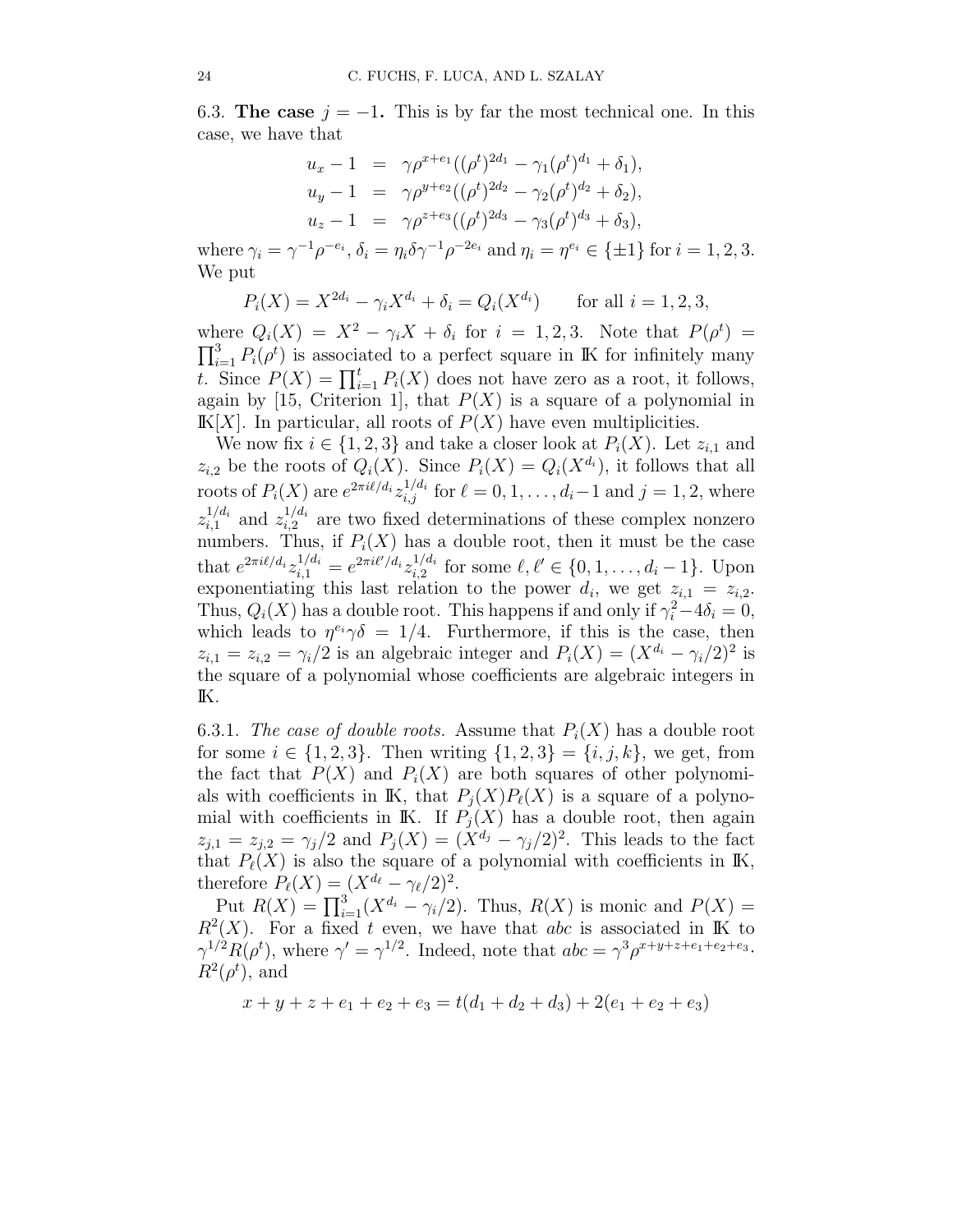is even, therefore  $\gamma'$  must be a member of K. Since bc is associated to  $\gamma^2 P_3(\rho^t) = \gamma^2 ((\rho^t)^{d_3} - \gamma_3/2)^2$ , we have that a is associated to  $H(\rho^t)$ , where

$$
H(X) = \gamma' \gamma^{-2} \frac{(X^{d_1} - \gamma_1/2)(X^{d_2} - \gamma_2/2)}{(X^{d_3} - \gamma_3/2)}.
$$

We now show that  $H(X)$  is a polynomial. Assume that this is not so and let  $H(X) = F(X)/G(X)$ , where  $G(X)$  is of positive degree and  $F(X)$  and  $G(X)$  are coprime. Then the algebraic integer  $G(\rho^t)$ in IK divides the resultant  $\text{Res}_X(F(X), G(X))$  evaluated at  $X = \rho^t$ , which is a nonzero algebraic integer in K. Thus,  $G(\rho^t)$  is associated to some element from a finite list in K. However, since  $G(X)$  is of positive degree and does not have zero as a root, this resulting Diophantine equation has only finitely many positive integer solutions t. In fact, by the classical theory of Diophantine equations (see [19], for example), this Diophantine equation can be immediately reduced to a unit equation in three terms in  $\mathbb{K}[(\gamma_3/2)^{1/d_3}]$ . This contradiction shows that  $H(X)$  is a polynomial, therefore that  $X^{d_3} - \gamma_3/2$  divides  $(X^{d_1} - \gamma_1/2)(X^{d_2} - \gamma_2/2)$ . The polynomials  $X^{d_3} - \gamma_3/2$  and  $X^{d_i} - \gamma_i/2$ can have at most  $gcd(d_3, d_i)$  roots in common for  $i = 1, 2$ . Thus,  $d_3 \le \gcd(d_3, d_1) + \gcd(d_3, d_1)$ . Since  $d_3 \ge d_2 \ge d_1$ , it follows that either  $d_3 = d_2$ , or  $d_1 = d_2 = d_3/2$ . If  $d_3 = d_2$ , then by putting  $d = d_3$  and using the fact that  $X^d - \gamma_3/2$  and  $X^d - \gamma_2/2$  have a root in common, we also get  $\gamma_3 = \gamma_2$ , therefore  $\rho^{e_2} = \rho^{e_3}$ . Thus,  $z = y$  which is not allowed. Finally, if  $d_1 = d_2$ , then using the fact that also  $X^{d_1} - \gamma_1/2$ and  $X^{d_2} - \gamma_2/2$  have a root in common (because a becomes arbitrarily large), we get that  $\gamma_1 = \gamma_2$ , therefore  $e_1 = e_2$ , leading to  $x = y$ , which is again not allowed.

We now return to the situation where  $P_i(X) = (X^{d_i} - \gamma_i/2)^2$  but  $P_i(X)$  does not have a double root. Then  $P_{\ell}(X)$  does not have a double root either, and since  $P_j(X)P_\ell(X)$  is a square, we get that  $P_i(X) = P_{\ell}(X)$ . By identifying degrees and coefficients, we get  $d_i = d_{\ell}$ and  $\gamma_j = \gamma_\ell$ . The last equation implies that  $\rho^{e_j} = \rho^{e_\ell}$ ; hence,  $e_j = e_j$ . Since  $(d_j, e_j) = (d_\ell, e_\ell)$ , we get again that the two of the three variables  $\{x, y, z\}$  corresponding to j and  $\ell$  are equal, which is impossible.

6.3.2. Bounding the number of common roots. From now on, we can assume that all three polynomials  $P_1(X)$ ,  $P_2(X)$  and  $P_3(X)$  have only simple roots. We look at

$$
P_3(X) = (X^{d_3} - z_{3,1})(X^{d_3} - z_{3,2}),
$$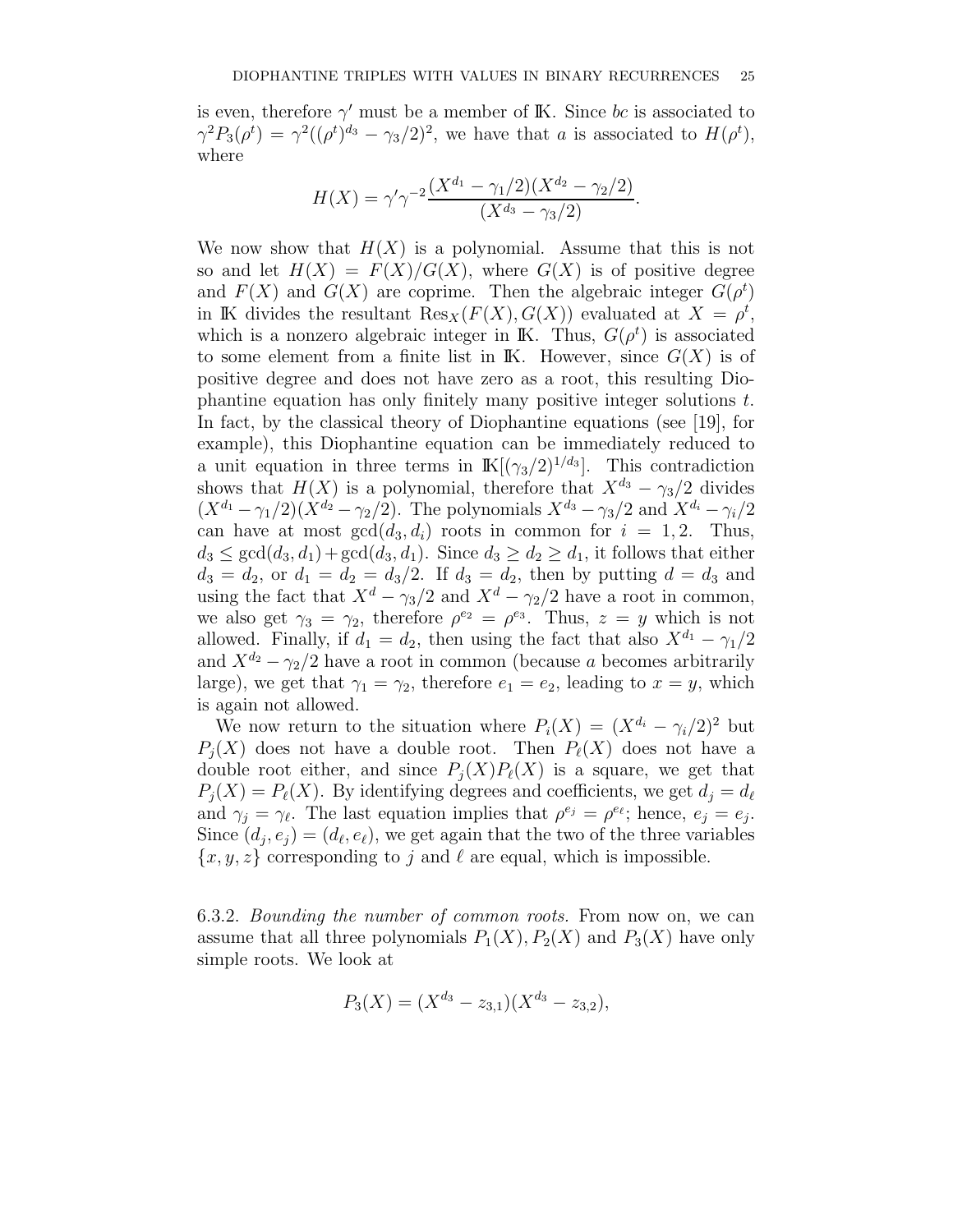and count the number of common roots that  $P_3(X)$  can have with  $P_i(X)$  for some  $i = 1, 2$ . Let

$$
P_i(X) = (X^{d_i} - z_{i,1})(X^{d_i} - z_{i,2}).
$$

Note that both  $P_3(X)$  and  $P_i(X)$  are product of two binomial polynomials. Our aim is to show that  $P_3(X)$  has  $\leq 2 \gcd(d_3, d_1)$  roots in common with each of  $P_i(X)$  for  $i = 1, 2$ .

Assume say that  $z_{3,1}/z_{3,2}$  is not a root of 1. Suppose that  $z_{i,1}/z_{i,2}$  is not a root of 1 either. Then, since all roots of  $X^{d_3} - z_{3,1}$  differ one from another multiplicatively by roots of unity, it follows that if  $X^{d_3} - z_{3,1}$ has a root in common with  $X^{d_i} - z_{i,i}$ , then it will not have a root in common with  $X^{d_i} - z_{i,\ell}$ , where  $\{j,\ell\} = \{1,2\}$ . Thus, in this case there exists at most one  $j \in \{1,2\}$  such that  $X^{d_3} - z_{3,1}$  has a common root with  $X^{d_i} - z_{i,j}$ , and clearly the number of such roots is  $\leq \gcd(d_3, d_i)$ . Hence,  $X^{d_3} - z_{3,1}$  has at most  $gcd(d_3, d_i)$  common roots with  $P_i(X)$ . The same is true for  $X^{d_3} - z_{3,2}$ . Hence, in this case the number of common roots of  $P_3(X)$  and  $P_i(X)$  is  $\leq 2 \gcd(d_3, d_i)$ .

Assume now that still  $z_{3,1}/z_{3,2}$  is not a root of 1, but that  $z_{i,1}/z_{i,2}$  is a root of 1. If each of  $X^{d_3} - z_{3,i}$  for  $i = 1, 2$  has common roots with at most one of the two binomials  $X^{d_i} - z_{i,j}$  for  $j = 1, 2$ , then the above argument shows again that the number of common roots of  $P_3(X)$  and  $P_i(X)$  is at most  $2 \gcd(d_3, d_i)$ . If say  $X^{d_3} - z_{3,1}$  has common roots with both  $X^{d_i} - z_{i,1}$  and  $X^{d_i} - z_{i,2}$ , then it has at most  $gcd(d_3, d_i)$  common roots with each one of them, while  $X^{d_3} - z_{3,2}$  does not have common roots neither with  $X^{d_i} - z_{i,1}$ , nor with  $X^{d_i} - d_{i,2}$ , since otherwise  $z_{3,1}/z_{3,2}$ will end up being a root of 1, which is not the case. Hence, again  $P_3(X)$ and  $P_i(X)$  have at most  $2 \gcd(d_3, d_i)$  roots in common.

Assume next that  $z_{3,1}/z_{3,2}$  is a root of 1, but that  $z_{i,1}/z_{i,2}$  is not. If both  $X^{d_3} - z_{3,1}$  and  $X^{d_3} - z_{3,2}$  have common roots with  $P_i(X)$ , then these common roots will be roots of  $X^{d_i} - z_{i,j}$  for the same value of j. Thus, each of  $X^{d_3} - z_{3,1}$  and  $X^{d_3} - z_{3,2}$  will have at most  $gcd(d_3, d_i)$ common roots with  $X^{d_i} - z_{i,j}$  (and none common with  $X^{d_i} - z_{i,\ell}$ , where  $\ell$  is such that  ${j, \ell} = {1, 2}$ , so again  $P_3(X)$  and  $P_i(X)$  have at most  $2 \gcd(d_3, d_i)$  roots in common. Of course, if only one of  $X^{d_3} - z_{3,i}$ for  $j = 1, 2$  has common roots with  $P_i(X)$ , then again it will have common roots with only one of  $X^{d_i} - z_{i,\ell}$  for  $\ell = 1, 2$ , and the number of such is  $\leq \gcd(d_3, d_i)$ , so in this case  $P_3(X)$  and  $P_i(X)$  have at most  $\gcd(d_3, d_i) < 2 \gcd(d_3, d_i)$  common roots.

So far, we have always obtained that  $P_3(X)$  and  $P_i(X)$  have at most  $2 \gcd(d_i, d_3)$  roots in common.

Assume now finally that both  $z_{3,1}/z_{3,2}$  and  $z_{i,1}/z_{i,2}$  are roots of 1.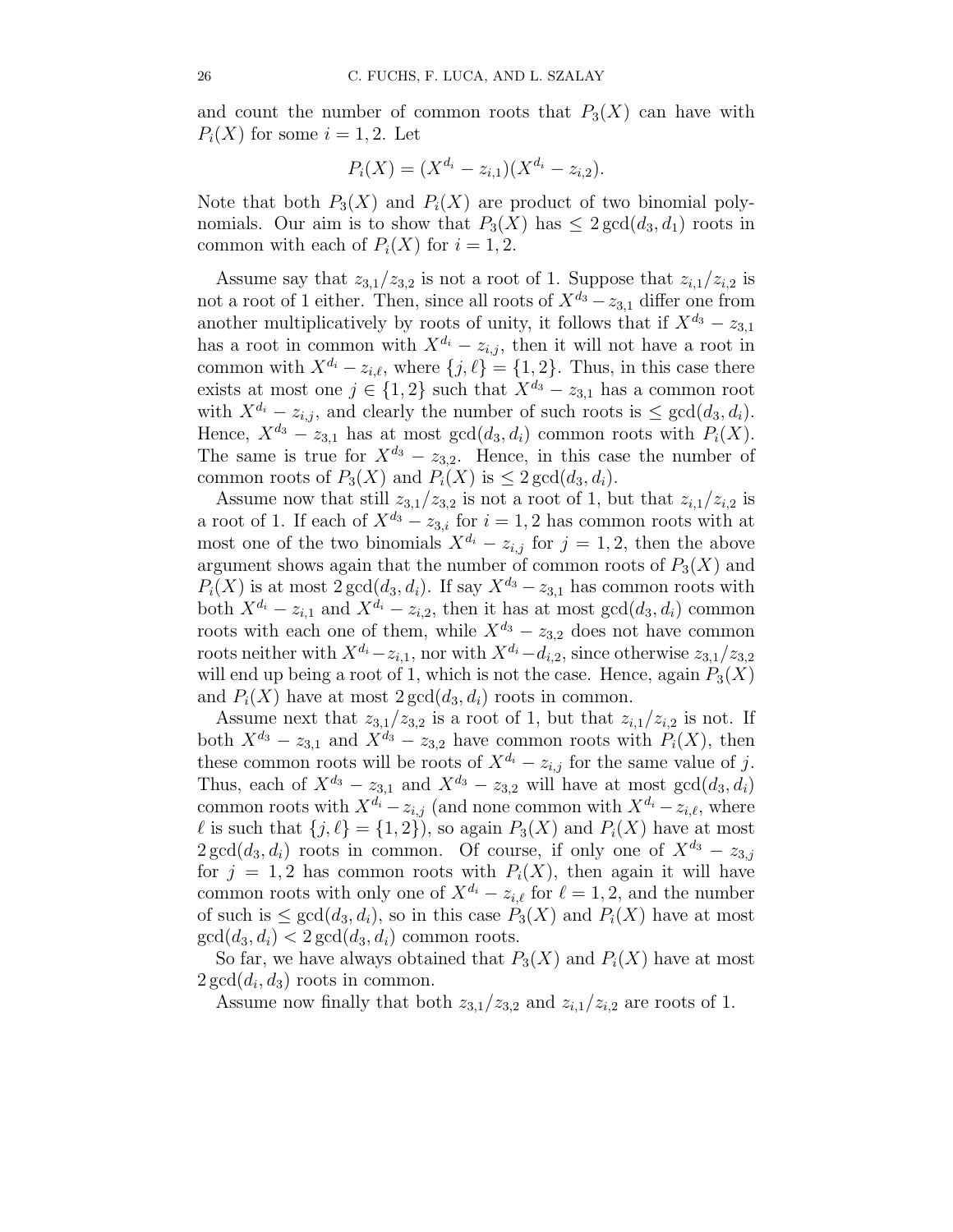Note that  $(z_{i,1}\gamma\rho^{e_i}, z_{i,2}\gamma\rho^{e_i})$  are the roots of  $X^2 - X + \eta^{e_i}\gamma\delta$ , and  $\gamma\delta \in \mathbb{Q}^*$  because  $\gamma$  and  $\delta$  are conjugates in K. Thus, while  $z_{i,1}$ ,  $z_{i,2}$ might belong to a quadratic field over IK (hence, a field of degree 4 over Q), their ratio belongs to a quadratic field. Thus, if  $z_{i,1}/z_{i,2} \neq 1$ is a root of 1, then its order is one of 2, 3, 4, or 6. Note next that the order cannot be 2 (i.e.,  $z_{i,1} = -z_{i,2}$ ), because the coefficient of X in the quadratic polynomial  $X^2 - X + \eta^{e_i} \gamma \delta$  is not zero. Hence,  $z_{i,1}/z_{i,2}$ is a root of unity of order 3, 4, or 6. One checks easily that  $z_{i,1}/z_{i,2}$  is a root of 1 of orders 3, 4, 6, respectively, if and only if  $\eta^{e_i}\gamma\delta = 1$ , 1/2, or  $1/3$ , respectively. Since we are discussing the case when both  $z_{3,1}/z_{3,2}$ and  $z_{i,1}/z_{i,2}$  are roots on unity, we deduct that either  $\eta = 1$ , or  $\eta = -1$ and  $e_i \equiv e_3 \pmod{2}$ , and in any case these two roots of unity have the same order. Let this order be  $k \in \{3, 4, 6\}$ , and put  $\varepsilon = e^{2\pi i/k}$ .

If each of  $X^{d_3} - z_{3,1}$  and  $X^{d_3} - z_{3,2}$  has common roots with at most one of two polynomials  $X^{d_i} - z_{i,1}$  and  $X^{d_i} - z_{i,2}$ , then the previous argument shows that  $P_3(X)$  and  $P_i(X)$  have at most  $2 \gcd(d_3, d_i)$  roots in common. Further, if at most one of the two polynomials  $X^{d_3} - z_{3,1}$ and  $X^{d_3} - z_{3,2}$  has common roots with  $P_i(X)$ , then again the previous argument shows that the number of common roots of  $P_3(X)$  and  $P_i(X)$ is at most  $2 \gcd(d_3, d_i)$ .

We now look at the remaining cases. Here, we shall show that the number of common roots of  $P_3(X)$  and  $P_i(X)$  is  $\langle d_3, d_4 \rangle$ .

We start by noting that up to relabeling the roots of  $P_i(X)$ , we may assume that  $z_{i,1} = z_i$ , that  $z_{i,2} = z_i \varepsilon$ , and that  $X^{d_3} - z_{3,1}$  has a root  $\eta$  in common with  $X^{d_i} - z_i$ , and another root  $\eta'$  in common with  $X^{d_i} - z_i \varepsilon$ . Certainly,  $z_{3,2} = z_{3,1} \varepsilon^{\pm 1}$ , and  $X^{d_3} - z_{3,2}$  has a root in common with at least one of  $X^{d_i} - z_i$  or  $X^{d_i} - z_i \varepsilon$ .

Since  $X^{d_3} - z_{3,1}$  has a root in common with  $X^{d_i} - z_i$ , we get that there is a number  $\nu$  such that  $\nu^{d_3} = z_{3,1}$  and  $\nu^{d_i} = z_i$ . Thus,

$$
P_i(X) = (X^{d_i} - \nu^{d_i})(X^{d_i} - \nu^{d_i}\varepsilon).
$$

Since  $X^{d_3} - \nu^{d_3}$  has also a root in common with  $X^{d_i} - \nu^{d_i} \varepsilon$ , it follows that for some integers  $j$  and  $\ell$  we have

$$
\nu e^{2\pi i j/d_3} = \nu e^{2\pi i/(kd_i) + 2\pi i \ell/d_i}.
$$

Thus,

$$
\frac{1}{kd_i} \in \frac{\ell}{d_i} - \frac{j}{d_3} + \mathbb{Z},
$$

implying that  $\text{lcm}[d_3, d_i]$  is a multiple of  $kd_i$ . Thus,  $kd_i \leq \text{lcm}[d_3, d_i] =$  $d_3d_i/\gcd(d_3, d_i)$ , giving  $\gcd(d_3, d_i) \leq d_3/k$ .

Suppose first that  $X^{d_3} - z_{3,2}$  does not have a common root with both of  $X^{d_i} - z_i$  and  $X^{d_i} - z_i \varepsilon$ . Then  $P_3(X)$  and  $P_i(X)$  have at most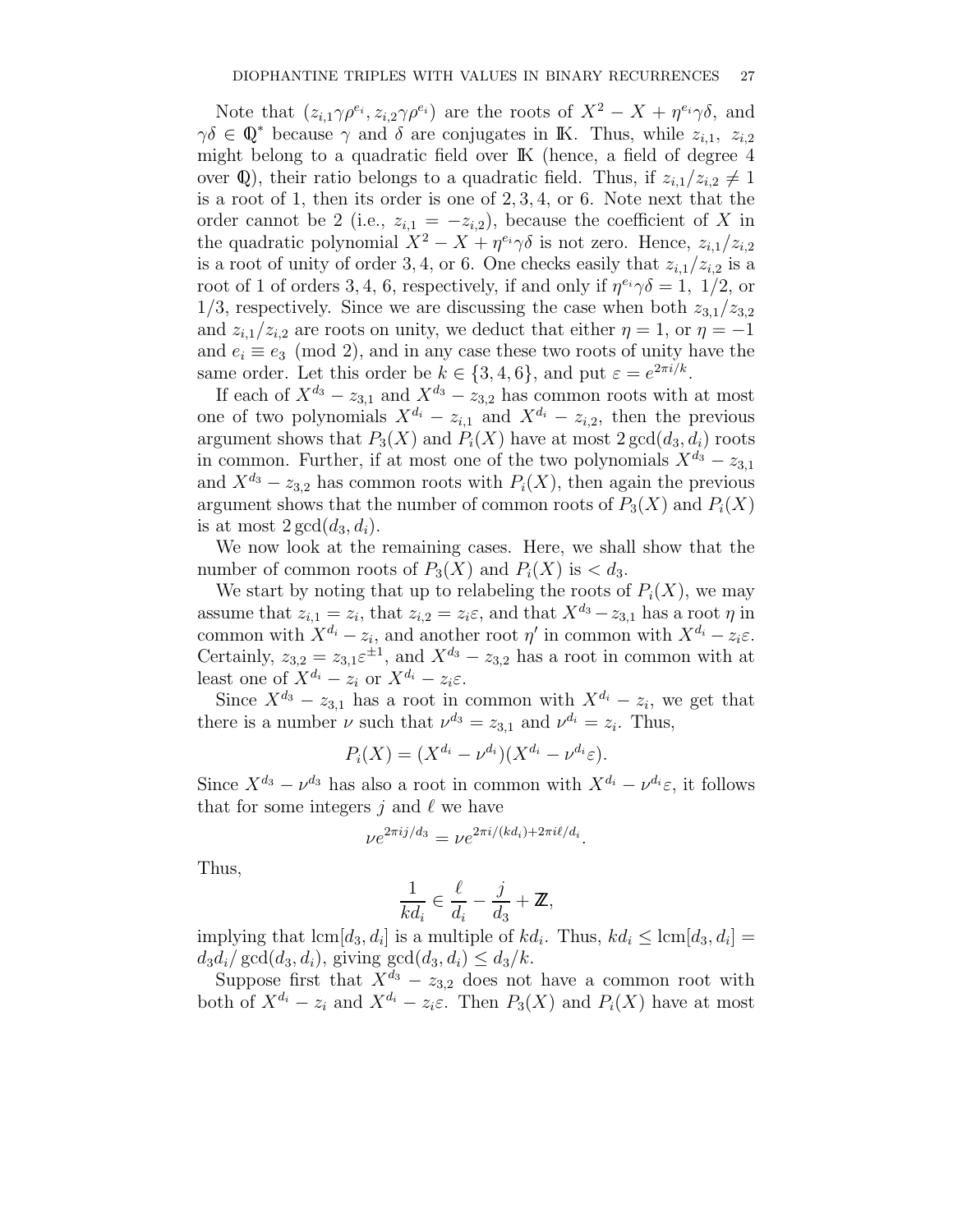$3 \gcd(d_3, d_i) \leq 3d_3/k$  roots in common. Note that  $3d_3/k \leq d_3$ . Thus,  $P_3(X)$  and  $P_i(X)$  have at most  $d_3$  roots in common. Let us show that in fact the inequality is strict. From the above arguments, the inequality is strict unless  $k = 3$  and  $gcd(d_3, d_i) = d_3/3$ . Put  $gcd(d_3, d_i) = \lambda$ . Then  $d_3 = 3\lambda$  and  $d_i \in {\lambda, 2\lambda}$ . If  $d_i = \lambda$ , then  $P_i(X)$  has a totality of  $2\lambda < d_3$  roots, and we obtain a contradiction. Thus,  $d_i = 2\lambda$ . Hence,

$$
P_3(X) = (X^{3\lambda} - \nu^{3\lambda})(X^{3\lambda} - \nu^{3\lambda}\varepsilon^{\pm 1}), \quad P_i(X) = (X^{2\lambda} - \nu^{2\lambda})(X^{2\lambda} - \nu^{2\lambda}\varepsilon).
$$

However, it is now easy to see that  $X^{3\lambda} - \nu^{3\lambda} \varepsilon^{\pm 1}$  cannot have a common root with  $P_i(X)$ . Indeed, any such common root x will satisfy  $x^{3\lambda} =$  $\nu^{3\lambda} \varepsilon^{\pm 1}$  and either  $x^{2\lambda} = \nu^{2\lambda}$  (leading to  $\nu^{6\lambda} \varepsilon^{\pm 2} = x^{6\lambda} = \nu^{6\lambda}$ , which is false since  $\varepsilon^{\pm 2} \neq 1$ , or  $x^{2\lambda} = \nu^{2\lambda} \varepsilon$  (leading to  $\nu^{6\lambda} \varepsilon^{\pm 2} = x^{6\lambda} = \nu^{6\lambda} \varepsilon^3$ , which is again false since  $\varepsilon^3 = 1$  and  $\varepsilon^{\pm 2} \neq 1$ .

So, it remains to treat the case when also  $X^{d_3} - z_{1,3} \varepsilon^{\pm 1}$  has a root in common with both  $X^{d_i} - z_i$  and  $X^{d_i} - z_i \varepsilon$ . With the previous notations, since  $X^{d_3} - \nu^{d_3} \varepsilon^{\pm 1}$  and  $X^{d_i} - \nu^{d_i}$  have a root in common, we get that for some integers j and  $\ell$  we have  $\nu e^{\pm 2\pi i/(kd_3)+2\pi i j/d_3} = \nu e^{2\pi i \ell/d_i}$ . This leads to

$$
\pm \frac{1}{kd_3} \in \frac{\ell}{d_i} - \frac{j}{d_3} + \mathbb{Z},
$$

so lcm $[d_3, d_i]$  is a multiple of  $kd_3$ . Thus,  $kd_3 \leq \text{lcm}[d_3, d_i]$ , leading to  $\gcd(d_3, d_i) \leq d_i/k$ . In particular,  $d_i \neq d_3$ . Write  $\lambda = \gcd(d_3, d_i)$ . Then  $d_i \geq k\lambda$ , therefore  $d_3 \geq (k+1)\lambda$ . Thus,  $\lambda \leq d_3/(k+1)$ . Since  $P_3(X)$ and  $P_i(X)$  have at most  $4\lambda$  roots in common anyway, we get that the number of common roots of these two polynomials is  $\leq 4d_3/(k+1)$ d<sub>3</sub>. Equality is obtained if and only if  $k = 3$  and  $d_3 = 4\lambda$ . Clearly,  $d_i$ cannot be  $\lambda$  (otherwise  $P_i(X)$  and  $P_3(X)$  will have at most  $2d_i \leq 2\lambda$  $d_3$  roots in common), and  $d_i \neq 2\lambda$ , for otherwise  $\lambda = \gcd(d_3, d_i) = 2\lambda$ , which is a contradiction. So, it must be the case that  $d_i = 3\lambda$ . Hence,

$$
P_3(X) = (X^{4\lambda} - \nu^{4\lambda})(X^{4\lambda} - \nu^{4\lambda}\varepsilon^{\pm 1}), \quad P_i(X) = (X^{3\lambda} - \nu^{3\lambda})(X^{3\lambda} - \nu^{3\lambda}\varepsilon).
$$

Note now that the second factor of  $P_i(X)$  above cannot have a common root x with the first factor of  $P_3(X)$  above, for if not, we would have  $\nu^{12\lambda} = x^{12\lambda} = \nu^{12\lambda} \varepsilon^4$ , therefore  $\varepsilon^4 = 1$ , which is false.

Having covered all the possibilities, we get that  $P_3(X)$  has  $\langle d_3 \rangle$ common roots with  $P_i(X)$ . If this is true for both  $i, j \in \{1, 2\}$ , it follows that there is a root of  $P_3(X)$  which is not a root of  $P_1(X)P_2(X)$ , and this is a contradiction because  $P_1(X)P_2(X)P_3(X)$  has the property that all its roots are double.

So, there could be at most one  $i \in \{1,2\}$  such that  $P_3(X)$  has common < d<sub>3</sub> common roots with  $P_i(X)$ , and for  $j \notin \{i,3\}$ ,  $P_3(X)$  and  $P_i(X)$  have at most  $2 \gcd(d_3, d_i)$  roots in common. If  $\gcd(d_3, d_i) \neq d_3$ ,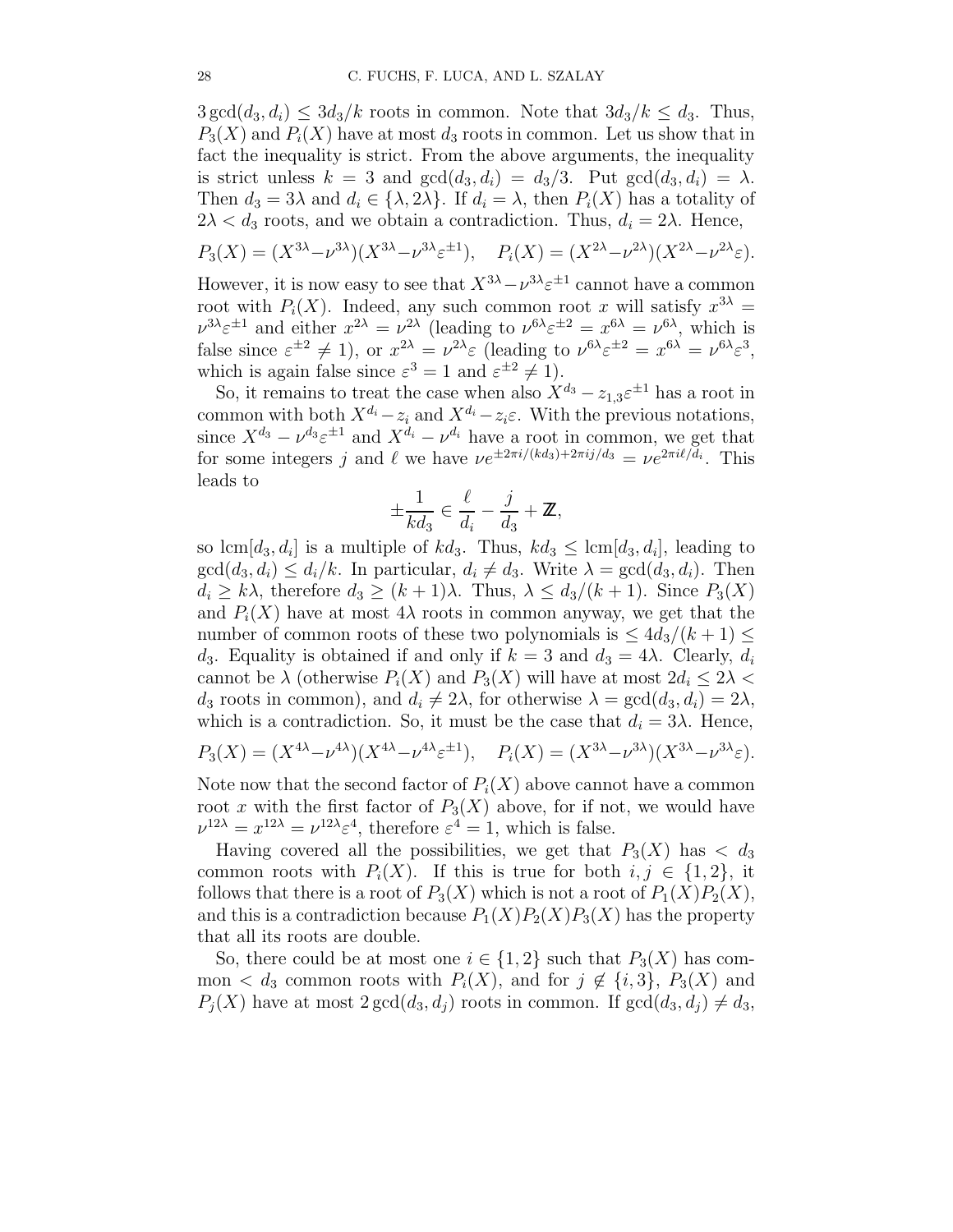it follows that  $gcd(d_3, d_1) \leq d_3/2$ , so  $P_3(X)$  has  $\lt 2d_3$  roots in common with  $P_1(X)P_2(X)$ , which is false. So, it must be the case that  $gcd(d_3, d_1) = d_3$ , so  $d_1 = d_3$ . Write  $d = d_3$ . Thus,

$$
P_3(X) = (X^d - z_{3,1})(X^d - z_{3,2}), \qquad P_j(X) = (X^d - z_{j,1})(X^d - z_{j,2}).
$$

But it is clear that if the above polynomials have more than d roots in common, then they will have all roots in common so they will coincide. In particular,  $d_3 = d_j$  and  $\gamma_3 = \gamma_j$ , leading to  $e_3 = e_j$ , so we get again the contradiction that two of the positive integer unknowns  $x, y$  and z are equal. Hence,  $P_3(X)$  and  $P_i(X)$  have at most  $d_3$  roots in common, therefore  $P_3(X)$  and  $P_1(X)P_2(X)$  have less than  $2d_3$  roots in common, which is false.

In conclusion, it must be the case that  $P_3(X)$  has  $\leq 2 \gcd(d_3, d_i)$  roots in common with each of  $P_i(X)$  for  $i = 1, 2$ . Thus,  $2d_3 \leq 2 \gcd(d_3, d_1) +$  $2 \gcd(d_3, d_2)$ , therefore either  $d_2 = d_3$ , or  $d_1 = d_2 = d_3/2$ . Assume that  $d_1 = d_2 = d_3/2$ . Then  $P_3(X)$  has at most  $d_3$  roots in common with each of  $P_1(X)$  and  $P_2(X)$ . Since all its roots are common to either  $P_1(X)$ or  $P_2(X)$ , we get that  $P_3(X)$  and  $P_1(X)P_2(X)$  are monic and have the same roots which are all simple for each of these two polynomials. Hence,  $P_3(X) = P_1(X)P_2(X)$ . Evaluating this in  $X = \rho^t$  with large t, we get that  $a = O(1)$ , which is a contradiction.

6.3.3. The case  $d_1 < d_2 = d_3$ . Let  $d = d_2 = d_3$ . Then the two polynomials

$$
P_3(X) = (X^d - z_{3,1})(X^d - z_{3,2}), \qquad P_2(X) = (X^d - z_{2,1})(X^d - z_{2,3})
$$

cannot have more than d root in common, for otherwise, by an argument already used before, we would get that they coincide, therefore  $z = y$ , which is a contradiction. Thus,  $P_3(X)$  and  $P_2(X)$  have exactly d roots in common, therefore  $P_3(X)$  and  $P_1(X)$  also have d roots in common. Since the number of such roots is  $\leq 2 \gcd(d_3, d_1)$ , we get that either  $d_1 = d$ , or  $d_1 = d/2$ . Assume that  $d_1 = d/2$ . Then  $P_1(X)$ divides  $P_3(X)$ . Furthermore, up to relabeling the roots of  $Q_2(X)$ , it follows that we may assume that  $gcd(P_3(X), P_2(X)) = X^d - z_{2,1}$ . Then  $P_1(X)P_2(X)P_3(X) = P_1(X)^2(X^d - z_{2,1})^2(X^d - z_{2,2})$ , and since this must be the square of a polynomial with coefficients in  $I\!K$ , we get that  $X^d - z_{2,2}$  is a square of a polynomial with coefficients in K, and this is false again.

6.3.4. The case  $d = d_1 = d_2 = d_3$ . It now follows immediately that  $Q_1(X)Q_2(X)Q_3(X)$  must be a perfect square of a polynomial of degree 3 with coefficients in  $K[X]$ . Furthermore,  $Q_i(X)$  and  $Q_i(X)$  have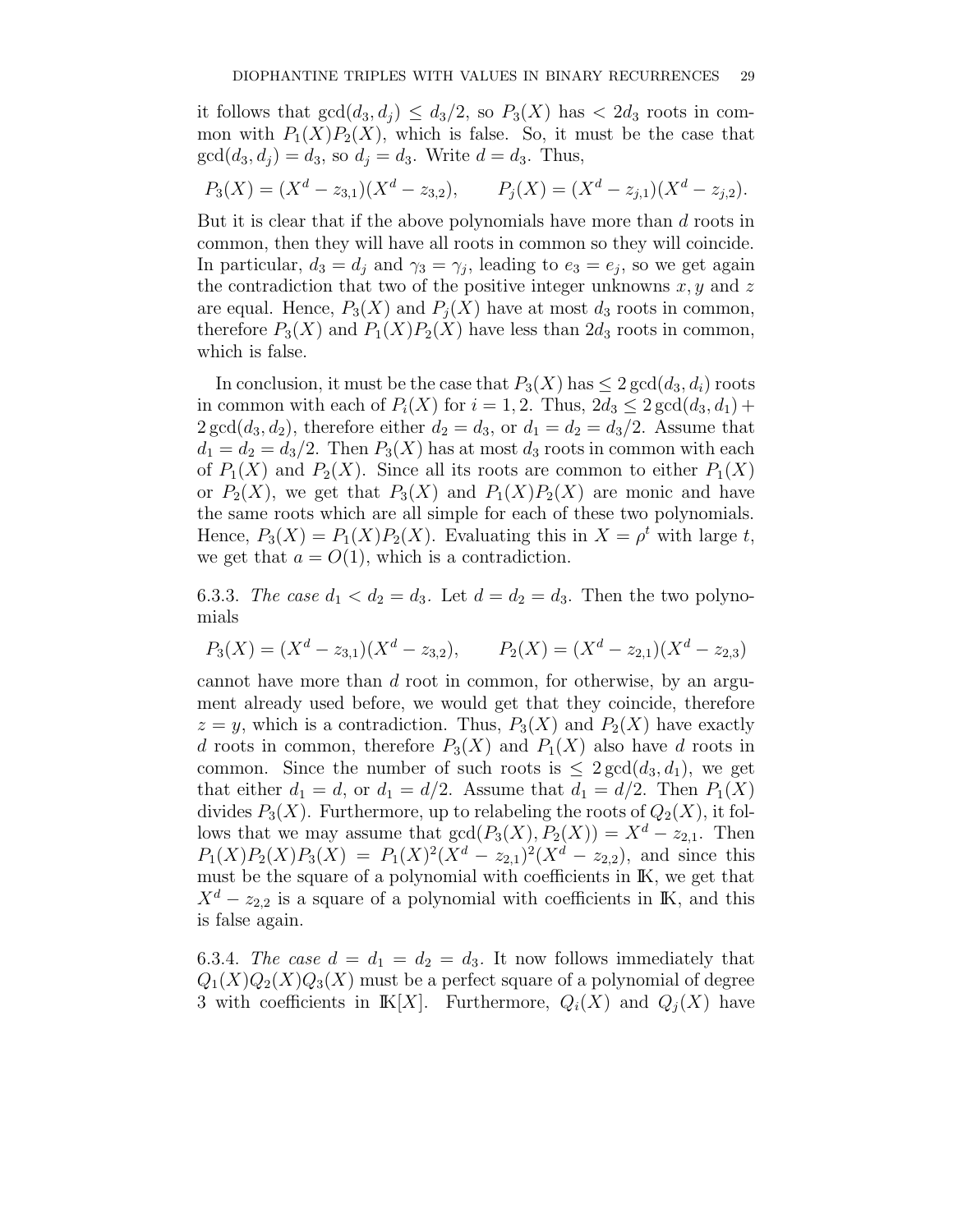precisely one root in common for all  $i \neq j \in \{1, 2, 3\}$ . We now analyze this last situation.

Assume first that either  $\eta = 1$ , or  $\eta = -1$  but that  $e_1, e_2, e_3$ are all congruent modulo 2. Let us write  $u$  and  $v$  for the roots of  $X^2 - X + \eta^e \gamma \delta$ , where the value of e modulo 2 is congruent to  $e_i$  (i = 1, 2, 3) in case  $\eta = -1$ . It then follows that  $Q_i(X)$  has roots  $u\gamma^{-1}\rho^{-e_i}$ and  $v\gamma^{-1}\rho^{-e_i}$ . Note that since  $Q_i(X) \in K[X]$  for all  $i \in \{1, 2, 3\}$ , and any two of them have precisely one root in common, it follows that u, v ∈ K. Furthermore, since  $u/v \neq \pm 1$ , and K is real, it follows, up to interchanging u and v, that we may assume  $|u| > |v|$ . Since the root  $u\gamma^{-1}\rho^{-e_i}$  is also a root of  $Q_j(X)$  for some  $j \in \{1, 2, 3\} \setminus \{i\}$ , we get that either  $u\gamma^{-1}\rho^{-e_i} = u\gamma^{-1}\rho^{-e_j}$ , leading to  $e_i = e_j$ , therefore two of the positive integer unknowns  $x$ ,  $y$  and  $z$  are equal, which is impossible, or for each i there is  $j \neq i$  such that  $u\gamma^{-1}\rho^{-e_i} = v\gamma^{-1}\rho^{-e_j}$ . Thus,  $u/v = \rho^{e_i-e_j}$ , and since  $|u| > |v|$  and  $\rho > 1$ , we get that  $e_i > e_j$ . Thus, for each  $i \in \{1,2,3\}$ , there is  $j \neq i$  in the same set such that  $e_i > e_j$ . This is of course impossible because there must be some index  $i$  such that  $e_i = \min\{e_j : j \in \{1, 2, 3\}\}.$ 

Finally, we assume that  $\eta = -1$  and that not all  $e_i$  are congruent modulo 2 for  $i = 1, 2, 3$ . Thus, there are two of them, say i and j such that  $e_i \equiv e_j \pmod{2}$ , and the third one  $\ell$  is such that  $e_{\ell} \not\equiv e_i \pmod{2}$ . Let  $e \equiv e_i \pmod{2}$ , and we assume that u and v are the roots of  $X^2 - X + (-1)^e \gamma \delta$ , and that  $u_1$  and  $v_1$  are the roots of  $X^2 - X - (-1)^e \gamma \delta$ . An argument used previously shows that  $u, v, u_1, v_1$  are all in K. In particular, they are real. Then the pairs of roots of  $Q_i(X)$ ,  $Q_j(X)$  and  $Q_\ell(X)$  are  $(u\gamma^{-1}\rho^{-e_i}, v\gamma^{-1}\rho^{-e_i}),$  $(u\gamma^{-1}\rho^{-e_j}, v\gamma^{-1}\rho^{-e_j}),$  and  $(u_1\gamma^{-1}\rho^{-e_\ell}, v_1\gamma^{-1}\rho^{-e_\ell}),$  respectively. Up to interchanging u and v, we may assume that  $u\gamma^{-1}\rho^{-e_i}$  is also a root of  $Q_j(X)$ . If  $u\gamma^{-1}\rho^{-e_i} = u\gamma^{-1}\rho^{-e_j}$ , we then get again  $e_i = e_j$ , which leads again to the conclusion that two of the three positive integer unknowns x, y and z coincide, which is false. Thus,  $u\gamma^{-1}\rho^{-e_i}$  =  $v\gamma^{-1}\rho^{-e_j}$ , so  $u/v = \rho^{e_i-e_j}$ . In particular,  $(-1)^e\delta\gamma = uv = v^2(u/v)$  $v^2 \rho^{e_i-e_j}$  is a positive number. Now each of the roots of  $Q_\ell(X)$  is also a root of  $Q_i(X)$  or  $Q_j(X)$ . In particular,  $u_1 \gamma^{-1} \rho^{-e_\ell} = w_1 \gamma^{-1} \rho^{-e_m}$  and  $v_1\gamma^{-1}\rho^{-e_{\ell}} = w_2\gamma^{-1}\rho^{-e_n}$ , where  $w_1, w_2 \in \{u, v\}$ , and  $m, n \in \{i, j\}$ . Hence,  $(-1)^{e+1}\delta\gamma = u_1v_1 = w_1w_2\rho^{2e_e-e_m-e_n}$ , but this last number is positive since  $\rho > 1$  and  $w_1 w_2 \in \{u^2, v^2, uv\}$ . This contradicts the fact that  $(-1)^{e}\gamma\delta > 0$ , and completes the proof of Theorem 1.

#### **REFERENCES**

[1] Y. BUGEAUD – P. CORVAJA – U. ZANNIER, An upper bound for the  $G.C.D.$ of  $a^n - 1$  and  $b^n - 1$ , Math. Z. 243 (2003), 79-84.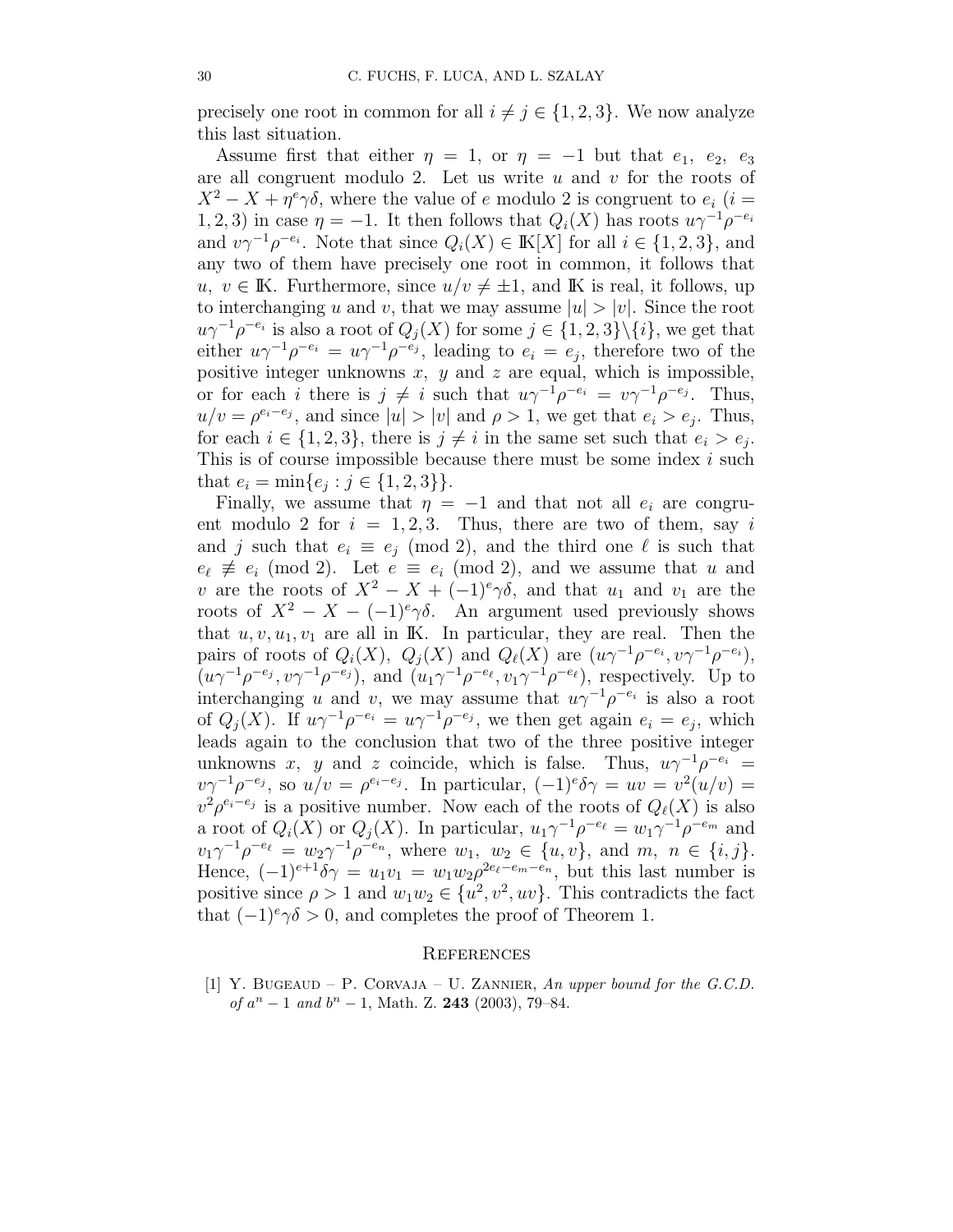- [2] Y. BUGEAUD A. DUJELLA, On a problem of Diophantus for higher powers, Math. Proc. Cambridge Philos. Soc. 135 (2005), 1–10.
- [3] Y. BUGEAUD F. LUCA, On the period of the continued fraction expansion of square root of  $2^{2n+1} + 1$ , Indag. Math., NS 16 (2005), 21-35.
- [4] P. CORVAJA U. ZANNIER, Diophantine equations with power sums and Universal Hilbert Sets, Indag. Math., NS 9 (1998), 317-332.
- [5] P. CORVAJA U. ZANNIER, A lower bound for the height of a rational function at S-unit points, Monatsh. Math. 144 (2005), 203-224.
- [6] P. CORVAJA U. ZANNIER, S-unit points on analytic hypersurfaces, Ann. Sci. École Norm. Sup.  $(4)$  38  $(2005)$ , 76-92.
- [7] A. DUJELLA, There are only finitely many Diophantine quintuples, J. reine angew. Math. 566 (2004), 183–214.
- [8] A. Dujella, Diophantine m-tuples, webpage available under http:// web.math.hr/∼duje/dtuples.html
- [9] C. FUCHS, An upper bound for the G.C.D. of two linear recurring sequences, Math. Slovaca 53 (2003), 21–42.
- [10] C. Fuchs, Diophantine problems with linear recurrences via the Subspace Theorem, Integers: Electronic Journal of Combinatorial Number Theory 5 (2005), #A08.
- [11] C. Fuchs, Polynomial-exponential equations involving multirecurrences, Studia Sci. Math. Hungar., to appear.
- [12] C. Fuchs A. Scremin, Polynomial-exponential equations involving several linear recurrences, Publ. Math. Debrecen 65 (2004), 149–172.
- [13] F. Luca, On shifted products which are powers, Glas. Mat. Ser. III 40 (2005), 13–20.
- [14] F. Luca, On the greatest common divisor of  $u-1$  and  $v-1$  with u and v near  $\mathcal{S}\text{-}units, \text{Monatsh. Math. } 146 (2005), 239-256.$
- [15] F. Luca T. N. Shorey, Diophantine equations with products of consecutive terms in Lucas sequences, II, Acta Arith., to appear.
- [16] F. Luca L. Szalay, Fibonacci Diophantine triples, Preprint, 2007.
- [17] H. P. SCHLICKEWEI W. M. SCHMIDT, Linear equations in members of recurrence sequences, Ann. Scuola Norm. Sup. Pisa Cl. Sci. (4) 20 (1993), 219–246.
- [18] W. M. SCHMIDT, Linear Recurrence Sequences and Polynomial-Exponential Equations, In: "Diophantine Approximation, Proc. of the C.I.M.E. Conference, Cetraro (Italy) 2000", F. Amoroso – U. Zannier (eds.), Springer-Verlag, LN 1819, 2003, pp. 171–247.
- [19] T. N. Shorey R. Tijdeman, "Exponential Diophantine Equations", Cambridge Univ. Press, Cambridge, 1986.
- [20] J. SILVERMAN, *Generalized greatest common divisors, divisibility sequences*, and Vojta's conjecture for blowups, Monats. Math. 145 (2005), 333–350.
- [21] K. R. Yu, p-adic logarithmic forms and group varieties, II, Acta Arith. 89 (1999), 337–378.
- [22] U. ZANNIER, "Some applications of Diophantine Approximation to Diophantine Equations (with special emphasis on the Schmidt Subspace Theorem)", Forum, Udine, 2003.
- [23] U. Zannier, Diophantine equations with linear recurrences. An overview of some recent progress, J. Théor. Nombres Bordeaux  $17$  (2005), 423-435.